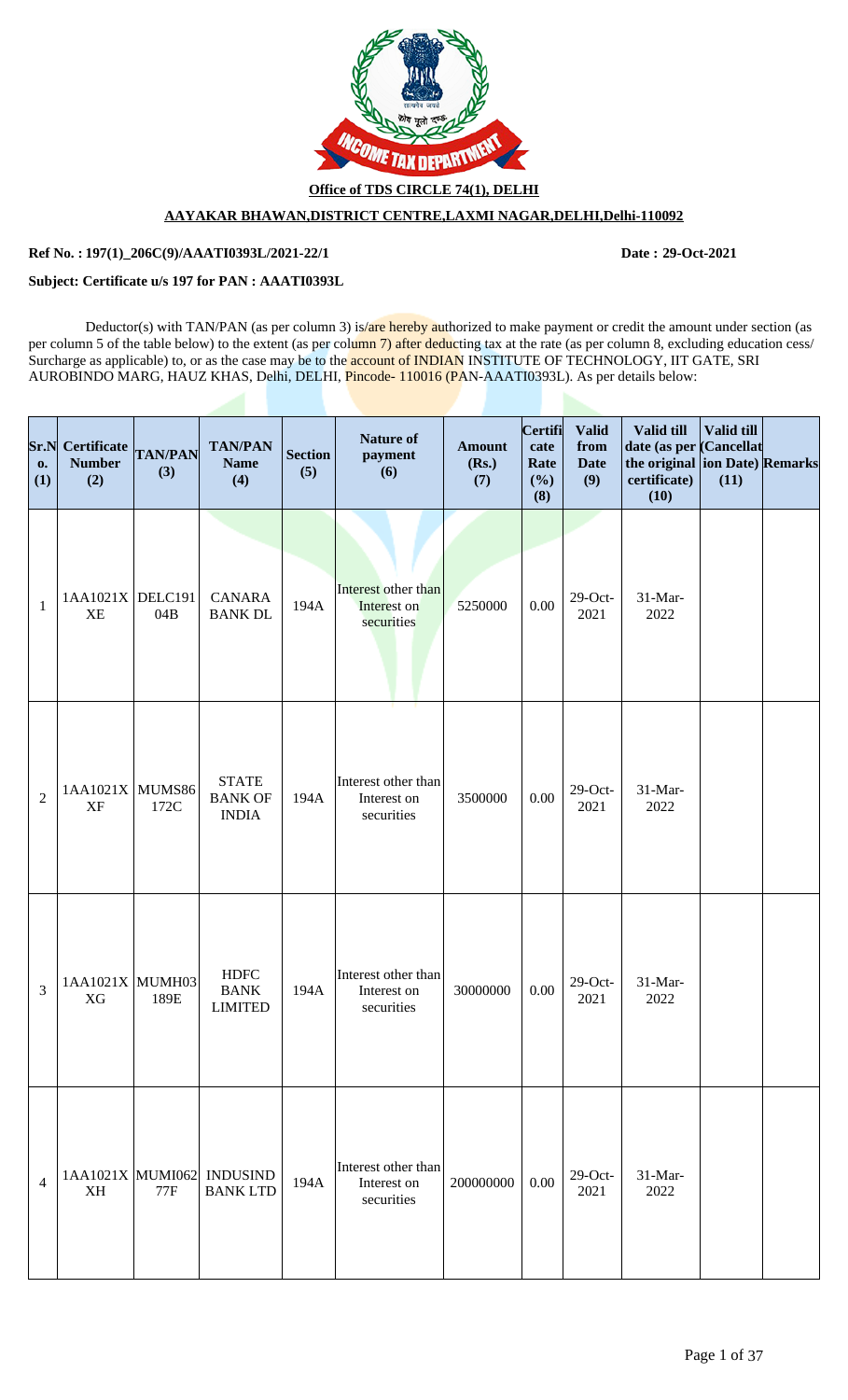| 0.<br>(1)      | <b>Sr.N</b> Certificate<br><b>Number</b><br>(2) | <b>TAN/PAN</b><br>(3) | <b>TAN/PAN</b><br><b>Name</b><br>(4)                                                              | <b>Section</b><br>(5) | <b>Nature of</b><br>payment<br>(6)               | <b>Amount</b><br>(Rs.)<br>(7) | Certifi<br>cate<br>Rate<br>(%)<br>(8) | <b>Valid</b><br>from<br><b>Date</b><br>(9) | Valid till<br>date (as per Cancellat<br>the original ion Date) Remarks<br>certificate)<br>(10) | Valid till<br>(11) |  |
|----------------|-------------------------------------------------|-----------------------|---------------------------------------------------------------------------------------------------|-----------------------|--------------------------------------------------|-------------------------------|---------------------------------------|--------------------------------------------|------------------------------------------------------------------------------------------------|--------------------|--|
| 5              | 1AA1021X<br>XI                                  | 02F                   | PUNJAB &<br>DELP096 SIND BANK<br><b>GREEN</b><br><b>PARK EXTN</b>                                 | 194A                  | Interest other than<br>Interest on<br>securities | 13006000                      | 0.00                                  | $29$ -Oct-<br>2021                         | 31-Mar-<br>2022                                                                                |                    |  |
| 6              | XJ                                              | 0A                    | 1AA1021X DELI0378 ICICI BANK<br><b>LIMITED</b>                                                    | 194A                  | Interest other than<br>Interest on<br>securities | 1300000                       | 0.00                                  | $29$ -Oct-<br>2021                         | 31-Mar-<br>2022                                                                                |                    |  |
| $\overline{7}$ | 1AA1021X DELI0105<br>XK                         | 4E                    | <b>INDIAN</b><br><b>BANK44745</b>                                                                 | 194A                  | Interest other than<br>Interest on<br>securities | 25000000                      | 0.00                                  | $29$ -Oct-<br>2021                         | 31-Mar-<br>2022                                                                                |                    |  |
| 8              | 1AA1021X<br><b>XL</b>                           | DELP100<br>06D        | <b>PUNJAB</b><br><b>NATIONAL</b><br><b>BANK-</b><br><b>BHIKAJI</b><br><b>CAMA</b><br><b>PLACE</b> | 194A                  | Interest other than<br>Interest on<br>securities | 500000                        | 0.00                                  | $29$ -Oct-<br>2021                         | 31-Mar-<br>2022                                                                                |                    |  |
| $\mathbf{Q}$   | 1AA1021X<br>XM                                  | CHNT009<br>69D        | <b>THE</b><br><b>FEDERAL</b><br><b>BANKLTD</b>                                                    | 194A                  | Interest other than<br>Interest on<br>securities | 2600000                       | 0.00                                  | $29$ -Oct-<br>2021                         | 31-Mar-<br>2022                                                                                |                    |  |
| 10             | 1AA1021X MUMY02<br>XN                           | 084F                  | YES BANK<br><b>LIMITED</b>                                                                        | 194A                  | Interest other than<br>Interest on<br>securities | 1000000                       | 0.00                                  | $29$ -Oct-<br>2021                         | 31-Mar-<br>2022                                                                                |                    |  |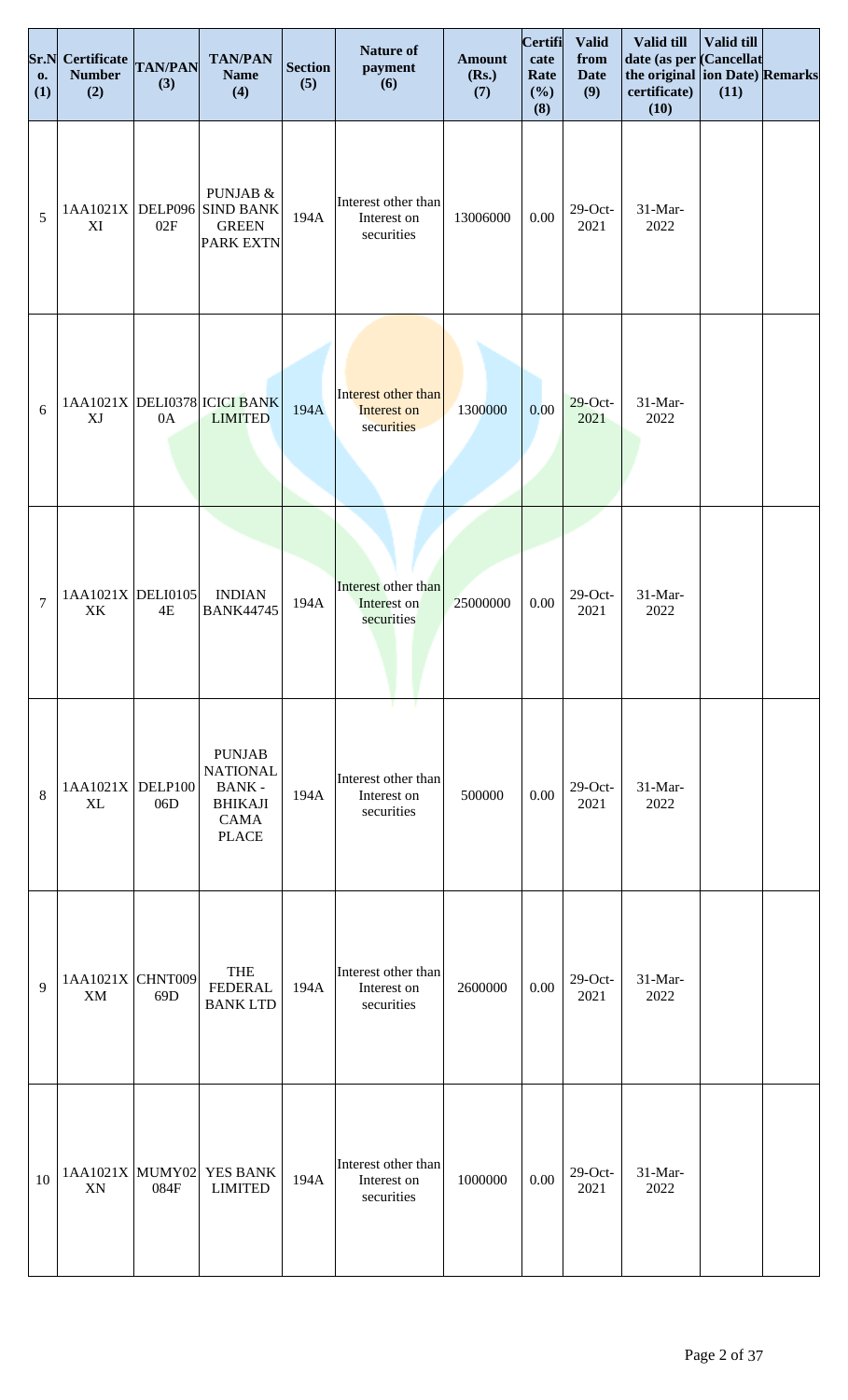| Sr.N<br><b>o.</b><br>(1) | Certificate TAN/PAN<br><b>Number</b><br>(2) | (3) | <b>TAN/PAN</b><br><b>Name</b><br>(4)                                                                                             | <b>Section</b><br>(5) | <b>Nature of</b><br>payment<br>(6)                         | <b>Amount</b><br>(Rs.)<br>(7) | <b>Certifi</b><br>cate<br>Rate<br>(%)<br>(8) | <b>Valid</b><br>from<br><b>Date</b><br>(9) | <b>Valid till</b><br>date (as per Cancellat<br>the original ion Date) Remarks<br>certificate)<br>(10) | Valid till<br>(11) |  |
|--------------------------|---------------------------------------------|-----|----------------------------------------------------------------------------------------------------------------------------------|-----------------------|------------------------------------------------------------|-------------------------------|----------------------------------------------|--------------------------------------------|-------------------------------------------------------------------------------------------------------|--------------------|--|
| 11                       | $1AA1021X$ DELC083<br>X <sub>O</sub>        | 02A | <b>CENTRAL</b><br><b>POLLUTIO</b><br>$\mathbf N$<br><b>CONTROL</b><br><b>BOARD</b>                                               | 194J                  | Fees for<br>professional<br>services & others              | 60698492                      | $0.00\,$                                     | $29$ -Oct-<br>2021                         | 31-Mar-<br>2022                                                                                       |                    |  |
| 12                       | 1AA1021X HYDC007<br><b>XP</b>               | 25E | <b>CENTRE</b><br><b>FOR</b><br><b>DEVELOPM</b><br><b>ENT OF</b><br><b>ADVANCE</b><br>${\bf D}$<br><b>COMPUTIN</b><br>$\mathbf G$ | 194J                  | Fees for<br>professional<br>services & others              | 21390000                      | 0.00                                         | $29$ -Oct-<br>2021                         | 31-Mar-<br>2022                                                                                       |                    |  |
| 13                       | XQ                                          | 81D | 1AA1021X MRTG003 GAIL INDIA<br>LTD.                                                                                              | 194J                  | Fees for<br>professional<br>services & others              | 19718000                      | $0.00\,$                                     | $29$ -Oct-<br>2021                         | 31-Mar-<br>2022                                                                                       |                    |  |
| 14                       | 1AA1021X PNEO029<br><b>XR</b>               | 26A | OIL AND<br><b>NATURAL</b><br>GAS<br><b>CORPORAT</b><br><b>ION</b><br><b>LIMITED</b>                                              | 194J                  | - 1<br>т.<br>Fees for<br>professional<br>services & others | 12011642                      | 0.00                                         | $29$ -Oct-<br>2021                         | 31-Mar-<br>2022                                                                                       |                    |  |
| 15                       | $1AA1021X$ DELB046<br>XS                    | 61G | <b>BHARAT</b><br><b>SANCHAR</b><br><b>NIGAM</b><br><b>LIMITED</b>                                                                | 194J                  | Fees for<br>professional<br>services & others              | 9465366                       | 0.00                                         | $29$ -Oct-<br>2021                         | 31-Mar-<br>2022                                                                                       |                    |  |
| 16                       | 1AA1021X RTKS078<br><b>XT</b>               | 07C | <b>SCERT</b><br><b>HARYANA</b>                                                                                                   | 194J                  | Fees for<br>professional<br>services & others              | 7896048                       | 0.00                                         | $29$ -Oct-<br>2021                         | 31-Mar-<br>2022                                                                                       |                    |  |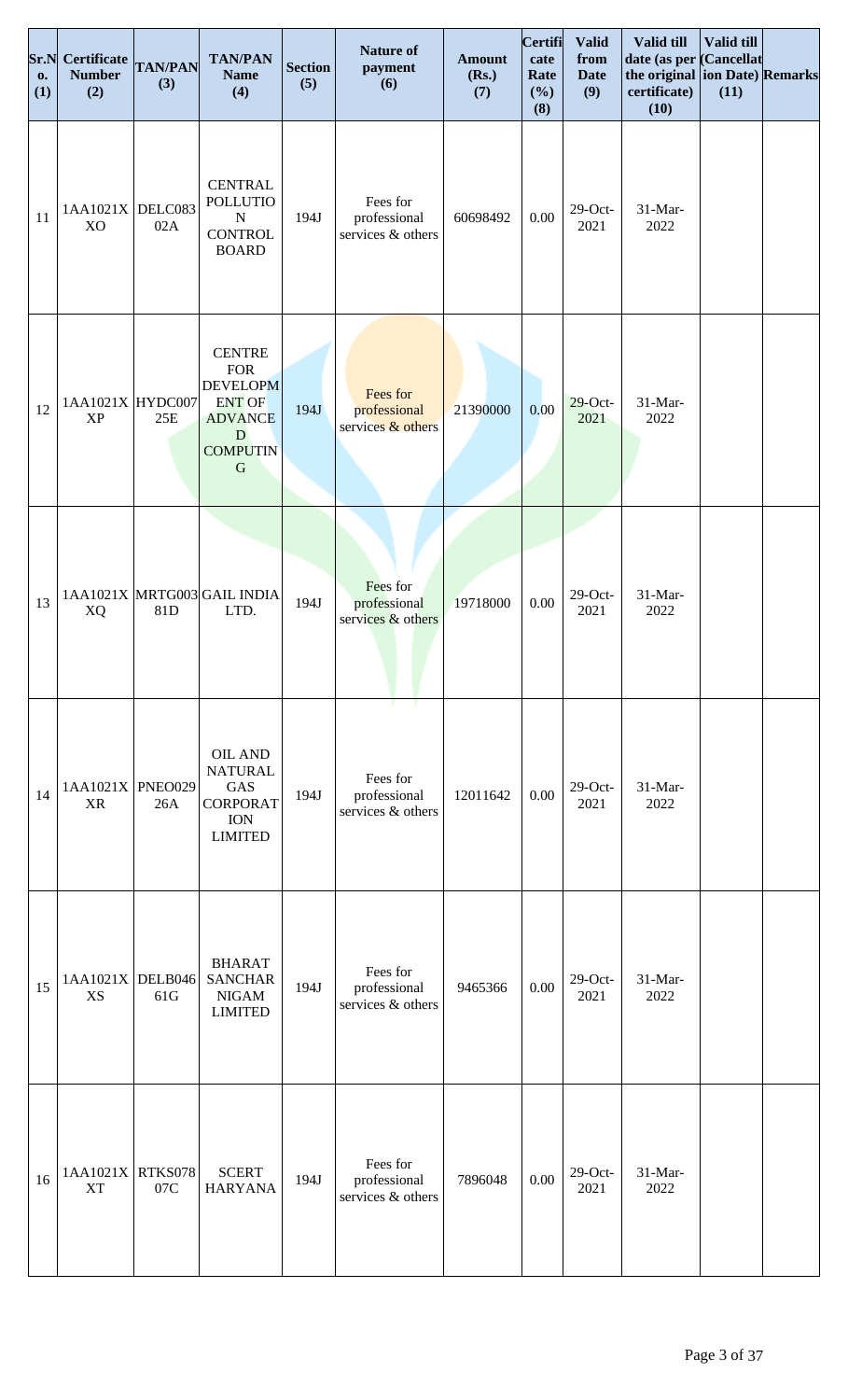| Sr.N<br>0.<br>(1) | <b>Certificate</b><br><b>Number</b><br>(2) | <b>TAN/PAN</b><br>(3) | <b>TAN/PAN</b><br><b>Name</b><br>(4)                                                           | <b>Section</b><br>(5) | <b>Nature of</b><br>payment<br>(6)                    | <b>Amount</b><br>(Rs.)<br>(7) | <b>Certifi</b><br>cate<br>Rate<br>(%)<br>(8) | <b>Valid</b><br>from<br><b>Date</b><br>(9) | Valid till<br>date (as per Cancellat<br>the original ion Date) Remarks<br>certificate)<br>(10) | Valid till<br>(11) |  |
|-------------------|--------------------------------------------|-----------------------|------------------------------------------------------------------------------------------------|-----------------------|-------------------------------------------------------|-------------------------------|----------------------------------------------|--------------------------------------------|------------------------------------------------------------------------------------------------|--------------------|--|
| 17                | 1AA1021X<br>XU                             | DELC071<br>76B        | <b>CANADA</b><br><b>BANK</b>                                                                   | 194A                  | Interest other than<br>Interest on<br>securities      | 7640699                       | 0.00                                         | $29$ -Oct-<br>2021                         | 31-Mar-<br>2022                                                                                |                    |  |
| 18                | $1AA1021X$ DELW010<br>XV                   | 82E                   | <b>WAPCOS</b><br><b>LIMITED</b>                                                                | 194J                  | Fees for<br>professional<br>services & others         | 5800000                       | 0.00                                         | $29$ -Oct-<br>2021                         | 31-Mar-<br>2022                                                                                |                    |  |
| 19                | 1AA1021X DELI0451<br>XW                    | 3F                    | <b>INDIAN</b><br><b>BANK</b>                                                                   | 194A                  | Interest other than<br>Interest on<br>securities      | 5004947                       | $0.00\,$                                     | $29$ -Oct-<br>2021                         | 31-Mar-<br>2022                                                                                |                    |  |
| 20                | 1AA1021X DELD037<br>XX                     | 76D                   | <b>DELHI</b><br><b>METRO</b><br><b>RAIL</b><br><b>CORPORAT</b><br><b>ION</b><br><b>LIMITED</b> | 194J                  | Fees for<br>professional<br>services & others         | 5000000                       | 0.00                                         | $29$ -Oct-<br>2021                         | 31-Mar-<br>2022                                                                                |                    |  |
| 21                | 1AA1021X<br>XY                             | MUMS86<br>172C        | <b>STATE</b><br><b>BANK OF</b><br><b>INDIA</b>                                                 | 194I(b)               | Rent - Land and<br>Building /<br>furniture / fittings | 5000000                       | $0.00\,$                                     | $29$ -Oct-<br>2021                         | 31-Mar-<br>2022                                                                                |                    |  |
| 22                | 1AA1021X DELC191<br>XZ                     | 04B                   | <b>CANARA</b><br><b>BANK DL</b>                                                                | 194I(b)               | Rent - Land and<br>Building /<br>furniture / fittings | 5000000                       | $0.00\,$                                     | $29$ -Oct-<br>2021                         | 31-Mar-<br>2022                                                                                |                    |  |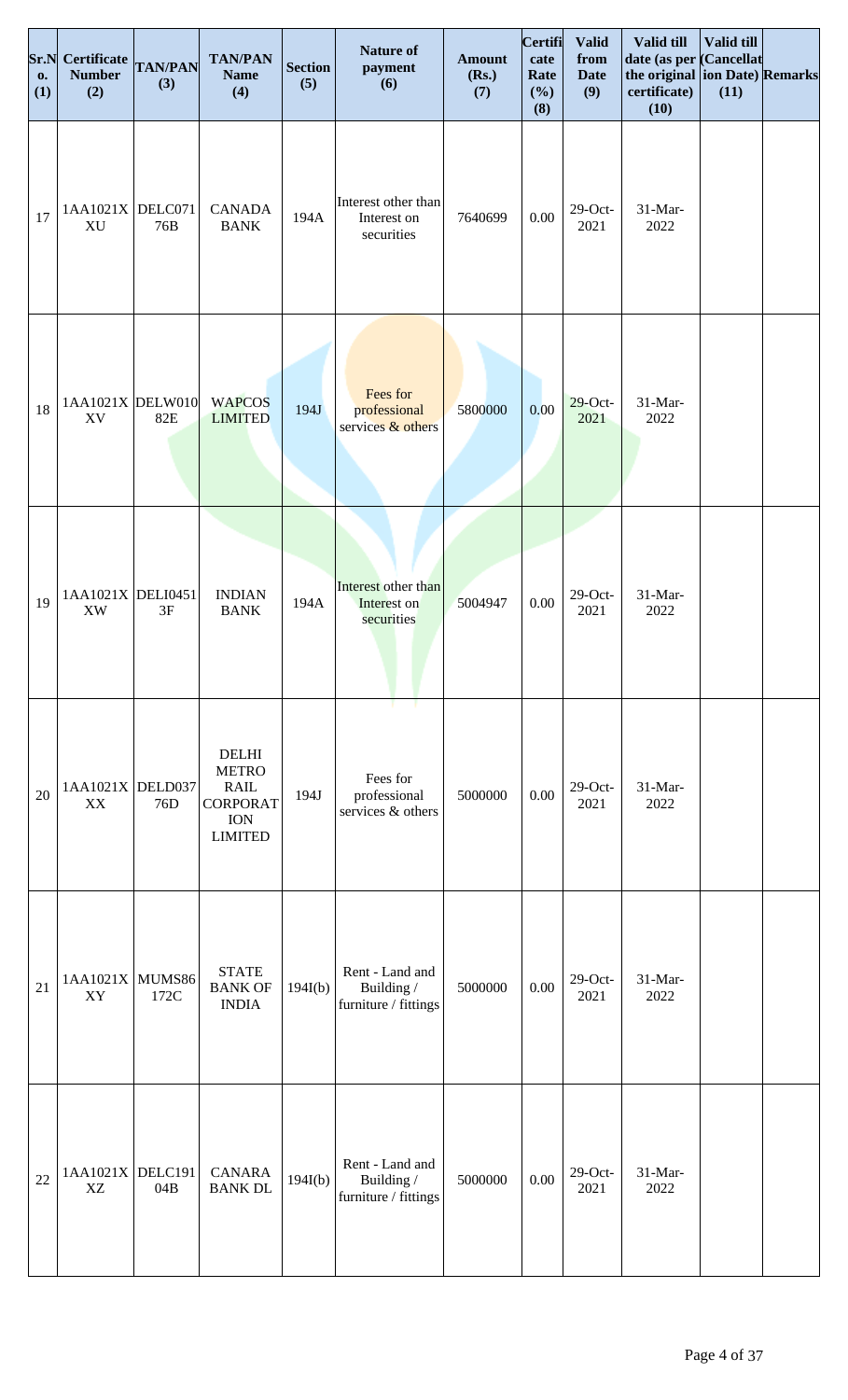| Sr.N<br>0.<br>(1) | <b>Certificate</b><br><b>Number</b><br>(2) | <b>TAN/PAN</b><br>(3) | <b>TAN/PAN</b><br><b>Name</b><br>(4)                                            | <b>Section</b><br>(5) | <b>Nature of</b><br>payment<br>(6)               | <b>Amount</b><br>(Rs.)<br>(7) | Certifi<br>cate<br>Rate<br>(%)<br>(8) | <b>Valid</b><br>from<br><b>Date</b><br>(9) | Valid till<br>date (as per Cancellat<br>the original ion Date) Remarks<br>certificate)<br>(10) | Valid till<br>(11) |  |
|-------------------|--------------------------------------------|-----------------------|---------------------------------------------------------------------------------|-----------------------|--------------------------------------------------|-------------------------------|---------------------------------------|--------------------------------------------|------------------------------------------------------------------------------------------------|--------------------|--|
| 23                | 1AA1021X<br>YA                             | DELS227<br>19E        | <b>STATE</b><br><b>BANK OF</b><br><b>HYDERABA</b><br>${\bf D}$                  | 194A                  | Interest other than<br>Interest on<br>securities | 4972340                       | 0.00                                  | $29$ -Oct-<br>2021                         | 31-Mar-<br>2022                                                                                |                    |  |
| 24                | 1AA1021X DELN062<br>YB                     | 39C                   | <b>NATIONAL</b><br><b>INSURANC</b><br>E<br><b>COMPANY</b><br><b>LIMITED</b>     | 194C                  | Payments to<br>contractors                       | 4440000                       | 0.00                                  | $29$ -Oct-<br>2021                         | 31-Mar-<br>2022                                                                                |                    |  |
| 25                | 1AA1021X DELI0965<br>YC                    | 2G                    | <b>INDIAN OIL</b><br><b>CORPORAT</b><br><b>ION</b><br><b>LIMITED</b>            | 194J                  | Fees for<br>professional<br>services & others    | 4050000                       | 0.00                                  | $29$ -Oct-<br>2021                         | 31-Mar-<br>2022                                                                                |                    |  |
| 26                | 1AA1021X DELM000<br>YD                     | 46E                   | <b>MARUTI</b><br><b>SUZUKI</b><br><b>INDIA</b><br><b>LIMITED</b>                | 194J                  | Fees for<br>professional<br>services & others    | 4000000                       | 0.00                                  | $29$ -Oct-<br>2021                         | 31-Mar-<br>2022                                                                                |                    |  |
| 27                | 1AA1021X PTLP1201<br>YE                    | <b>9A</b>             | <b>PUNJAB</b><br><b>POLLUTIO</b><br>${\bf N}$<br><b>CONTROL</b><br><b>BOARD</b> | 194J                  | Fees for<br>professional<br>services & others    | 4000000                       | 0.00                                  | $29$ -Oct-<br>2021                         | 31-Mar-<br>2022                                                                                |                    |  |
| 28                | 1AA1021X DELN119<br>YF                     | 76G                   | <b>NATIONAL</b><br><b>MISSION</b><br><b>FOR CLEAN</b><br><b>GANGA</b>           | 194J                  | Fees for<br>professional<br>services & others    | 3930000                       | 0.00                                  | $29$ -Oct-<br>2021                         | 31-Mar-<br>2022                                                                                |                    |  |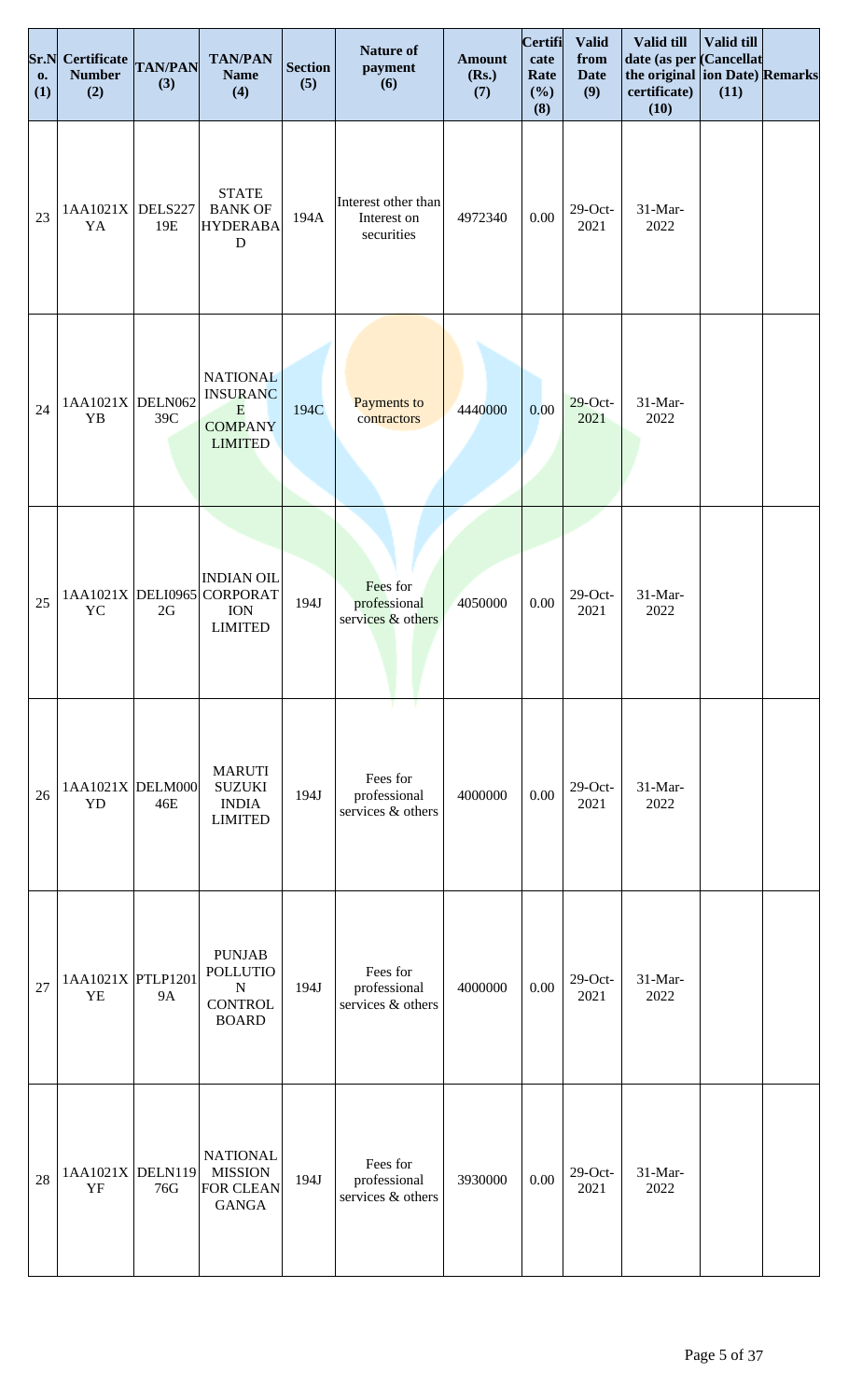| Sr.N<br><b>O.</b><br>(1) | <b>Certificate</b><br><b>Number</b><br>(2) | <b>TAN/PAN</b><br>(3) | <b>TAN/PAN</b><br><b>Name</b><br>(4)                                                                                   | <b>Section</b><br>(5) | <b>Nature of</b><br>payment<br>(6)            | <b>Amount</b><br>(Rs.)<br>(7) | Certifi<br>cate<br>Rate<br>(%)<br>(8) | <b>Valid</b><br>from<br><b>Date</b><br>(9) | Valid till<br>date (as per Cancellat<br>the original ion Date) Remarks<br>certificate)<br>(10) | Valid till<br>(11) |  |
|--------------------------|--------------------------------------------|-----------------------|------------------------------------------------------------------------------------------------------------------------|-----------------------|-----------------------------------------------|-------------------------------|---------------------------------------|--------------------------------------------|------------------------------------------------------------------------------------------------|--------------------|--|
| 29                       | 1AA1021X BPLM095<br>YG                     | 69A                   | <b>MADHYA</b><br><b>PRADESH</b><br><b>JAL NIGAM</b><br><b>MARYADIT</b>                                                 | 194J                  | Fees for<br>professional<br>services & others | 3724800                       | 0.00                                  | $29$ -Oct-<br>2021                         | 31-Mar-<br>2022                                                                                |                    |  |
| 30                       | YH                                         | 88B                   | <b>AEROBE</b><br>1AA1021X DELA128 MEDICARE<br><b>PRIVATE</b><br><b>LIMITED</b>                                         | 194J                  | Fees for<br>professional<br>services & others | 3000000                       | 0.00                                  | $29$ -Oct-<br>2021                         | 31-Mar-<br>2022                                                                                |                    |  |
| 31                       | 1AA1021X CHND003<br>YI                     | 60D                   | $\mathbf{D}\mathbf{Y}$<br><b>CONTROLL</b><br>ER OF<br><b>DEFENCE</b><br><b>ACCOUNTS</b><br><b>NAVALBAS</b><br>E COCHIN | 194C                  | Payments to<br>contractors                    | 3000000                       | 0.00                                  | $29$ -Oct-<br>2021                         | 31-Mar-<br>2022                                                                                |                    |  |
| 32                       | 1AA1021X MRTG004<br>YJ                     | 43C                   | <b>GREATER</b><br><b>NOIDA</b><br><b>INDUSTRIA</b><br>L<br><b>DEVELOPM</b><br><b>ENT</b><br><b>AUTHORIT</b><br>Y       | 194J                  | Fees for<br>professional<br>services & others | 3000000                       | 0.00                                  | $29$ -Oct-<br>2021                         | 31-Mar-<br>2022                                                                                |                    |  |
| 33                       | 1AA1021X DELN153<br>YK                     | 60C                   | <b>NATIONAL</b><br><b>HIGH</b><br><b>SPEED</b><br><b>RAIL</b><br><b>CORPORAT</b><br><b>ION</b><br><b>LIMITED</b>       | 194J                  | Fees for<br>professional<br>services & others | 3000000                       | 0.00                                  | $29$ -Oct-<br>2021                         | 31-Mar-<br>2022                                                                                |                    |  |
| 34                       | $1AA1021X$ DELN065<br>YL                   | 80A                   | <b>NATIONAL</b><br><b>INSTITUTE</b><br><b>OF</b><br><b>FASHION</b><br><b>TECHNOLO</b><br>GY                            | 194J                  | Fees for<br>professional<br>services & others | 3000000                       | 0.00                                  | $29$ -Oct-<br>2021                         | 31-Mar-<br>2022                                                                                |                    |  |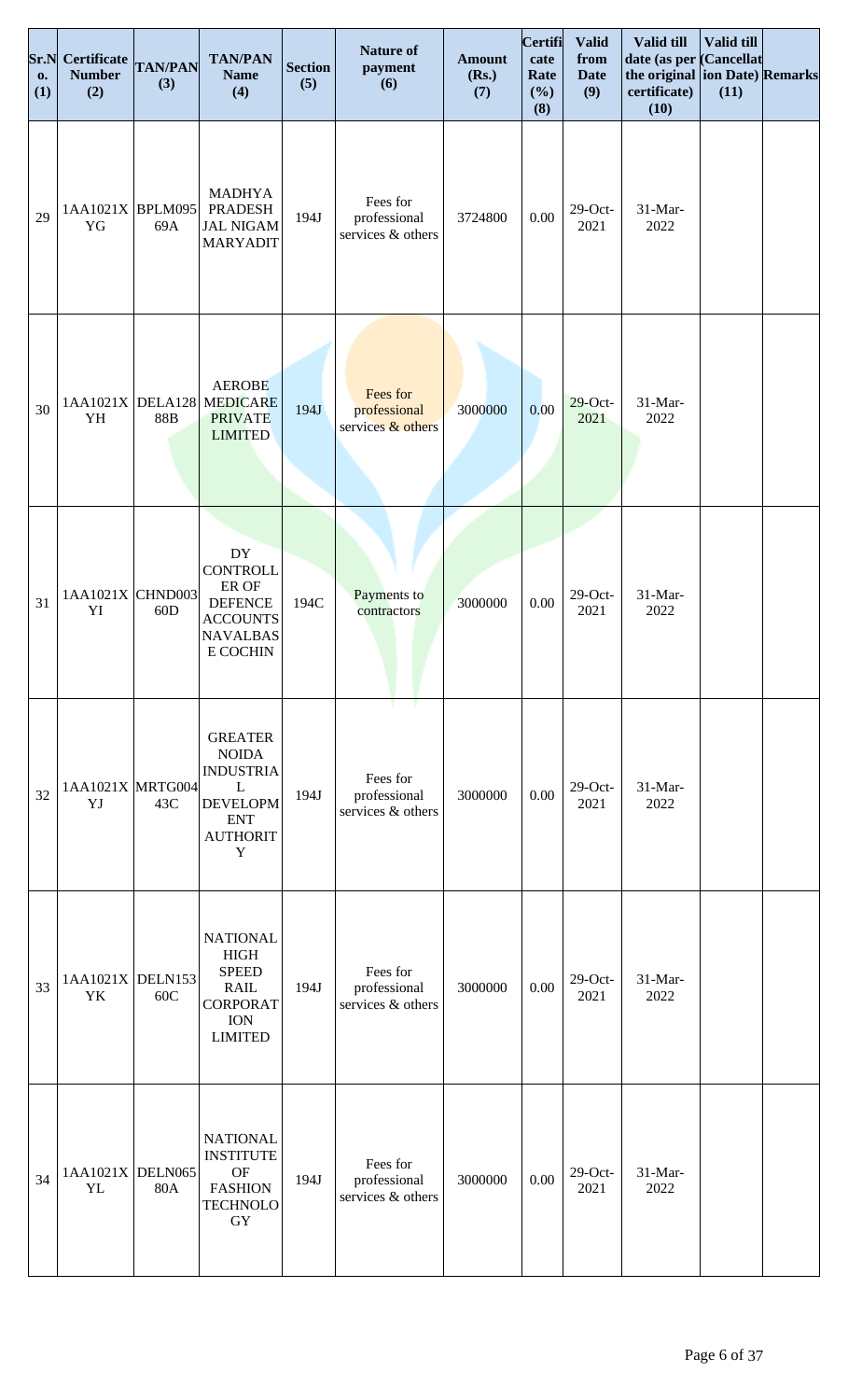| Sr.N<br><b>o.</b><br>(1) | Certificate TAN/PAN<br><b>Number</b><br>(2) | (3) | <b>TAN/PAN</b><br><b>Name</b><br>(4)                                                                                             | <b>Section</b><br>(5) | <b>Nature of</b><br>payment<br>(6)              | <b>Amount</b><br>(Rs.)<br>(7) | <b>Certifi</b><br>cate<br>Rate<br>(%)<br>(8) | <b>Valid</b><br>from<br><b>Date</b><br>(9) | Valid till<br>date (as per Cancellat<br>the original ion Date) Remarks<br>certificate)<br>(10) | Valid till<br>(11) |  |
|--------------------------|---------------------------------------------|-----|----------------------------------------------------------------------------------------------------------------------------------|-----------------------|-------------------------------------------------|-------------------------------|----------------------------------------------|--------------------------------------------|------------------------------------------------------------------------------------------------|--------------------|--|
| 35                       | YM                                          | 16A | <b>ZEOCRETE</b><br>1AA1021X DELD118 TECHNOLO<br><b>GIES INDIA</b><br><b>LLP</b>                                                  | 194J                  | Fees for<br>professional<br>services & others   | 2800000                       | 0.00                                         | $29$ -Oct-<br>2021                         | 31-Mar-<br>2022                                                                                |                    |  |
| 36                       | YN                                          | 73F | <b>BANGALOR</b><br>${\bf E}$<br>1AA1021X BLRB015 NTERNATI<br><b>ONAL</b><br><b>AIRPORT</b><br><b>LIMITED</b>                     | 194J                  | Fees for<br>professional<br>services $&$ others | 2754237                       | 0.00                                         | $29$ -Oct-<br>2021                         | 31-Mar-<br>2022                                                                                |                    |  |
| 37                       | 1AA1021X RTKR119<br>YO                      | 22B | <b>REALME</b><br><b>MOBILE</b><br><b>TELECOM</b><br><b>MUNICATI</b><br><b>ONS</b><br>(INDIA)<br><b>PRIVATE</b><br><b>LIMITED</b> | 194C                  | Payments to<br>contractors                      | 2500000                       | $0.00\,$                                     | $29$ -Oct-<br>2021                         | 31-Mar-<br>2022                                                                                |                    |  |
| 38                       | 1AA1021X DELN002<br><b>YP</b>               | 23G | <b>AIRPORTS</b><br><b>AUTHORIT</b><br>Y OF INDIA                                                                                 | 194J                  | Fees for<br>professional<br>services & others   | 2250000                       | 0.00                                         | $29$ -Oct-<br>2021                         | 31-Mar-<br>2022                                                                                |                    |  |
| 39                       | 1AA1021X CALI0168<br>YQ                     | 5F  | <b>ITC</b><br><b>LIMITED</b>                                                                                                     | 194J                  | Fees for<br>professional<br>services & others   | 2246784                       | 0.00                                         | $29$ -Oct-<br>2021                         | 31-Mar-<br>2022                                                                                |                    |  |
| 40                       | 1AA1021X BLRC014<br><b>YR</b>               | 51C | <b>CISCO</b><br><b>SYSTEMS</b><br>(INDIA)<br><b>PRIVATE</b><br><b>LIMITED</b>                                                    | 194J                  | Fees for<br>professional<br>services & others   | 2232539                       | 0.00                                         | $29$ -Oct-<br>2021                         | 31-Mar-<br>2022                                                                                |                    |  |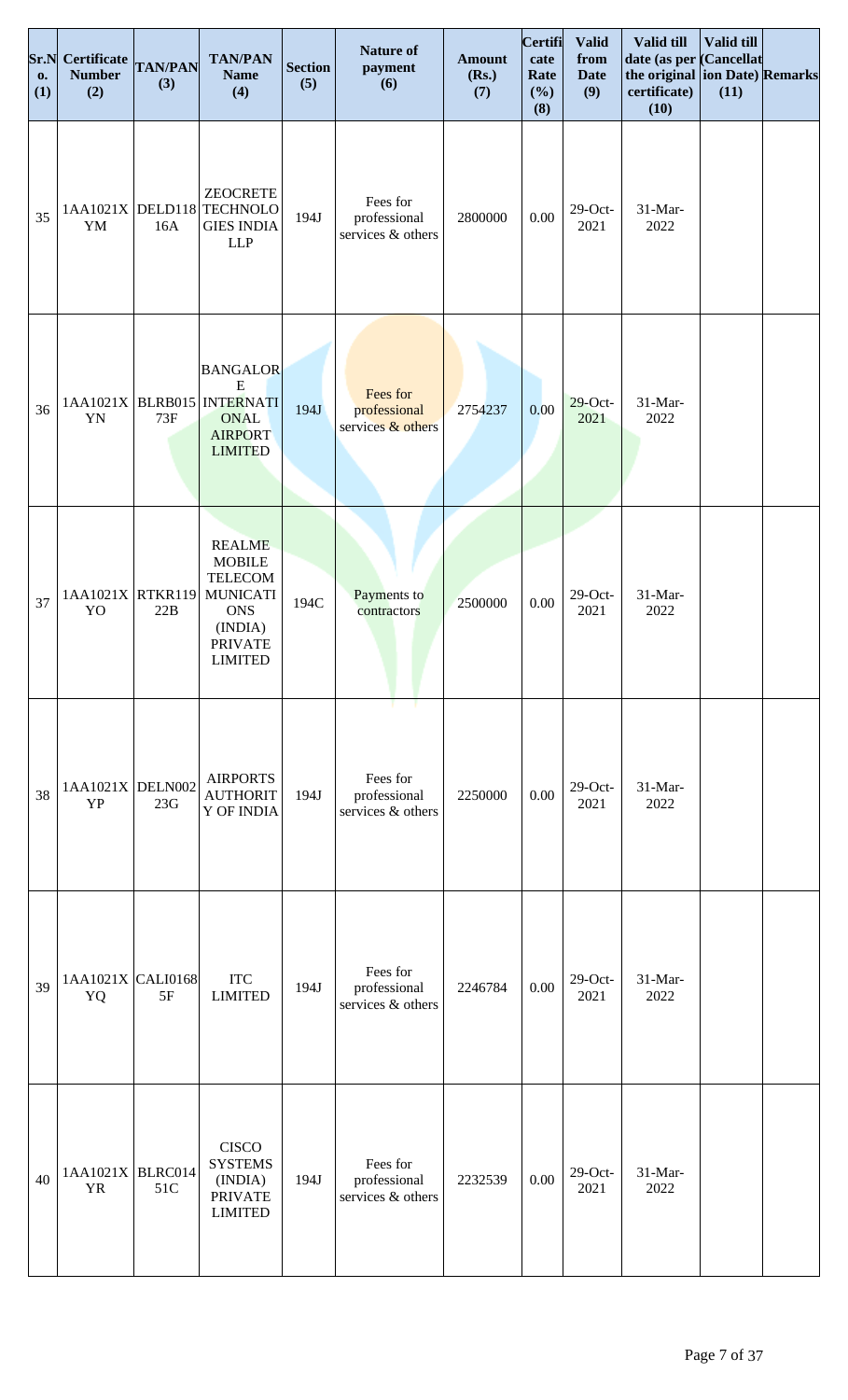| Sr.N<br>0.<br>(1) | Certificate TAN/PAN<br><b>Number</b><br>(2) | (3) | <b>TAN/PAN</b><br><b>Name</b><br>(4)                                                                                                       | <b>Section</b><br>(5) | <b>Nature of</b><br>payment<br>(6)                  | <b>Amount</b><br>(Rs.)<br>(7) | <b>Certifi</b><br>cate<br>Rate<br>(%)<br>(8) | <b>Valid</b><br>from<br><b>Date</b><br>(9) | Valid till<br>date (as per<br>the original ion Date) Remarks<br>certificate)<br>(10) | Valid till<br><b>Cancellat</b><br>(11) |  |
|-------------------|---------------------------------------------|-----|--------------------------------------------------------------------------------------------------------------------------------------------|-----------------------|-----------------------------------------------------|-------------------------------|----------------------------------------------|--------------------------------------------|--------------------------------------------------------------------------------------|----------------------------------------|--|
| 41                | 1AA1021X HYDQ000<br>YS                      | 52D | <b>QUALCOM</b><br><b>M INDIA</b><br><b>PRIVATE</b><br><b>LIMITED</b>                                                                       | 194J                  | Fees for<br>professional<br>services & others       | 2216000                       | 0.00                                         | $29$ -Oct-<br>2021                         | 31-Mar-<br>2022                                                                      |                                        |  |
| 42                | 1AA1021X DELA193<br><b>YT</b>               | 93D | <b>CONTROLL</b><br>ER OF<br><b>DEFENCE</b><br><b>ACCOUNTS</b><br><b>NAVY AND</b><br><b>COAST</b><br><b>GUARD</b>                           | 194C                  | <b>Payments to</b><br>contractors                   | 2160000                       | 0.00                                         | $29$ -Oct-<br>2021                         | 31-Mar-<br>2022                                                                      |                                        |  |
| 43                | 1AA1021X DELJ1533<br>YU                     | 1B  | <b>JK PAPER</b><br><b>LIMITED</b>                                                                                                          | 194J                  | Fees for<br>professional<br>services & others       | 2000000                       | $0.00\,$                                     | $29$ -Oct-<br>2021                         | 31-Mar-<br>2022                                                                      |                                        |  |
| 44                | 1AA1021X LKNA052<br>YV                      | 38C | <b>APCO</b><br><b>INFRATEC</b><br><b>H PRIVATE</b><br><b>LIMITED</b>                                                                       | 194J                  | т.<br>Fees for<br>professional<br>services & others | 1850000                       | 0.00                                         | $29$ -Oct-<br>2021                         | 31-Mar-<br>2022                                                                      |                                        |  |
| 45                | $1AA1021X$ DELC095<br>YW                    | 42B | CONSTRUC<br><b>TION</b><br><b>DIVISION</b><br>$\rm III$                                                                                    | 194C                  | Payments to<br>contractors                          | 1770000                       | $0.00\,$                                     | $29$ -Oct-<br>2021                         | 31-Mar-<br>2022                                                                      |                                        |  |
| 46                | 1AA1021X MRTT002<br>YX                      | 83D | <b>YAMUNA</b><br><b>EXPRESSW</b><br>${\rm AY}$<br><b>INDUSTRIA</b><br>L<br><b>DEVELOPM</b><br><b>ENT</b><br><b>AUTHORIT</b><br>$\mathbf Y$ | 194C                  | Payments to<br>contractors                          | 1665724                       | 0.00                                         | $29$ -Oct-<br>2021                         | 31-Mar-<br>2022                                                                      |                                        |  |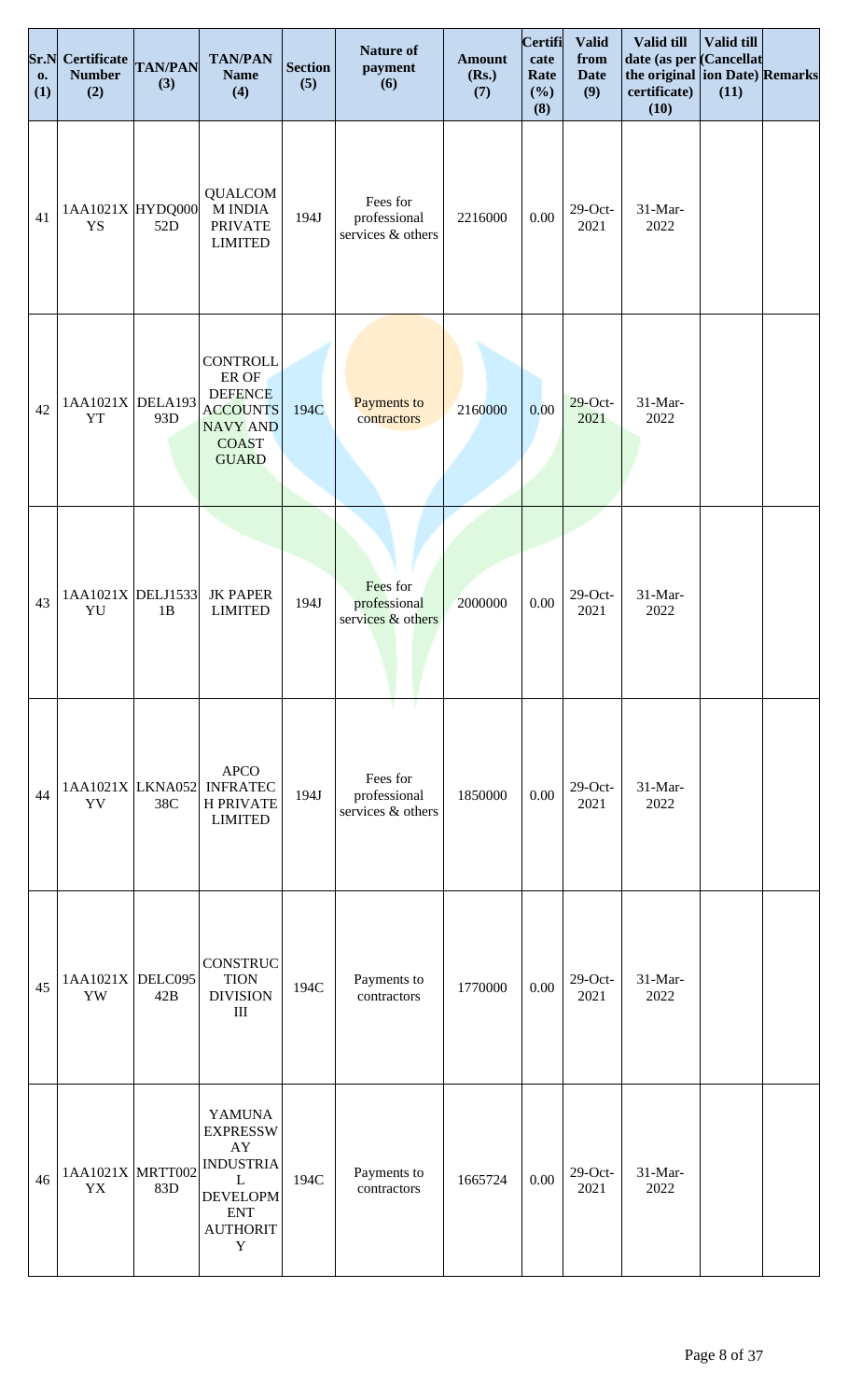| Sr.N<br><b>O.</b><br>(1) | <b>Certificate</b><br><b>Number</b><br>(2) | <b>TAN/PAN</b><br>(3) | <b>TAN/PAN</b><br><b>Name</b><br>(4)                                                              | <b>Section</b><br>(5) | <b>Nature of</b><br>payment<br>(6)            | <b>Amount</b><br>(Rs.)<br>(7) | Certifi<br>cate<br>Rate<br>(%)<br>(8) | <b>Valid</b><br>from<br><b>Date</b><br>(9) | Valid till<br>date (as per Cancellat<br>the original ion Date) Remarks<br>certificate)<br>(10) | Valid till<br>(11) |  |
|--------------------------|--------------------------------------------|-----------------------|---------------------------------------------------------------------------------------------------|-----------------------|-----------------------------------------------|-------------------------------|---------------------------------------|--------------------------------------------|------------------------------------------------------------------------------------------------|--------------------|--|
| 47                       | 1AA1021X DELN021<br>YY                     | 25E                   | <b>NATIONAL</b><br><b>BUILDING</b><br>CONSTRUC<br><b>TION</b><br><b>CORPRATI</b><br><b>ON LTD</b> | 194J                  | Fees for<br>professional<br>services & others | 1590000                       | 0.00                                  | $29$ -Oct-<br>2021                         | 31-Mar-<br>2022                                                                                |                    |  |
| 48                       | 1AA1021X MUMG08<br>YZ                      | 095D                  | <b>GODREJ</b><br><b>PROPERTIE</b><br><b>S LIMITED</b>                                             | 194J                  | Fees for<br>professional<br>services & others | 1500000                       | 0.00                                  | $29$ -Oct-<br>2021                         | 31-Mar-<br>2022                                                                                |                    |  |
| 49                       | 1AA1021X<br>ZA                             | CHET165<br>47G        | <b>TNQ</b><br><b>TECHNOLO</b><br><b>GIES</b><br><b>PRIVATE</b><br><b>LIMITED</b>                  | 194J                  | Fees for<br>professional<br>services & others | 1500000                       | 0.00                                  | $29$ -Oct-<br>2021                         | 31-Mar-<br>2022                                                                                |                    |  |
| 50                       | 1AA1021X RTKA176<br>ZB                     | 50 <sub>D</sub>       | <b>AMBER</b><br><b>ENTERPRIS</b><br><b>ES INDIA</b><br><b>LIMITED</b><br>(CORPORA<br>TE OFFICE)   | 194J                  | Fees for<br>professional<br>services & others | 1500000                       | 0.00                                  | $29$ -Oct-<br>2021                         | 31-Mar-<br>2022                                                                                |                    |  |
| 51                       | 1AA1021X BLRG034<br><b>ZC</b>              | 73B                   | <b>GOOGLE</b><br><b>INDIA</b><br><b>PRIVATE</b><br><b>LIMITED</b>                                 | 194J                  | Fees for<br>professional<br>services & others | 1470000                       | 0.00                                  | $29$ -Oct-<br>2021                         | 31-Mar-<br>2022                                                                                |                    |  |
| 52                       | $1AA1021X$ DELC113<br>ZD                   | 75A                   | CSC <sub>E</sub> -<br><b>GOVERNA</b><br>NCE<br><b>SERVICES</b><br><b>INDIA</b><br><b>LIMITED</b>  | 194J                  | Fees for<br>professional<br>services & others | 1404000                       | 0.00                                  | $29$ -Oct-<br>2021                         | 31-Mar-<br>2022                                                                                |                    |  |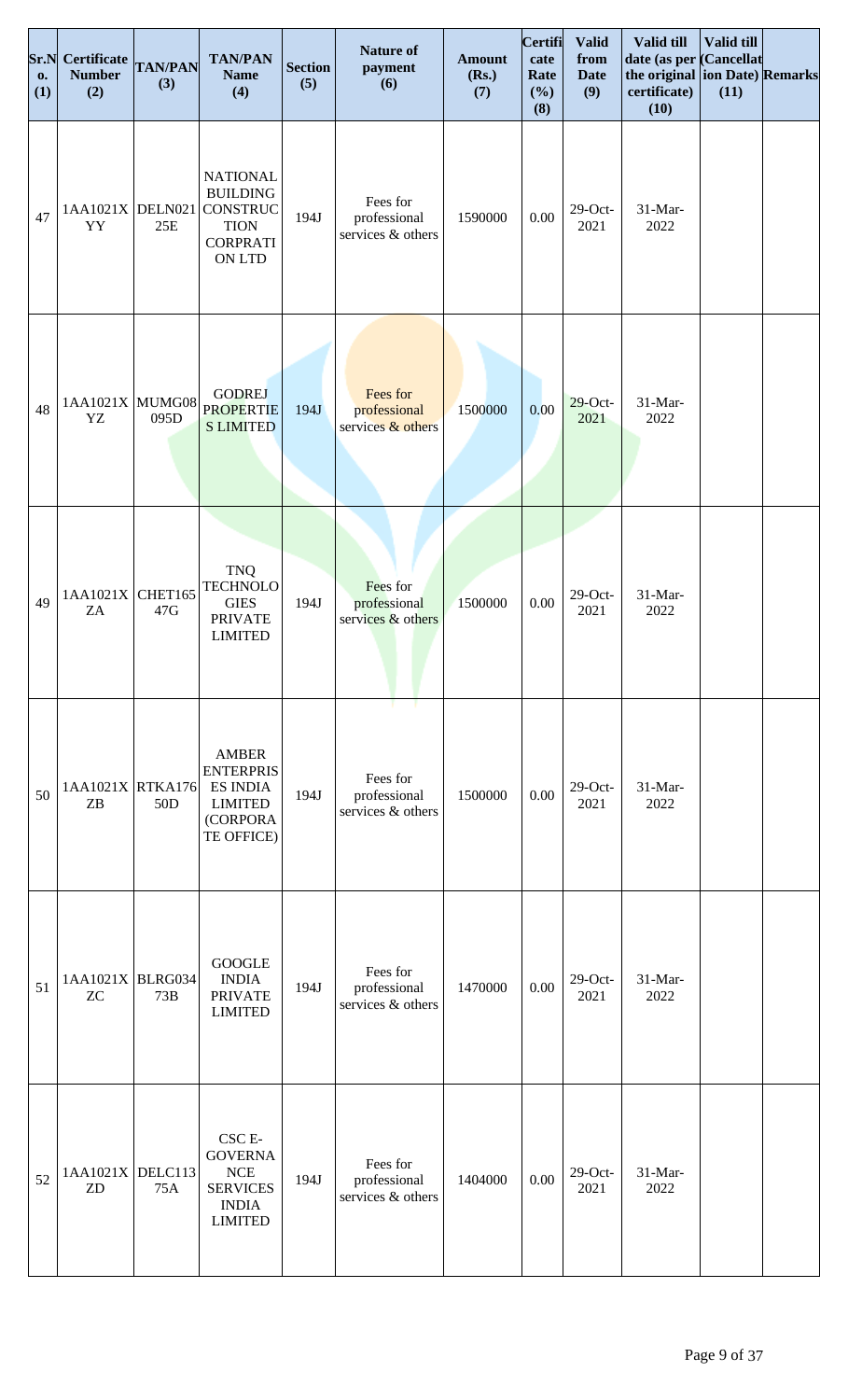| Sr.N<br>0.<br>(1) | Certificate<br><b>Number</b><br>(2) | <b>TAN/PAN</b><br>(3) | <b>TAN/PAN</b><br><b>Name</b><br>(4)                                                                    | <b>Section</b><br>(5) | <b>Nature of</b><br>payment<br>(6)            | <b>Amount</b><br>(Rs.)<br>(7) | Certifi<br>cate<br>Rate<br>(%)<br>(8) | <b>Valid</b><br>from<br><b>Date</b><br>(9) | Valid till<br>date (as per Cancellat<br>the original ion Date) Remarks<br>certificate)<br>(10) | Valid till<br>(11) |  |
|-------------------|-------------------------------------|-----------------------|---------------------------------------------------------------------------------------------------------|-----------------------|-----------------------------------------------|-------------------------------|---------------------------------------|--------------------------------------------|------------------------------------------------------------------------------------------------|--------------------|--|
| 53                | ZE                                  | 91A                   | 1AA1021X NGPO000 ORDNANCE<br><b>FACTORY</b>                                                             | 194C                  | Payments to<br>contractors                    | 1393910                       | 0.00                                  | $29$ -Oct-<br>2021                         | 31-Mar-<br>2022                                                                                |                    |  |
| 54                | 1AA1021X RTKN011<br>${\rm ZF}$      | 04F                   | <b>NHPC</b><br><b>LIMITED</b>                                                                           | 194J                  | Fees for<br>professional<br>services & others | 1360000                       | 0.00                                  | $29$ -Oct-<br>2021                         | 31-Mar-<br>2022                                                                                |                    |  |
| 55                | $1AA1021X$ PNEB108<br>ZG            | 37B                   | <b>BHARAT</b><br><b>PETROLEU</b><br>$\mathbf M$<br><b>CORPORAT</b><br><b>ION</b><br><b>LIMITED</b>      | 194J                  | Fees for<br>professional<br>services & others | 1300000                       | $0.00\,$                              | $29$ -Oct-<br>2021                         | 31-Mar-<br>2022                                                                                |                    |  |
| 56                | 1AA1021X<br>ZH                      | DELS207<br>49B        | <b>SHAPOORJI</b><br><b>PALLONJI</b><br><b>AND</b><br><b>COMPANY</b><br><b>PRIVATE</b><br><b>LIMITED</b> | 194J                  | Fees for<br>professional<br>services & others | 1300000                       | 0.00                                  | $29$ -Oct-<br>2021                         | 31-Mar-<br>2022                                                                                |                    |  |
| 57                | 1AA1021X<br>ZI                      | DELP107<br>76D        | PAN IIT<br><b>ALUMNI</b><br><b>INDIA</b>                                                                | 194J                  | Fees for<br>professional<br>services & others | 1261766                       | 0.00                                  | $29$ -Oct-<br>2021                         | 31-Mar-<br>2022                                                                                |                    |  |
| 58                | ZJ                                  | 48G                   | 1AA1021X DELE000 ENGINEERS<br><b>INDIA LTD.</b>                                                         | 194J                  | Fees for<br>professional<br>services & others | 1200000                       | 0.00                                  | $29$ -Oct-<br>2021                         | 31-Mar-<br>2022                                                                                |                    |  |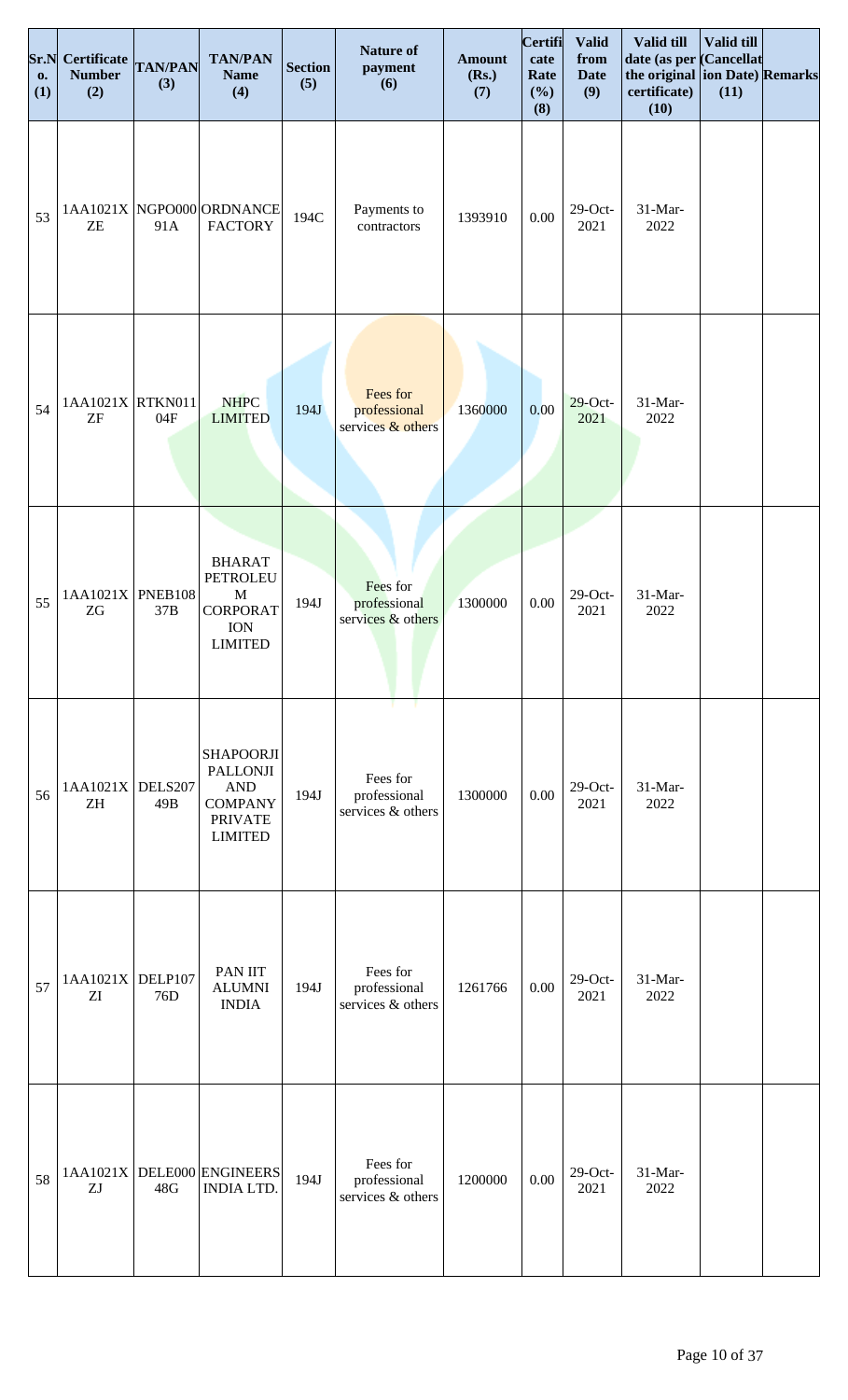| Sr.N<br><b>o.</b><br>(1) | Certificate<br><b>Number</b><br>(2) | <b>TAN/PAN</b><br>(3) | <b>TAN/PAN</b><br><b>Name</b><br>(4)                                                                            | <b>Section</b><br>(5) | <b>Nature of</b><br>payment<br>(6)                         | <b>Amount</b><br>(Rs.)<br>(7) | Certifi<br>cate<br>Rate<br>(%)<br>(8) | <b>Valid</b><br>from<br><b>Date</b><br>(9) | Valid till<br>date (as per Cancellat<br>the original ion Date) Remarks<br>certificate)<br>(10) | Valid till<br>(11) |  |
|--------------------------|-------------------------------------|-----------------------|-----------------------------------------------------------------------------------------------------------------|-----------------------|------------------------------------------------------------|-------------------------------|---------------------------------------|--------------------------------------------|------------------------------------------------------------------------------------------------|--------------------|--|
| 59                       | $1AA1021X$ BLRB143<br>ZK            | 93B                   | <b>BIGPHI</b><br><b>TECHNOLO</b><br><b>GIES</b><br><b>PRIVATE</b><br><b>LIMITED</b>                             | 194J                  | Fees for<br>professional<br>services & others              | 1180544                       | 0.00                                  | $29$ -Oct-<br>2021                         | 31-Mar-<br>2022                                                                                |                    |  |
| 60                       | 1AA1021X<br>ZL                      | DELR075<br>28D        | <b>SPICEJET</b><br><b>LIMITED</b>                                                                               | 194C                  | Payments to<br>contractors                                 | 1150000                       | 0.00                                  | $29$ -Oct-<br>2021                         | 31-Mar-<br>2022                                                                                |                    |  |
| 61                       | 1AA1021X MUMC10<br>ZM               | 660G                  | <b>CEAT</b><br><b>LIMITED</b>                                                                                   | 194C                  | Payments to<br>contractors                                 | 1140000                       | $0.00\,$                              | $29$ -Oct-<br>2021                         | 31-Mar-<br>2022                                                                                |                    |  |
| 62                       | 1AA1021X BLRA114<br>ZN              | 33C                   | <b>AMETEK</b><br><b>INSTRUME</b><br>NTS INDIA<br><b>PRIVATE</b><br><b>LIMITED</b>                               | 194J                  | - 1<br>т.<br>Fees for<br>professional<br>services & others | 1000000                       | 0.00                                  | $29$ -Oct-<br>2021                         | 31-Mar-<br>2022                                                                                |                    |  |
| 63                       | 1AA1021X NGPN034<br>ZO              | 54D                   | <b>MAHARAS</b><br><b>HTRA</b><br><b>METRO</b><br><b>RAIL</b><br><b>CORPORAT</b><br><b>ION</b><br><b>LIMITED</b> | 194J                  | Fees for<br>professional<br>services & others              | 1000000                       | 0.00                                  | $29$ -Oct-<br>2021                         | 31-Mar-<br>2022                                                                                |                    |  |
| 64                       | 1AA1021X MUMM19<br><b>ZP</b>        | 490C                  | <b>MONTEX</b><br><b>GLASS</b><br><b>FIBRE</b><br><b>INDUSTRIE</b><br><b>S PRIVATE</b><br><b>LIMITED</b>         | 194J                  | Fees for<br>professional<br>services & others              | 1000000                       | 0.00                                  | $29$ -Oct-<br>2021                         | 31-Mar-<br>2022                                                                                |                    |  |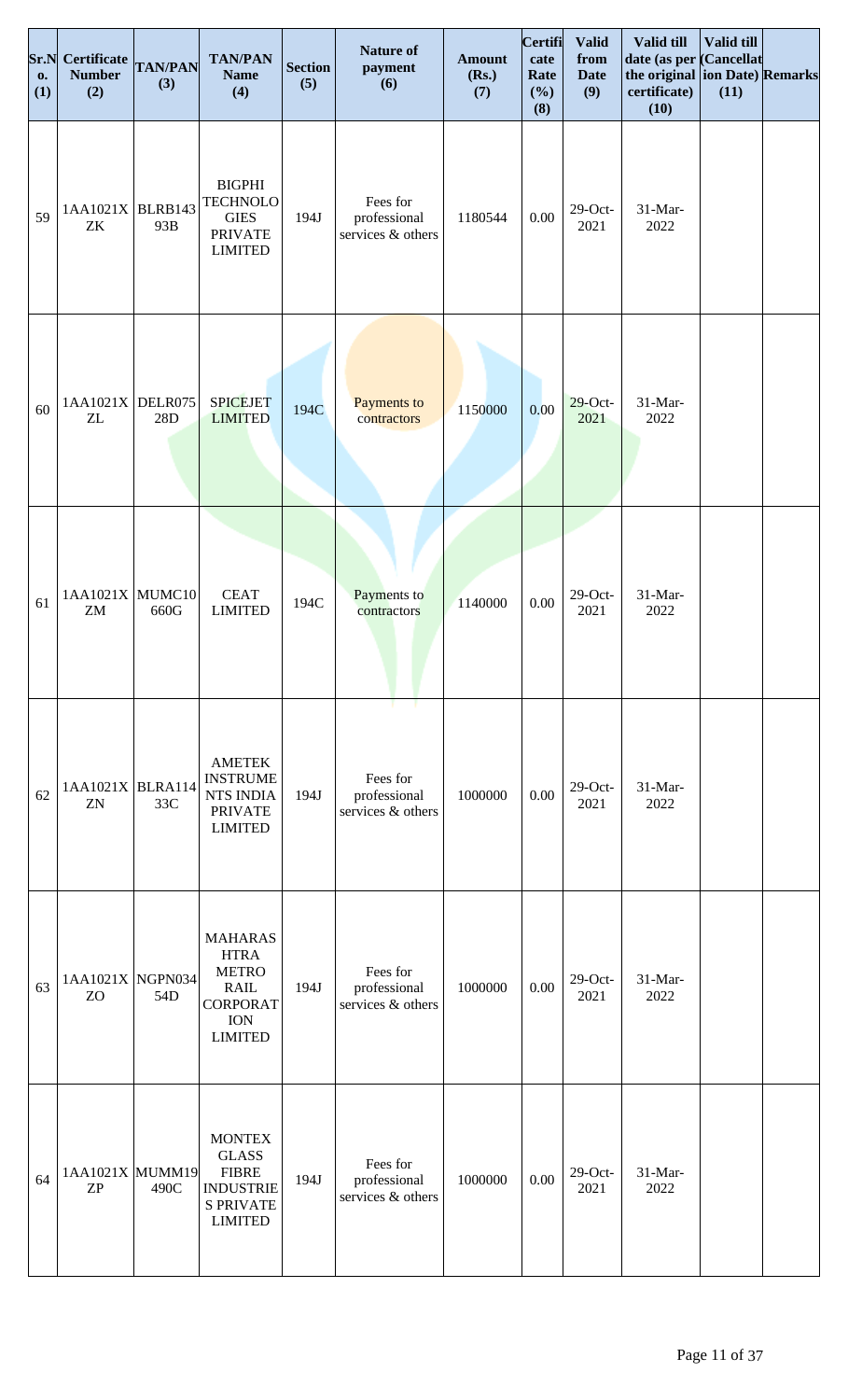| Sr.N<br><b>o.</b><br>(1) | Certificate<br><b>Number</b><br>(2) | <b>TAN/PAN</b><br>(3) | <b>TAN/PAN</b><br><b>Name</b><br>(4)                                                                                    | <b>Section</b><br>(5) | <b>Nature of</b><br>payment<br>(6)            | <b>Amount</b><br>(Rs.)<br>(7) | Certifi<br>cate<br>Rate<br>(%)<br>(8) | <b>Valid</b><br>from<br><b>Date</b><br>(9) | Valid till<br>date (as per Cancellat<br>the original ion Date) Remarks<br>certificate)<br>(10) | Valid till<br>(11) |  |
|--------------------------|-------------------------------------|-----------------------|-------------------------------------------------------------------------------------------------------------------------|-----------------------|-----------------------------------------------|-------------------------------|---------------------------------------|--------------------------------------------|------------------------------------------------------------------------------------------------|--------------------|--|
| 65                       | 1AA1021X<br>ZQ                      | PNEP077<br>35A        | <b>PERKINEL</b><br><b>MER</b><br>(INDIA)<br><b>PVT LTD</b>                                                              | 194C                  | Payments to<br>contractors                    | 1000000                       | 0.00                                  | $29$ -Oct-<br>2021                         | 31-Mar-<br>2022                                                                                |                    |  |
| 66                       | 1AA1021X MUMI101<br><b>ZR</b>       | 79 <sub>B</sub>       | <b>RELIANCE</b><br><b>JIO</b><br><b>INFOCOMM</b><br><b>LIMITED</b>                                                      | 194J                  | Fees for<br>professional<br>services & others | 1000000                       | 0.00                                  | $29$ -Oct-<br>2021                         | 31-Mar-<br>2022                                                                                |                    |  |
| 67                       | 1AA1021X DELI0308<br>ZS             | 3D                    | <b>INDIAN</b><br><b>RAILWAY</b><br><b>CATERING</b><br>$\mathbf{AND}$<br><b>TOURISM</b><br><b>CORP</b><br><b>LIMITED</b> | 194J                  | Fees for<br>professional<br>services & others | 1000000                       | $0.00\,$                              | $29$ -Oct-<br>2021                         | 31-Mar-<br>2022                                                                                |                    |  |
| 68                       | 1AA1021X MUMR22<br><b>ZT</b>        | 552F                  | <b>RDC</b><br><b>CONCRETE</b><br>(INDIA)<br><b>PVT LTD</b>                                                              | 194J                  | Fees for<br>professional<br>services & others | 1000000                       | 0.00                                  | $29$ -Oct-<br>2021                         | 31-Mar-<br>2022                                                                                |                    |  |
| 69                       | 1AA1021X DELA127<br>ZU              | <b>80F</b>            | <b>ASHIANA</b><br><b>HOUSING</b><br><b>LIMITED</b>                                                                      | 194J                  | Fees for<br>professional<br>services & others | 1000000                       | 0.00                                  | $29$ -Oct-<br>2021                         | 31-Mar-<br>2022                                                                                |                    |  |
| 70                       | 1AA1021X NGPM006<br>ZV              | 67C                   | <b>MOIL</b><br><b>LIMITED</b>                                                                                           | 194J                  | Fees for<br>professional<br>services & others | 1000000                       | 0.00                                  | $29$ -Oct-<br>2021                         | 31-Mar-<br>2022                                                                                |                    |  |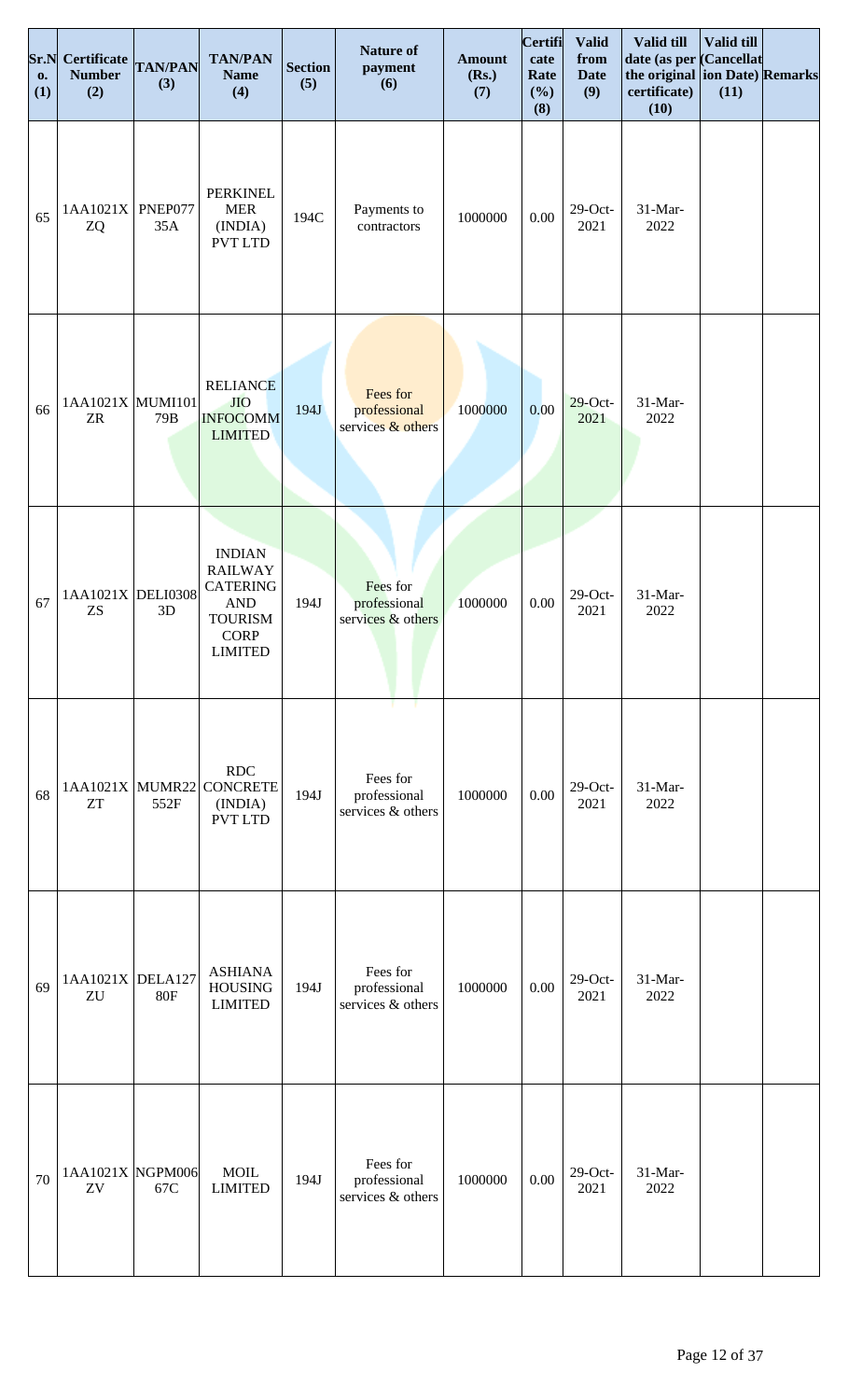| Sr.N<br><b>o.</b><br>(1) | Certificate TAN/PAN<br><b>Number</b><br>(2) | (3) | <b>TAN/PAN</b><br><b>Name</b><br>(4)                                                                         | <b>Section</b><br>(5) | <b>Nature of</b><br>payment<br>(6)               | <b>Amount</b><br>(Rs.)<br>(7) | <b>Certifi</b><br>cate<br>Rate<br>(%)<br>(8) | <b>Valid</b><br>from<br><b>Date</b><br>(9) | Valid till<br>date (as per Cancellat<br>the original ion Date) Remarks<br>certificate)<br>(10) | Valid till<br>(11) |  |
|--------------------------|---------------------------------------------|-----|--------------------------------------------------------------------------------------------------------------|-----------------------|--------------------------------------------------|-------------------------------|----------------------------------------------|--------------------------------------------|------------------------------------------------------------------------------------------------|--------------------|--|
| 71                       | 1AA1021X DELI0275<br>ZW                     | 3C  | <b>INDRAPRA</b><br><b>STHA GAS</b><br><b>LIMITED</b>                                                         | 194J                  | Fees for<br>professional<br>services & others    | 990000                        | 0.00                                         | $29$ -Oct-<br>2021                         | 31-Mar-<br>2022                                                                                |                    |  |
| 72                       | $1AA1021X$ DELC072<br><b>ZX</b>             | 89C | <b>CENTRE</b><br><b>FOR HIGH</b><br><b>TECHNOLO</b><br>GY                                                    | 194J                  | Fees for<br>professional<br>services & others    | 963000                        | 0.00                                         | $29$ -Oct-<br>2021                         | 31-Mar-<br>2022                                                                                |                    |  |
| 73                       | ZY                                          | 23A | <b>CONFIDEN</b><br>$\mathbf T$<br>1AA1021X CMBC041 ENGINEERI<br>NG INDIA<br><b>PRIVATE</b><br><b>LIMITED</b> | 194J                  | Fees for<br>professional<br>services & others    | 952542                        | $0.00\,$                                     | $29$ -Oct-<br>2021                         | 31-Mar-<br>2022                                                                                |                    |  |
| 74                       | 1AA1021X DELN027<br>ZZ                      | 88C | <b>NATIONAL</b><br>INFORMATI<br><b>CS CENTRE</b><br><b>SERVICES</b><br><b>INC</b>                            | 194J                  | Fees for<br>professional<br>services & others    | 950000                        | 0.00                                         | $29$ -Oct-<br>2021                         | 31-Mar-<br>2022                                                                                |                    |  |
| 75                       | 1AA1021Y DELC003<br>AA                      | 69F | <b>CENTRAL</b><br><b>BANK OF</b><br>INDIA7285                                                                | 194A                  | Interest other than<br>Interest on<br>securities | 933580                        | 0.00                                         | $29$ -Oct-<br>2021                         | 31-Mar-<br>2022                                                                                |                    |  |
| 76                       | 1AA1021Y DELH040<br>AB                      | 39A | <b>HUDCO</b><br><b>LIMITED</b>                                                                               | 194J                  | Fees for<br>professional<br>services & others    | 912323                        | 0.00                                         | $29$ -Oct-<br>2021                         | 31-Mar-<br>2022                                                                                |                    |  |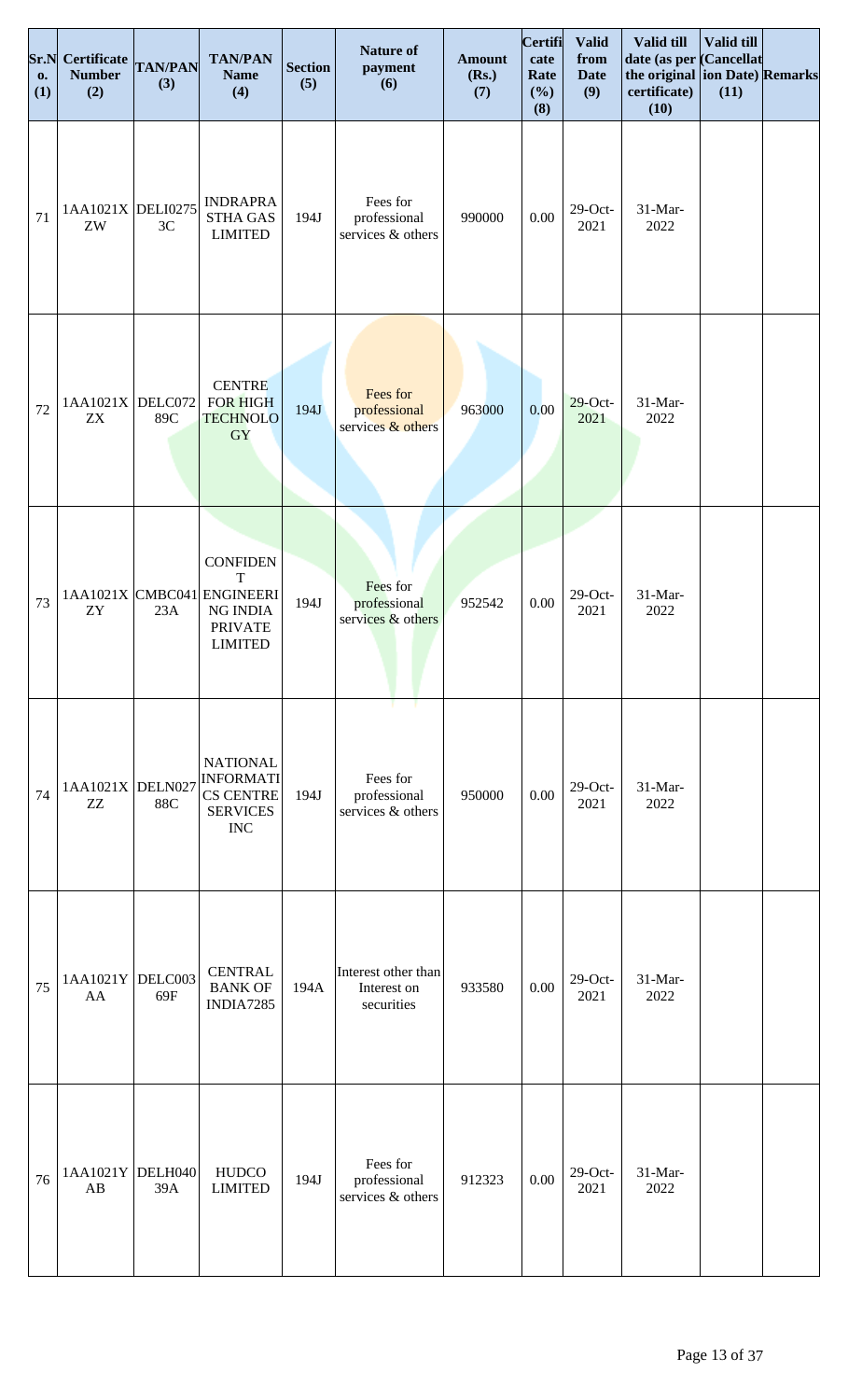| Sr.N<br><b>o.</b><br>(1) | Certificate TAN/PAN<br><b>Number</b><br>(2) | (3)                   | <b>TAN/PAN</b><br><b>Name</b><br>(4)                                                                                                                                     | <b>Section</b><br>(5) | <b>Nature of</b><br>payment<br>(6)               | <b>Amount</b><br>(Rs.)<br>(7) | <b>Certifi</b><br>cate<br>Rate<br>(%)<br>(8) | <b>Valid</b><br>from<br><b>Date</b><br>(9) | Valid till<br>date (as per Cancellat<br>the original ion Date) Remarks<br>certificate)<br>(10) | Valid till<br>(11) |  |
|--------------------------|---------------------------------------------|-----------------------|--------------------------------------------------------------------------------------------------------------------------------------------------------------------------|-----------------------|--------------------------------------------------|-------------------------------|----------------------------------------------|--------------------------------------------|------------------------------------------------------------------------------------------------|--------------------|--|
| 77                       | 1AA1021Y BRDG012<br>AC                      | 10G                   | $\operatorname{GFL}$<br><b>LIMITED</b>                                                                                                                                   | 194J                  | Fees for<br>professional<br>services & others    | 814200                        | 0.00                                         | $29$ -Oct-<br>2021                         | 31-Mar-<br>2022                                                                                |                    |  |
| 78                       | 1AA1021Y JLDM024<br>AD                      | 53D                   | <b>VARDHMA</b><br>N<br><b>TEXTILES</b><br><b>LIMITED</b>                                                                                                                 | 194J                  | Fees for<br>professional<br>services & others    | 810000                        | 0.00                                         | $29$ -Oct-<br>2021                         | 31-Mar-<br>2022                                                                                |                    |  |
| 79                       | AE                                          | 36A                   | <b>NEEL</b><br>1AA1021Y RTKN010 CONSTRUC<br><b>TION LINKS</b><br>$(P)$ LTD                                                                                               | 194J                  | Fees for<br>professional<br>services & others    | 800000                        | 0.00                                         | $29$ -Oct-<br>2021                         | 31-Mar-<br>2022                                                                                |                    |  |
| 80                       | 1AA1021Y DELV033<br>AF                      | 20C                   | <b>VIJ</b><br><b>ENGINEERS</b><br><b>AND</b><br><b>CONSULTA</b><br><b>NTS</b><br><b>PRIVATE</b><br><b>LIMITED</b>                                                        | 194J                  | Fees for<br>professional<br>services & others    | 800000                        | 0.00                                         | $29$ -Oct-<br>2021                         | 31-Mar-<br>2022                                                                                |                    |  |
| 81                       | 1AA1021Y<br>AG                              | <b>DELS226</b><br>38A | <b>STATE</b><br><b>BANK OF</b><br><b>MYSORE</b>                                                                                                                          | 194A                  | Interest other than<br>Interest on<br>securities | 774918                        | 0.00                                         | $29$ -Oct-<br>2021                         | 31-Mar-<br>2022                                                                                |                    |  |
| 82                       | 1AA1021Y DELO025<br>AH                      | 09 <sub>D</sub>       | <b>OFFICE OF</b><br><b>THE</b><br><b>PRINCIPAL</b><br><b>DIRECTOR</b><br><b>OF</b><br><b>COMMERCI</b><br><b>AL AUDIT</b><br>$\&$ EX<br><b>OFFICIO</b><br><b>MEMBER A</b> | 194C                  | Payments to<br>contractors                       | 770000                        | 0.00                                         | $29$ -Oct-<br>2021                         | 31-Mar-<br>2022                                                                                |                    |  |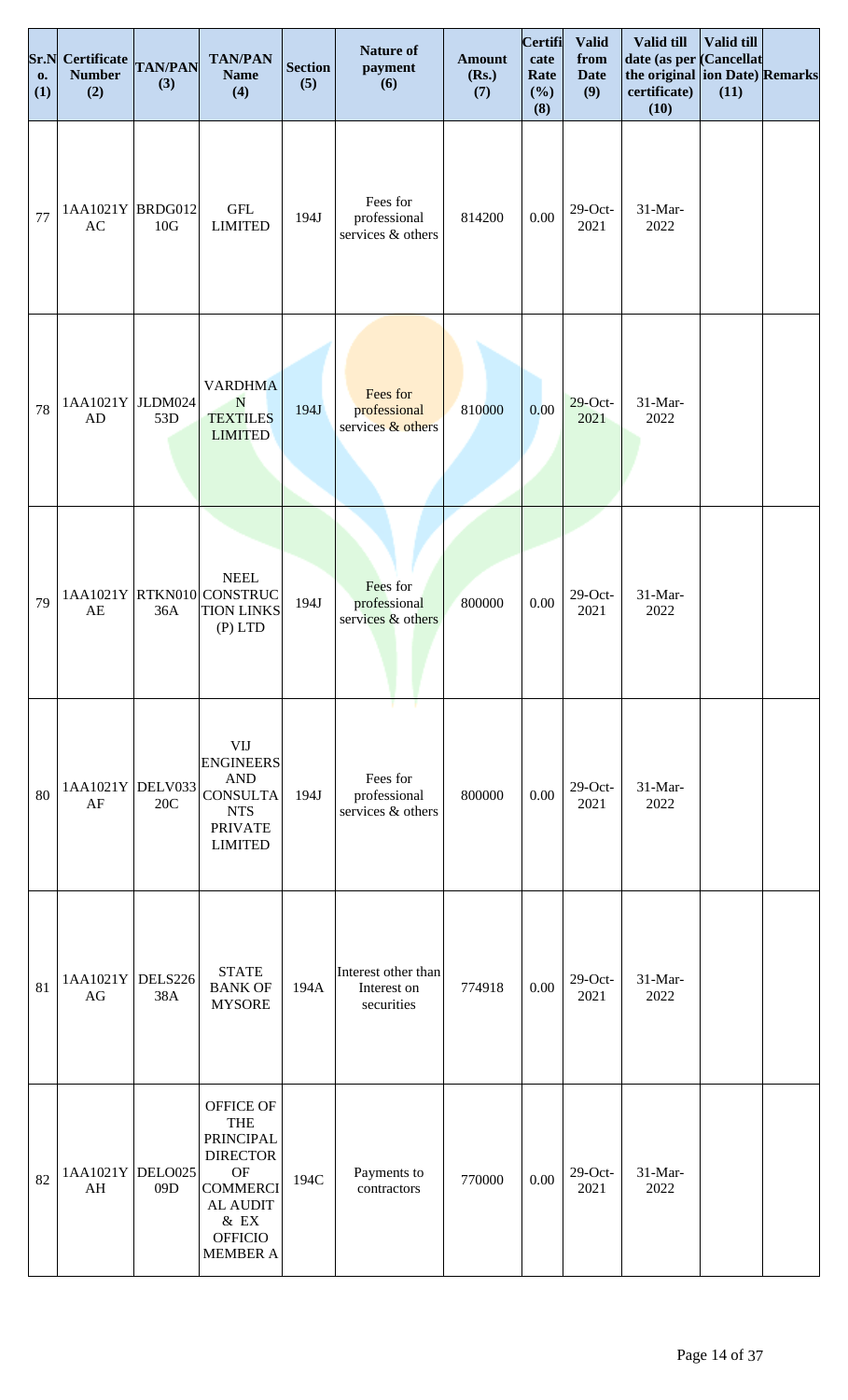| Sr.N<br><b>o.</b><br>(1) | Certificate<br><b>Number</b><br>(2) | <b>TAN/PAN</b><br>(3) | <b>TAN/PAN</b><br><b>Name</b><br>(4)                                                                                | <b>Section</b><br>(5) | <b>Nature of</b><br>payment<br>(6)                  | <b>Amount</b><br>(Rs.)<br>(7) | Certifi<br>cate<br>Rate<br>(%)<br>(8) | <b>Valid</b><br>from<br><b>Date</b><br>(9) | Valid till<br>date (as per Cancellat<br>the original ion Date) Remarks<br>certificate)<br>(10) | Valid till<br>(11) |  |
|--------------------------|-------------------------------------|-----------------------|---------------------------------------------------------------------------------------------------------------------|-----------------------|-----------------------------------------------------|-------------------------------|---------------------------------------|--------------------------------------------|------------------------------------------------------------------------------------------------|--------------------|--|
| 83                       | 1AA1021Y<br>AI                      | DELH000<br>28A        | <b>HERO</b><br>MOTOCORP<br><b>LIMITED</b>                                                                           | 194C                  | Payments to<br>contractors                          | 750000                        | $0.00\,$                              | $29$ -Oct-<br>2021                         | $31-Mar-$<br>2022                                                                              |                    |  |
| 84                       | 1AA1021Y<br>AJ                      | DELG099<br>78D        | <b>GARRISON</b><br><b>ENGINEER</b><br>(SOUTH)                                                                       | 194C                  | Payments to<br>contractors                          | 714528                        | 0.00                                  | $29$ -Oct-<br>2021                         | 31-Mar-<br>2022                                                                                |                    |  |
| 85                       | 1AA1021Y<br>AK                      | <b>DELV135</b><br>86G | <b>VARUN</b><br><b>BEVERAGE</b><br><b>S LIMITED</b>                                                                 | 194C                  | Payments to<br>contractors                          | 675000                        | $0.00\,$                              | $29$ -Oct-<br>2021                         | 31-Mar-<br>2022                                                                                |                    |  |
| 86                       | AL                                  | 2E                    | <b>INNVOLUTI</b><br><b>ON</b><br>1AA1021Y DELI0927 HEALTHCA<br>RE<br><b>PRIVATE</b><br><b>LIMITED</b>               | 194J                  | т.<br>Fees for<br>professional<br>services & others | 622982                        | 0.00                                  | $29$ -Oct-<br>2021                         | 31-Mar-<br>2022                                                                                |                    |  |
| 87                       | 1AA1021Y<br>AM                      | 47G                   | <b>CENTRE</b><br><b>FOR</b><br>DELC004 DEVELOPM<br><b>ENT OF</b><br><b>TELEMATI</b><br>CS                           | 194C                  | Payments to<br>contractors                          | 600000                        | 0.00                                  | $29$ -Oct-<br>2021                         | 31-Mar-<br>2022                                                                                |                    |  |
| 88                       | 1AA1021Y DELJ1348<br>AN             | 1 <sub>G</sub>        | <b>JMPR</b><br><b>INTERNATI</b><br><b>ONAL</b><br><b>ECOINFOTE</b><br><b>CH</b><br><b>PRIVATE</b><br><b>LIMITED</b> | 194J                  | Fees for<br>professional<br>services & others       | 600000                        | 0.00                                  | $29$ -Oct-<br>2021                         | 31-Mar-<br>2022                                                                                |                    |  |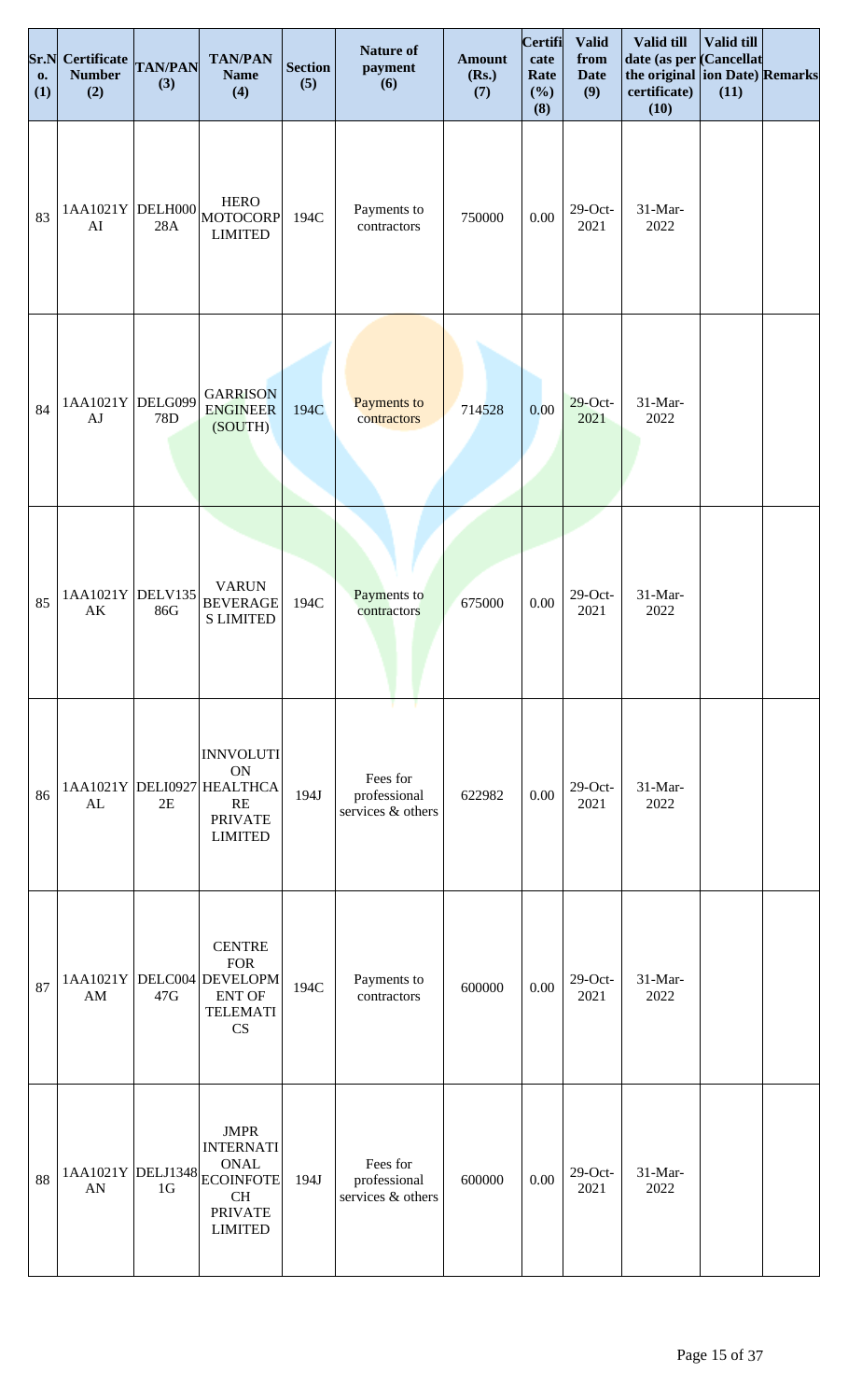| <b>o.</b><br>(1) | <b>Sr.N</b> Certificate<br><b>Number</b><br>(2) | <b>TAN/PAN</b><br>(3) | <b>TAN/PAN</b><br><b>Name</b><br>(4)                                        | <b>Section</b><br>(5) | <b>Nature of</b><br>payment<br>(6)              | <b>Amount</b><br>(Rs.)<br>(7) | <b>Certifi</b><br>cate<br>Rate<br>(%)<br>(8) | <b>Valid</b><br>from<br><b>Date</b><br>(9) | Valid till<br>date (as per Cancellat<br>the original ion Date) Remarks<br>certificate)<br>(10) | <b>Valid till</b><br>(11) |  |
|------------------|-------------------------------------------------|-----------------------|-----------------------------------------------------------------------------|-----------------------|-------------------------------------------------|-------------------------------|----------------------------------------------|--------------------------------------------|------------------------------------------------------------------------------------------------|---------------------------|--|
| 89               | 1AA1021Y<br>AO                                  | CHEL038<br>23B        | <b>LARSEN &amp;</b><br><b>TOUBRO</b><br><b>LTD</b>                          | 194J                  | Fees for<br>professional<br>services & others   | 600000                        | 0.00                                         | $29$ -Oct-<br>2021                         | 31-Mar-<br>2022                                                                                |                           |  |
| 90               | 1AA1021Y<br>AP                                  | PNEB000<br>07A        | <b>BHARAT</b><br><b>FORGE LTD</b>                                           | 194J                  | Fees for<br>professional<br>services $&$ others | 600000                        | 0.00                                         | $29$ -Oct-<br>2021                         | 31-Mar-<br>2022                                                                                |                           |  |
| 91               | AQ                                              | 53G                   | <b>BEIL</b><br>1AA1021Y BRDB008 INFRASTRU<br><b>CTURE</b><br><b>LIMITED</b> | 194J                  | Fees for<br>professional<br>services & others   | 585000                        | $0.00\,$                                     | $29$ -Oct-<br>2021                         | $31-Mar-$<br>2022                                                                              |                           |  |
| 92               | 1AA1021Y<br>AR                                  | DELB164<br>76F        | BLS E-<br><b>SERVICES</b><br><b>PRIVATE</b><br><b>LIMITED</b>               | 194J                  | Fees for<br>professional<br>services & others   | 555554                        | 0.00                                         | $29$ -Oct-<br>2021                         | 31-Mar-<br>2022                                                                                |                           |  |
| 93               | 1AA1021Y<br>AS                                  | DELG164<br>72B        | <b>GAURAV</b><br><b>SWANI</b>                                               | 194C                  | Payments to<br>contractors                      | 550000                        | $0.00\,$                                     | $29$ -Oct-<br>2021                         | 31-Mar-<br>2022                                                                                |                           |  |
| 94               | 1AA1021Y HYDN002<br>AT                          | 12C                   | $\rm NCC$<br><b>LIMITED</b>                                                 | 194J                  | Fees for<br>professional<br>services & others   | 535500                        | 0.00                                         | $29$ -Oct-<br>2021                         | 31-Mar-<br>2022                                                                                |                           |  |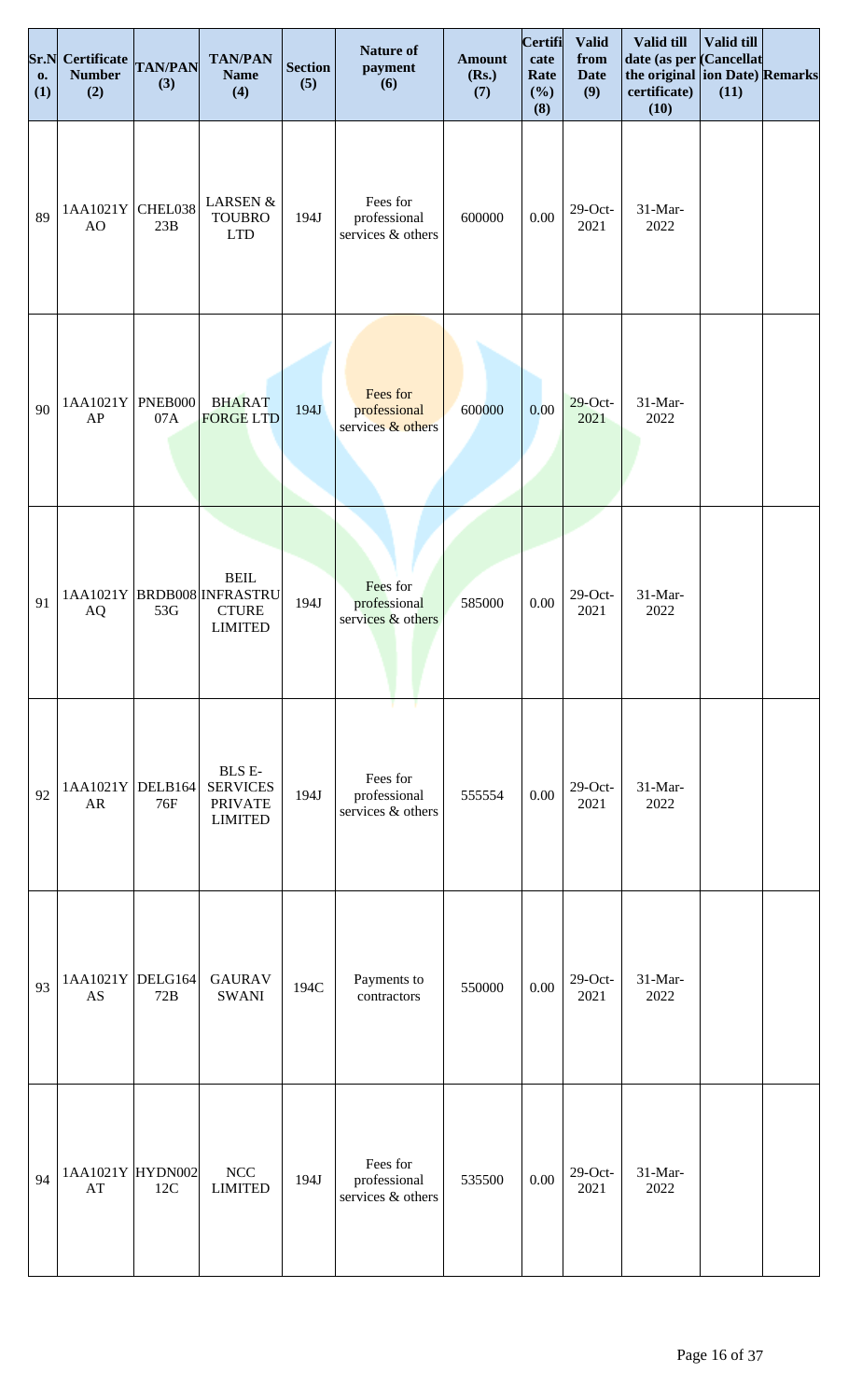| Sr.N<br><b>o.</b><br>(1) | Certificate<br><b>Number</b><br>(2)        | <b>TAN/PAN</b><br>(3) | <b>TAN/PAN</b><br><b>Name</b><br>(4)                                                                                   | <b>Section</b><br>(5) | <b>Nature of</b><br>payment<br>(6)                  | <b>Amount</b><br>(Rs.)<br>(7) | <b>Certifi</b><br>cate<br>Rate<br>(%)<br>(8) | <b>Valid</b><br>from<br><b>Date</b><br>(9) | Valid till<br>date (as per<br>the original ion Date) Remarks<br>certificate)<br>(10) | Valid till<br><b>Cancellat</b><br>(11) |  |
|--------------------------|--------------------------------------------|-----------------------|------------------------------------------------------------------------------------------------------------------------|-----------------------|-----------------------------------------------------|-------------------------------|----------------------------------------------|--------------------------------------------|--------------------------------------------------------------------------------------|----------------------------------------|--|
| 95                       | 1AA1021Y<br>$\mathrm{AU}$                  | <b>DELS140</b><br>55G | <b>SHARP</b><br><b>BUSINESS</b><br><b>SYSTEMS</b><br>(INDIA)<br><b>PRIVATE</b><br><b>LIMITED</b>                       | 194C                  | Payments to<br>contractors                          | 531360                        | $0.00\,$                                     | $29$ -Oct-<br>2021                         | 31-Mar-<br>2022                                                                      |                                        |  |
| 96                       | 1AA1021Y<br>AV                             | AHMO00<br>282C        | OIL $\&$<br><b>NATURAL</b><br><b>GAS</b><br><b>CORPORAT</b><br>ION LTD.                                                | 194J                  | Fees for<br>professional<br>services $&$ others     | 526271                        | 0.00                                         | $29$ -Oct-<br>2021                         | 31-Mar-<br>2022                                                                      |                                        |  |
| 97                       | 1AA1021Y MRTN003<br>$\mathbf{A}\mathbf{W}$ | <b>80C</b>            | <b>NEW</b><br><b>OKHLA</b><br><b>INDUSTRIA</b><br>L<br><b>DEVELOPM</b><br><b>ENT</b><br><b>AUTHORIT</b><br>$\mathbf Y$ | 194J                  | Fees for<br>professional<br>services & others       | 521000                        | $0.00\,$                                     | $29$ -Oct-<br>2021                         | 31-Mar-<br>2022                                                                      |                                        |  |
| 98                       | 1AA1021Y BLRH069<br>AX                     | 16A                   | <b>HOMBALE</b><br><b>CONSTRUC</b><br><b>TIONS AND</b><br><b>ESTATES</b><br><b>PRIVATE</b><br><b>LIMITED</b>            | 194J                  | т.<br>Fees for<br>professional<br>services & others | 520000                        | 0.00                                         | $29$ -Oct-<br>2021                         | 31-Mar-<br>2022                                                                      |                                        |  |
| 99                       | 1AA1021Y<br>AY                             | VPNE003<br>60D        | <b>ARCELORM</b><br><b>ITTAL</b><br><b>NIPPON</b><br><b>STEEL</b><br><b>INDIA</b><br><b>LIMITED</b>                     | 194J                  | Fees for<br>professional<br>services & others       | 500000                        | 0.00                                         | $29$ -Oct-<br>2021                         | 31-Mar-<br>2022                                                                      |                                        |  |
| 100                      | 1AA1021Y BLRC083<br>AZ                     | 32C                   | <b>CENTRE</b><br><b>FOR</b><br><b>INTERNET</b><br><b>AND</b><br><b>SOCIETY</b>                                         | 194J                  | Fees for<br>professional<br>services & others       | 500000                        | 0.00                                         | $29$ -Oct-<br>2021                         | 31-Mar-<br>2022                                                                      |                                        |  |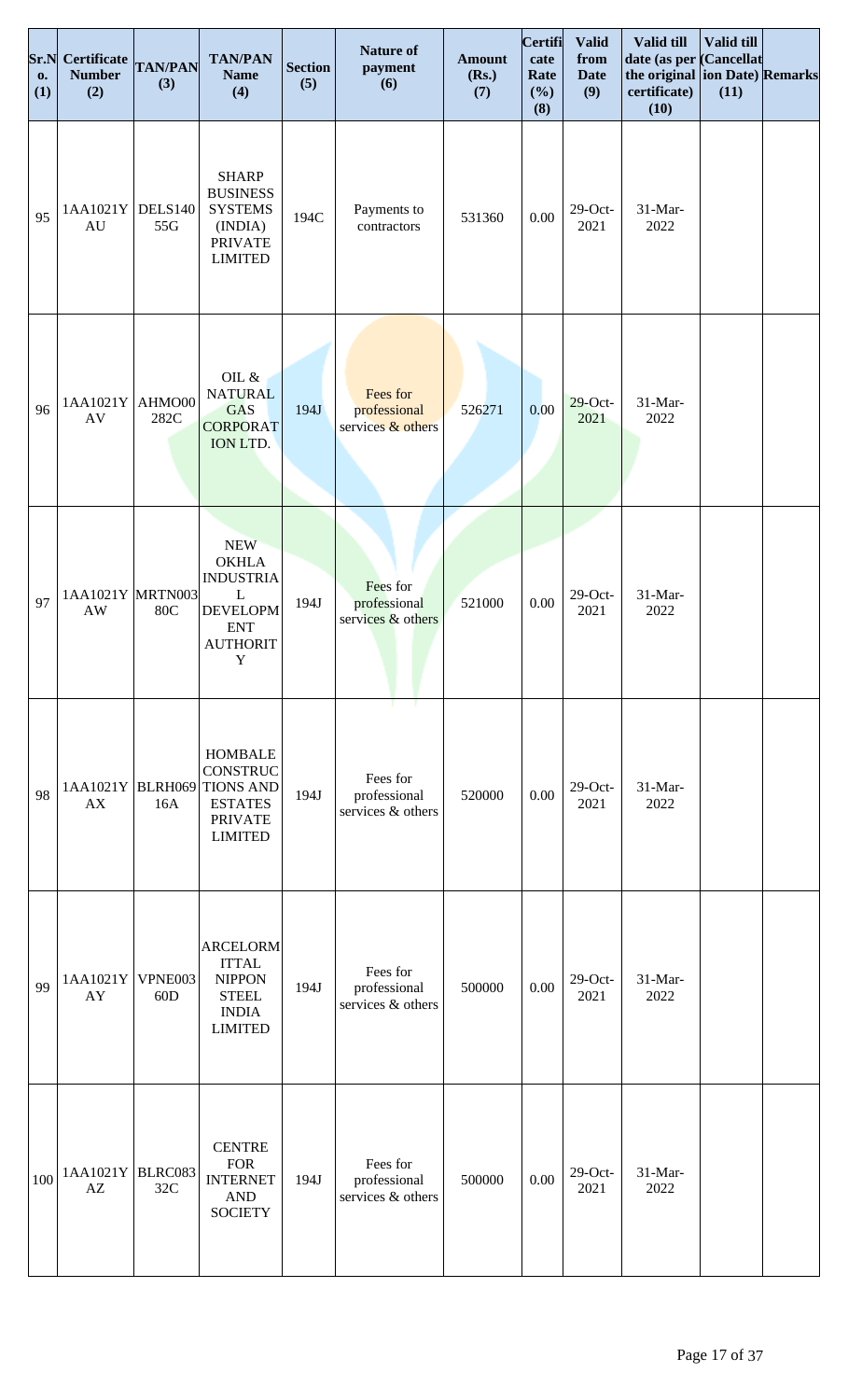| Sr.N<br><b>o.</b><br>(1) | <b>Certificate</b><br><b>Number</b><br>(2) | <b>TAN/PAN</b><br>(3) | <b>TAN/PAN</b><br><b>Name</b><br>(4)                                                                     | <b>Section</b><br>(5) | <b>Nature of</b><br>payment<br>(6)              | <b>Amount</b><br>(Rs.)<br>(7) | Certifi<br>cate<br>Rate<br>(%)<br>(8) | <b>Valid</b><br>from<br><b>Date</b><br>(9) | Valid till<br>date (as per Cancellat<br>the original ion Date) Remarks<br>certificate)<br>(10) | Valid till<br>(11) |  |
|--------------------------|--------------------------------------------|-----------------------|----------------------------------------------------------------------------------------------------------|-----------------------|-------------------------------------------------|-------------------------------|---------------------------------------|--------------------------------------------|------------------------------------------------------------------------------------------------|--------------------|--|
| 101                      | 1AA1021Y RTKG077<br><b>BA</b>              | 11E                   | <b>GAWAR</b><br><b>CONSTRUC</b><br><b>TION</b><br><b>LIMITED</b>                                         | 194J                  | Fees for<br>professional<br>services & others   | 500000                        | 0.00                                  | $29$ -Oct-<br>2021                         | 31-Mar-<br>2022                                                                                |                    |  |
| 102                      | 1AA1021Y<br><b>BB</b>                      | CALK083<br>46C        | <b>GOENKA</b><br><b>REALTORS</b><br><b>PRIVATE</b><br><b>LIMITED</b>                                     | 194J                  | Fees for<br>professional<br>services $&$ others | 500000                        | 0.00                                  | $29$ -Oct-<br>2021                         | 31-Mar-<br>2022                                                                                |                    |  |
| 103                      | 1AA1021Y MUMI052<br>BC                     | 89E                   | <b>ICON</b><br><b>ANALYTIC</b><br>$\mathbf{AL}$<br><b>EQUIPMEN</b><br><b>T PRIVATE</b><br><b>LIMITED</b> | 194C                  | Payments to<br>contractors                      | 500000                        | $0.00\,$                              | $29$ -Oct-<br>2021                         | 31-Mar-<br>2022                                                                                |                    |  |
| 104                      | 1AA1021Y MUMV21<br>BD                      | 168A                  | <b>JSW IP</b><br><b>HOLDINGS</b><br><b>PRIVATE</b><br><b>LIMITED</b>                                     | 194J                  | Fees for<br>professional<br>services & others   | 500000                        | 0.00                                  | $29$ -Oct-<br>2021                         | 31-Mar-<br>2022                                                                                |                    |  |
| 105                      | 1AA1021Y BLRM127<br><b>BE</b>              | 28C                   | <b>MATHWOR</b><br><b>KS INDIA</b><br><b>PRIVATE</b><br><b>LIMITED</b>                                    | 194C                  | Payments to<br>contractors                      | 500000                        | 0.00                                  | $29$ -Oct-<br>2021                         | 31-Mar-<br>2022                                                                                |                    |  |
| 106                      | <b>BF</b>                                  | 35A                   | 1AA1021Y HYDN000 N.M.D.C.LT<br>D.                                                                        | 194J                  | Fees for<br>professional<br>services & others   | 500000                        | 0.00                                  | $29$ -Oct-<br>2021                         | 31-Mar-<br>2022                                                                                |                    |  |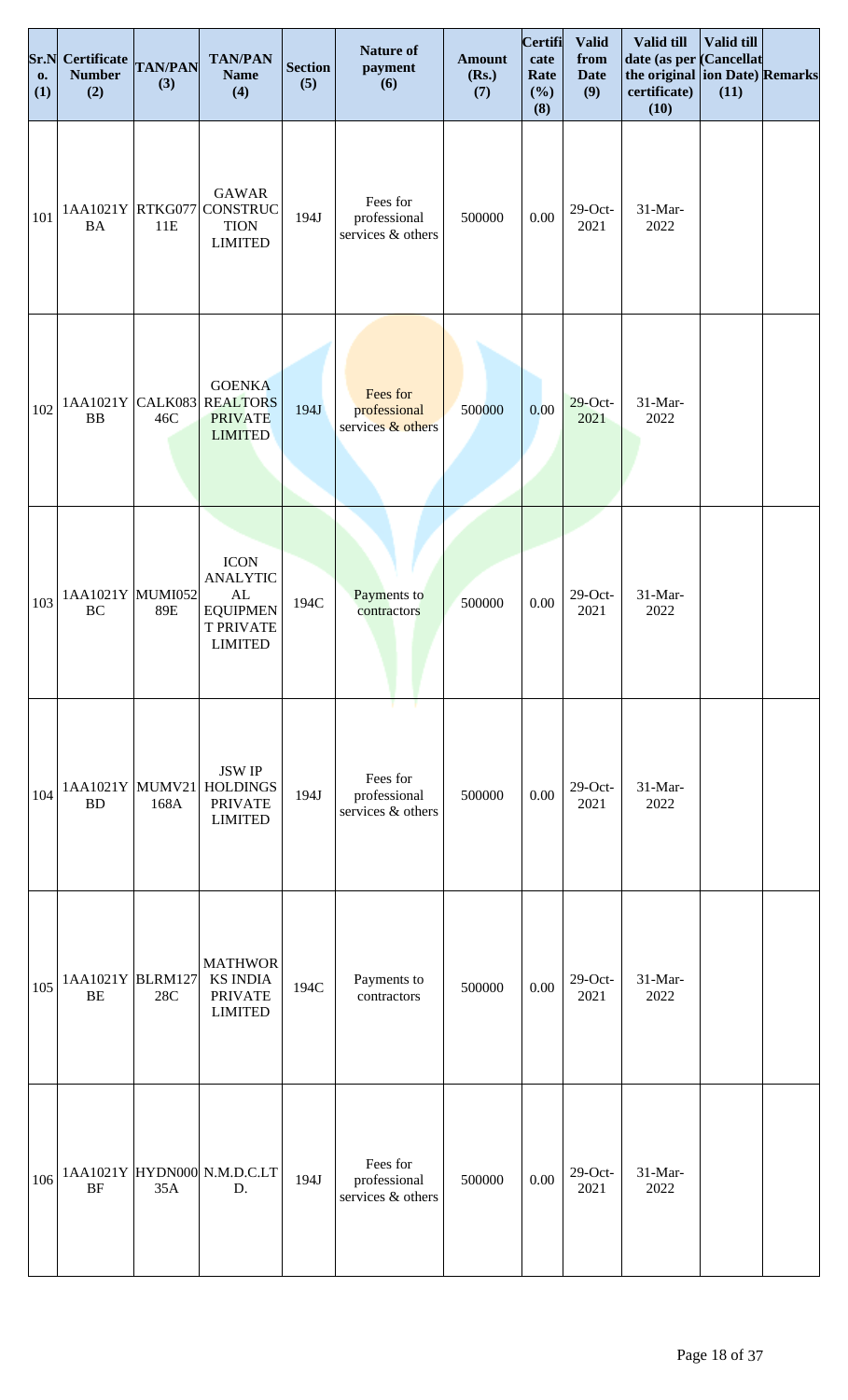| Sr.N<br>0.<br>(1) | <b>Certificate</b><br><b>Number</b><br>(2) | <b>TAN/PAN</b><br>(3)        | <b>TAN/PAN</b><br><b>Name</b><br>(4)                                                                              | <b>Section</b><br>(5) | <b>Nature of</b><br>payment<br>(6)                  | <b>Amount</b><br>(Rs.)<br>(7) | <b>Certifi</b><br>cate<br>Rate<br>(%)<br>(8) | <b>Valid</b><br>from<br><b>Date</b><br>(9) | Valid till<br>date (as per Cancellat<br>the original ion Date) Remarks<br>certificate)<br>(10) | Valid till<br>(11) |  |
|-------------------|--------------------------------------------|------------------------------|-------------------------------------------------------------------------------------------------------------------|-----------------------|-----------------------------------------------------|-------------------------------|----------------------------------------------|--------------------------------------------|------------------------------------------------------------------------------------------------|--------------------|--|
| 107               | 1AA1021Y<br><b>BG</b>                      | <b>RTKS121</b><br><b>80A</b> | <b>PANIPAT</b><br><b>JALANDHA</b><br>$RNH-1$<br><b>TOLLWAY</b><br><b>PRIVATE</b><br><b>LIMITED</b>                | 194J                  | Fees for<br>professional<br>services & others       | 500000                        | 0.00                                         | $29$ -Oct-<br>2021                         | 31-Mar-<br>2022                                                                                |                    |  |
| 108               | 1AA1021Y<br><b>BH</b>                      | 85A                          | <b>POWER</b><br><b>GRID</b><br>DELP066 CORPORAT<br><b>ION OF</b><br><b>INDIA</b><br><b>LIMITED</b>                | 194J                  | Fees for<br>professional<br>services & others       | 500000                        | 0.00                                         | $29$ -Oct-<br>2021                         | 31-Mar-<br>2022                                                                                |                    |  |
| 109               | 1AA1021Y<br>BI                             | DELR301<br>69G               | <b>RAMACIVI</b><br>L INDIA<br><b>CONSTRUC</b><br><b>TION</b><br><b>PRIVATE</b><br><b>LIMITED</b>                  | 194J                  | Fees for<br>professional<br>services & others       | 500000                        | $0.00\,$                                     | $29$ -Oct-<br>2021                         | 31-Mar-<br>2022                                                                                |                    |  |
| 110               | 1AA1021Y DELW026<br><b>BJ</b>              | 23F                          | <b>WTC</b><br><b>NOIDA</b><br><b>DEVELOPM</b><br><b>ENT</b><br><b>COMPANY</b><br><b>PRIVATE</b><br><b>LIMITED</b> | 194J                  | т.<br>Fees for<br>professional<br>services & others | 500000                        | 0.00                                         | $29$ -Oct-<br>2021                         | 31-Mar-<br>2022                                                                                |                    |  |
| 111               | 1AA1021Y<br>BK                             | MRTI003<br>00G               | <b>INSTITUTE</b><br><b>OF</b><br><b>MANAGEM</b><br><b>ENT</b><br><b>TECHNOLO</b><br>GY                            | 194J                  | Fees for<br>professional<br>services & others       | 500000                        | 0.00                                         | $29$ -Oct-<br>2021                         | 31-Mar-<br>2022                                                                                |                    |  |
| 112               | 1AA1021Y MUMN17<br><b>BL</b>               | 512F                         | NARENDRA<br><b>VILAS</b><br><b>KHANOLK</b><br>AR                                                                  | 194J                  | Fees for<br>professional<br>services & others       | 500000                        | 0.00                                         | $29$ -Oct-<br>2021                         | 31-Mar-<br>2022                                                                                |                    |  |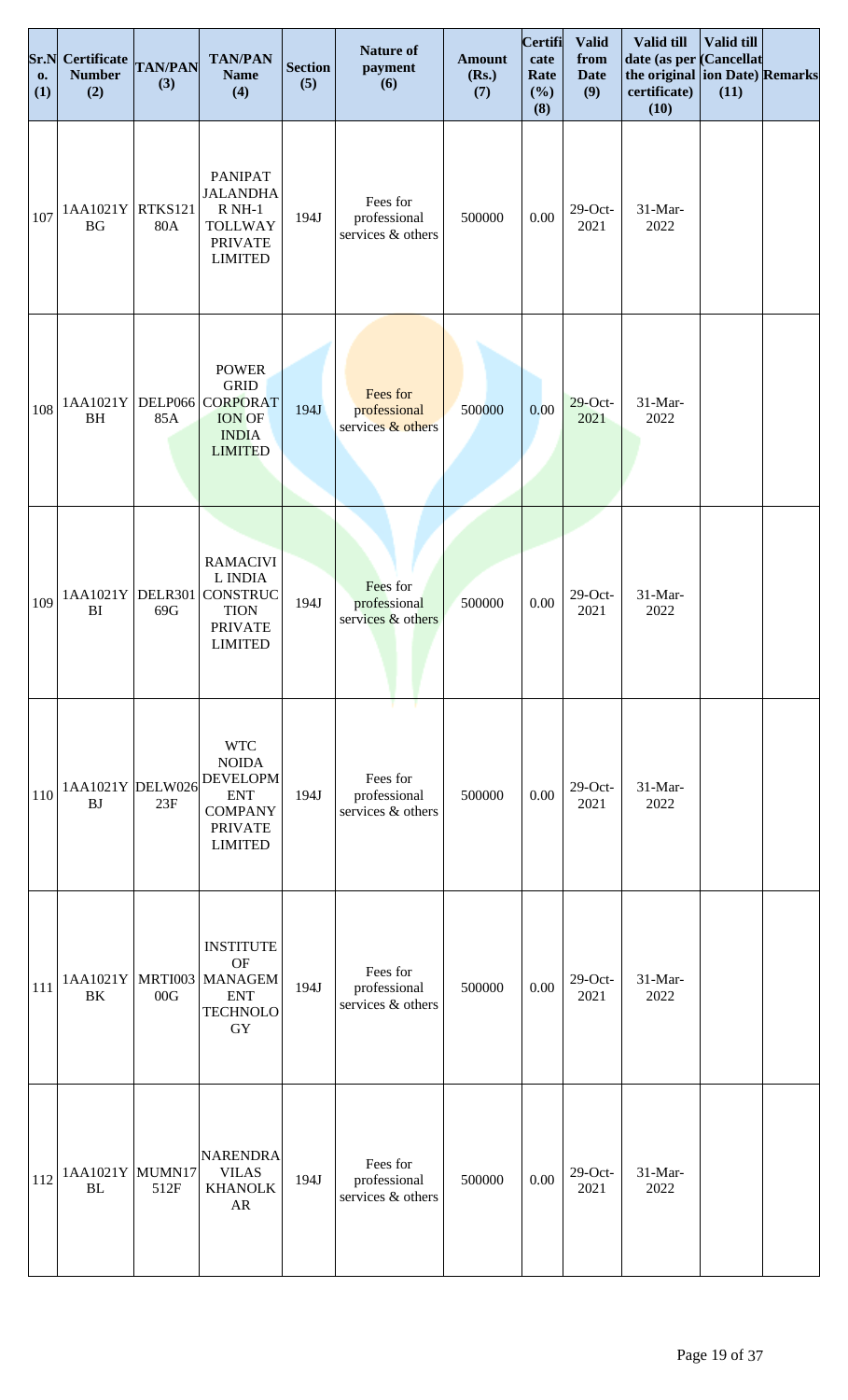| Sr.N<br><b>o.</b><br>(1) | <b>Certificate</b><br><b>Number</b><br>(2) | <b>TAN/PAN</b><br>(3) | <b>TAN/PAN</b><br><b>Name</b><br>(4)                                         | <b>Section</b><br>(5) | <b>Nature of</b><br>payment<br>(6)            | <b>Amount</b><br>(Rs.)<br>(7) | Certifi<br>cate<br>Rate<br>(%)<br>(8) | <b>Valid</b><br>from<br><b>Date</b><br>(9) | Valid till<br>date (as per Cancellat<br>the original ion Date) Remarks<br>certificate)<br>(10) | Valid till<br>(11) |  |
|--------------------------|--------------------------------------------|-----------------------|------------------------------------------------------------------------------|-----------------------|-----------------------------------------------|-------------------------------|---------------------------------------|--------------------------------------------|------------------------------------------------------------------------------------------------|--------------------|--|
| 113                      | 1AA1021Y MUMR27<br><b>BM</b>               | 940D                  | <b>RENEW</b><br><b>POWER</b><br><b>PRIVATE</b><br><b>LIMITED</b>             | 194C                  | Payments to<br>contractors                    | 450000                        | 0.00                                  | $29$ -Oct-<br>2021                         | 31-Mar-<br>2022                                                                                |                    |  |
| 114                      | 1AA1021Y RCHS003<br><b>BN</b>              | 70G                   | <b>STEEL</b><br><b>AUTHORIT</b><br><b>Y OF INDIA</b><br><b>LIMITED</b>       | 194J                  | Fees for<br>professional<br>services & others | 450000                        | 0.00                                  | $29$ -Oct-<br>2021                         | 31-Mar-<br>2022                                                                                |                    |  |
| 115                      | 1AA1021Y MUMM39<br><b>BO</b>               | 229B                  | <b>MAHINDRA</b><br><b>SUSTEN</b><br><b>PRIVATE</b><br><b>LIMITED</b>         | 194J                  | Fees for<br>professional<br>services & others | 423729                        | $0.00\,$                              | $29$ -Oct-<br>2021                         | 31-Mar-<br>2022                                                                                |                    |  |
| 116                      | 1AA1021Y DELI0218<br><b>BP</b>             | 6C                    | <b>INTEX</b><br><b>TECHNOLO</b><br>${\rm GIES}$<br>(INDIA)<br><b>LIMITED</b> | 194J                  | Fees for<br>professional<br>services & others | 412000                        | 0.00                                  | $29$ -Oct-<br>2021                         | 31-Mar-<br>2022                                                                                |                    |  |
| 117                      | 1AA1021Y<br><b>BQ</b>                      | 47B                   | <b>CRESTIA</b><br>PTNC026 POLYTECH<br><b>PRIVATE</b><br><b>LIMITED</b>       | 194J                  | Fees for<br>professional<br>services & others | 402000                        | 0.00                                  | $29$ -Oct-<br>2021                         | 31-Mar-<br>2022                                                                                |                    |  |
| 118                      | 1AA1021Y RTKX000<br><b>BR</b>              | 24D                   | <b>XEROX</b><br><b>INDIA</b><br><b>LIMITED</b>                               | 194C                  | Payments to<br>contractors                    | 400421                        | 0.00                                  | $29$ -Oct-<br>2021                         | 31-Mar-<br>2022                                                                                |                    |  |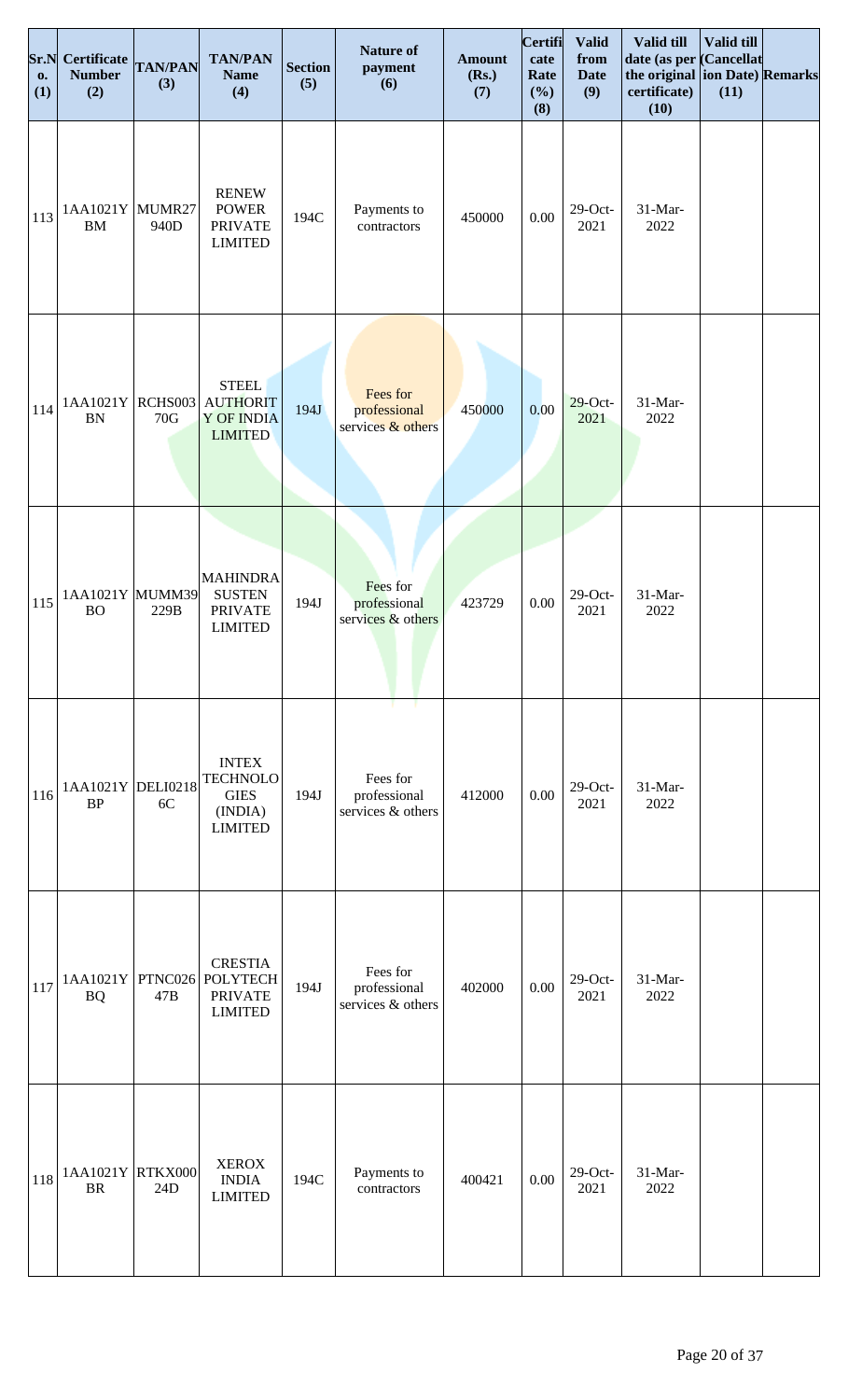| Sr.N<br>0.<br>(1) | Certificate TAN/PAN<br><b>Number</b><br>(2)  | (3)            | <b>TAN/PAN</b><br><b>Name</b><br>(4)                                            | <b>Section</b><br>(5) | <b>Nature of</b><br>payment<br>(6)                         | <b>Amount</b><br>(Rs.)<br>(7) | Certifi<br>cate<br>Rate<br>(%)<br>(8) | <b>Valid</b><br>from<br><b>Date</b><br>(9) | Valid till<br>date (as per<br>the original ion Date) Remarks<br>certificate)<br>(10) | Valid till<br><b>Cancellat</b><br>(11) |  |
|-------------------|----------------------------------------------|----------------|---------------------------------------------------------------------------------|-----------------------|------------------------------------------------------------|-------------------------------|---------------------------------------|--------------------------------------------|--------------------------------------------------------------------------------------|----------------------------------------|--|
| 119               | <b>BS</b>                                    | 323A           | <b>KOTAK</b><br>1AA1021Y MUMK01 MAHINDRA<br><b>BANK</b><br><b>LIMITED</b>       | 194C                  | Payments to<br>contractors                                 | 400000                        | $0.00\,$                              | $29$ -Oct-<br>2021                         | 31-Mar-<br>2022                                                                      |                                        |  |
| 120               | 1AA1021Y MUMM18<br><b>BT</b>                 | 898F           | <b>MAHINDRA</b><br>$\&$<br><b>MAHINDRA</b><br>LTD.                              | 194J                  | Fees for<br>professional<br>services & others              | 400000                        | 0.00                                  | $29$ -Oct-<br>2021                         | 31-Mar-<br>2022                                                                      |                                        |  |
| 121               | $1AA1021Y$ DELB151<br>$\mathbf{B}\mathbf{U}$ | 50C            | <b>BENNETT</b><br><b>INSTITUTE</b><br>OF HIGHER<br><b>EDUCATIO</b><br>${\bf N}$ | 194J                  | Fees for<br>professional<br>services & others              | 375000                        | $0.00\,$                              | $29$ -Oct-<br>2021                         | 31-Mar-<br>2022                                                                      |                                        |  |
| 122               | 1AA1021Y DELO031<br><b>BV</b>                | 55F            | <b>OXFAM</b><br><b>INDIA</b>                                                    | 194J                  | - 1<br>т.<br>Fees for<br>professional<br>services & others | 360000                        | 0.00                                  | $29$ -Oct-<br>2021                         | 31-Mar-<br>2022                                                                      |                                        |  |
| 123               | 1AA1021Y<br>$\rm BW$                         | AHMT00<br>462A | <b>ARVIND</b><br><b>LIMITED</b>                                                 | 194J                  | Fees for<br>professional<br>services & others              | 350000                        | $0.00\,$                              | $29$ -Oct-<br>2021                         | 31-Mar-<br>2022                                                                      |                                        |  |
| 124               | 1AA1021Y BLRG201<br><b>BX</b>                | 15E            | <b>GIL-SIL JV</b>                                                               | 194J                  | Fees for<br>professional<br>services & others              | 350000                        | 0.00                                  | $29$ -Oct-<br>2021                         | 31-Mar-<br>2022                                                                      |                                        |  |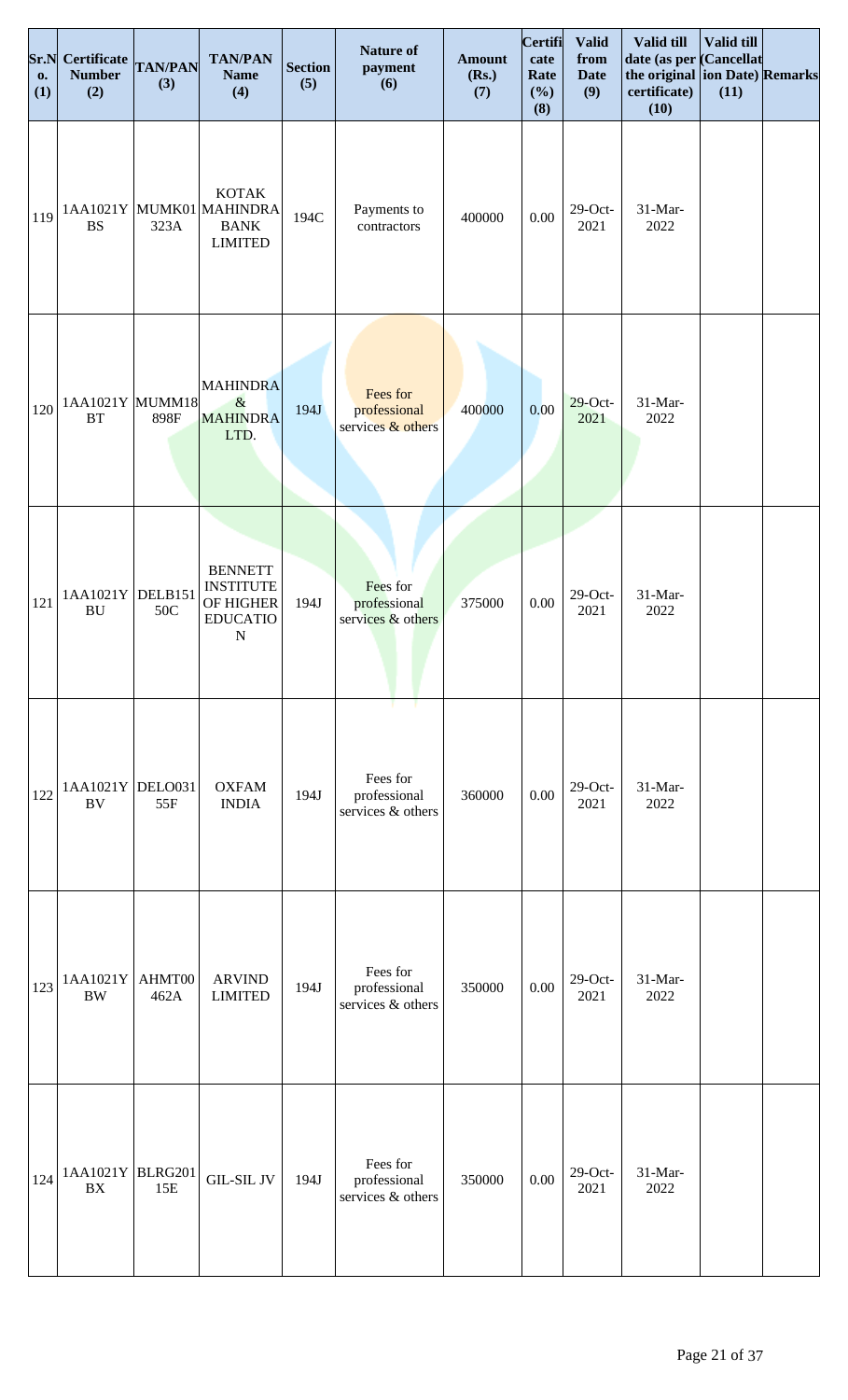| Sr.N<br><b>o.</b><br>(1) | Certificate TAN/PAN<br><b>Number</b><br>(2) | (3)            | <b>TAN/PAN</b><br><b>Name</b><br>(4)                                                                             | <b>Section</b><br>(5) | <b>Nature of</b><br>payment<br>(6)              | <b>Amount</b><br>(Rs.)<br>(7) | <b>Certifi</b><br>cate<br>Rate<br>(%)<br>(8) | <b>Valid</b><br>from<br><b>Date</b><br>(9) | Valid till<br>date (as per Cancellat<br>the original ion Date) Remarks<br>certificate)<br>(10) | Valid till<br>(11) |  |
|--------------------------|---------------------------------------------|----------------|------------------------------------------------------------------------------------------------------------------|-----------------------|-------------------------------------------------|-------------------------------|----------------------------------------------|--------------------------------------------|------------------------------------------------------------------------------------------------|--------------------|--|
| 125                      | 1AA1021Y LKNL002<br>BY                      | 80A            | LKO.<br><b>DEVELOPM</b><br><b>ENT</b><br><b>AUTHORIT</b><br>$\mathbf Y$                                          | 194J                  | Fees for<br>professional<br>services & others   | 350000                        | 0.00                                         | $29$ -Oct-<br>2021                         | 31-Mar-<br>2022                                                                                |                    |  |
| 126                      | 1AA1021Y<br><b>BZ</b>                       | JDHD045<br>68E | $DCM$<br><b>SHRIRAM</b><br><b>INDUSTRIE</b><br><b>SLTD</b>                                                       | 194J                  | Fees for<br>professional<br>services $&$ others | 345000                        | 0.00                                         | $29$ -Oct-<br>2021                         | 31-Mar-<br>2022                                                                                |                    |  |
| 127                      | 1AA1021Y<br>CA                              | DELP133<br>09C | <b>PARIJAT</b><br><b>INDUSTRIE</b><br>S (INDIA)<br><b>PRIVATE</b><br><b>LIMITED</b>                              | 194J                  | Fees for<br>professional<br>services & others   | 304290                        | 0.00                                         | $29$ -Oct-<br>2021                         | 31-Mar-<br>2022                                                                                |                    |  |
| 128                      | 1AA1021Y DELD046<br>CB                      | 48A            | <b>DAIKIN</b><br><b>AIRCONDIT</b><br><b>IONING</b><br><b>INDIA</b><br><b>PRIVATE</b><br><b>LIMITED</b>           | 194C                  | Payments to<br>contractors                      | 300000                        | 0.00                                         | $29$ -Oct-<br>2021                         | 31-Mar-<br>2022                                                                                |                    |  |
| 129                      | 1AA1021Y<br>CC                              | JLDD033<br>10G | <b>DEEPAK</b><br><b>BUILDERS</b><br>$\&$<br><b>ENGINEERS</b><br><b>INDIA</b><br><b>PRIVATE</b><br><b>LIMITED</b> | 194J                  | Fees for<br>professional<br>services & others   | 300000                        | 0.00                                         | $29$ -Oct-<br>2021                         | 31-Mar-<br>2022                                                                                |                    |  |
| 130                      | 1AA1021Y KNPK014<br>CD                      | 38D            | <b>KANPUR</b><br><b>DEVELOPM</b><br><b>ENT</b><br><b>AUTHORIT</b><br>Y                                           | 194J                  | Fees for<br>professional<br>services & others   | 300000                        | 0.00                                         | $29$ -Oct-<br>2021                         | 31-Mar-<br>2022                                                                                |                    |  |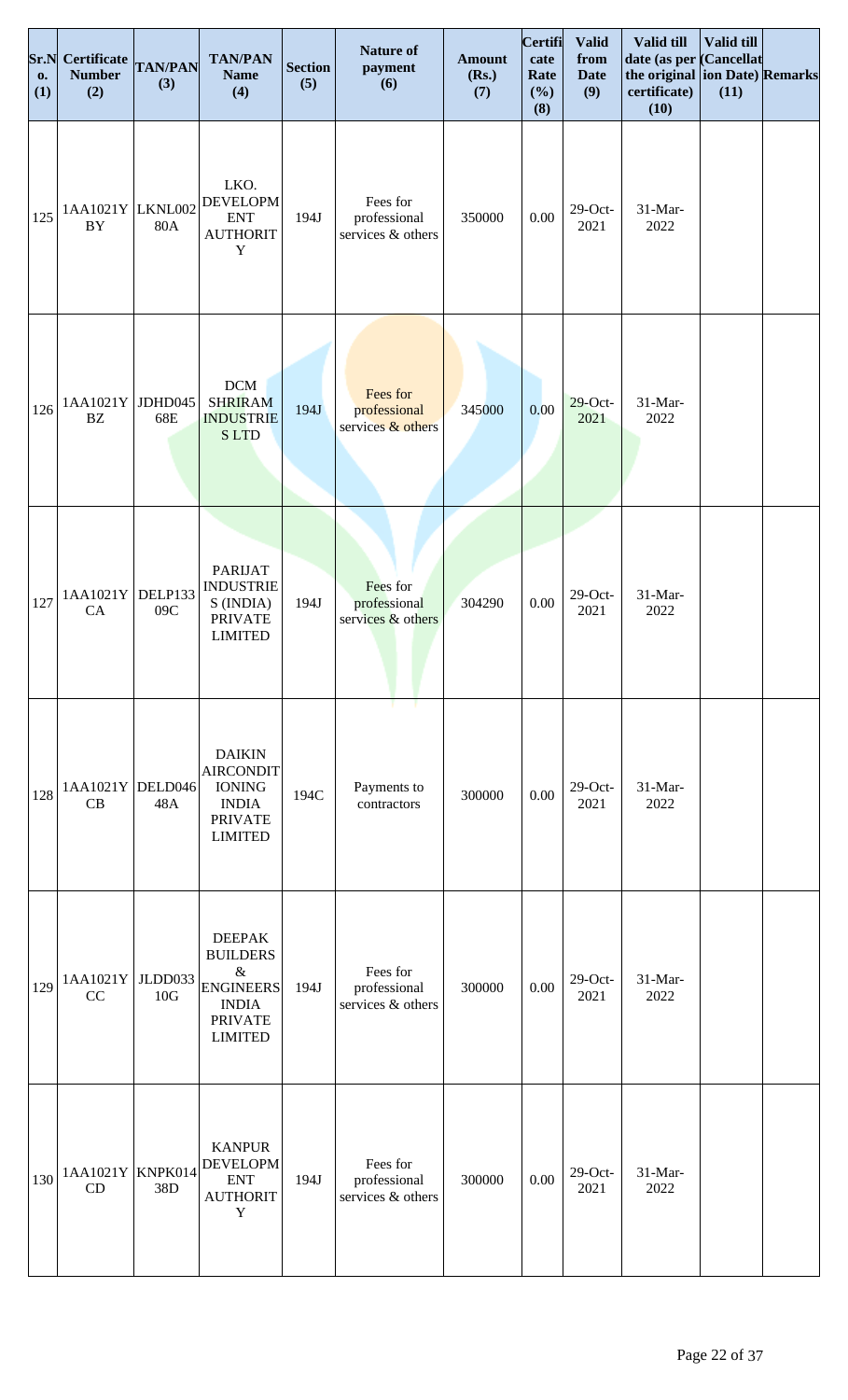| Sr.N<br><b>o.</b><br>(1) | Certificate<br><b>Number</b><br>(2) | <b>TAN/PAN</b><br>(3) | <b>TAN/PAN</b><br><b>Name</b><br>(4)                                                                                                                     | <b>Section</b><br>(5) | <b>Nature of</b><br>payment<br>(6)                    | <b>Amount</b><br>(Rs.)<br>(7) | <b>Certifi</b><br>cate<br>Rate<br>(%)<br>(8) | <b>Valid</b><br>from<br><b>Date</b><br>(9) | <b>Valid till</b><br>date (as per Cancellat<br>the original ion Date) Remarks<br>certificate)<br>(10) | Valid till<br>(11) |  |
|--------------------------|-------------------------------------|-----------------------|----------------------------------------------------------------------------------------------------------------------------------------------------------|-----------------------|-------------------------------------------------------|-------------------------------|----------------------------------------------|--------------------------------------------|-------------------------------------------------------------------------------------------------------|--------------------|--|
| 131                      | 1AA1021Y RTKM078<br>CE              | 58E                   | <b>MANAV</b><br><b>RACHNA</b><br><b>INTERNATI</b><br><b>ONAL</b><br><b>INSTITUTE</b><br><b>OF</b><br><b>RESEARCH</b><br>$\mathbf{AND}$<br><b>STUDIES</b> | 194J                  | Fees for<br>professional<br>services & others         | 300000                        | 0.00                                         | $29$ -Oct-<br>2021                         | 31-Mar-<br>2022                                                                                       |                    |  |
| 132                      | 1AA1021Y<br><b>CF</b>               | DELP100<br>06D        | <b>PUNJAB</b><br><b>NATIONAL</b><br><b>BANK-</b><br><b>BHIKAJI</b><br><b>CAMA</b><br><b>PLACE</b>                                                        | 194C                  | Payments to<br>contractors                            | 300000                        | 0.00                                         | $29$ -Oct-<br>2021                         | 31-Mar-<br>2022                                                                                       |                    |  |
| 133                      | 1AA1021Y<br>$\rm{CG}$               | 05A                   | <b>BENGAL</b><br>RTKB015 NDUSTRIE<br><b>S PRIVATE</b><br><b>LIMITED</b>                                                                                  | 194J                  | Fees for<br>professional<br>services & others         | 288900                        | $0.00\,$                                     | $29$ -Oct-<br>2021                         | 31-Mar-<br>2022                                                                                       |                    |  |
| 134                      | 1AA1021Y BLRI0473<br><b>CH</b>      | 1 <sub>G</sub>        | <b>IIT ALUMNI</b><br><b>CENTRE</b><br><b>BENGALUR</b><br>$\mathbf U$                                                                                     | 194J                  | T.<br>Fees for<br>professional<br>services & others   | 270000                        | 0.00                                         | $29$ -Oct-<br>2021                         | 31-Mar-<br>2022                                                                                       |                    |  |
| 135                      | 1AA1021Y DELB073<br>CI              | <b>80C</b>            | <b>BHARAT</b><br><b>SOKA</b><br><b>GAKKAI</b>                                                                                                            | 194I(b)               | Rent - Land and<br>Building /<br>furniture / fittings | 266666                        | 0.00                                         | $29$ -Oct-<br>2021                         | 31-Mar-<br>2022                                                                                       |                    |  |
| 136                      | 1AA1021Y<br>CJ                      | AMRA10<br>373G        | <b>AIRPORT</b><br><b>DIRECTOR</b>                                                                                                                        | 194J                  | Fees for<br>professional<br>services & others         | 266017                        | 0.00                                         | $29$ -Oct-<br>2021                         | 31-Mar-<br>2022                                                                                       |                    |  |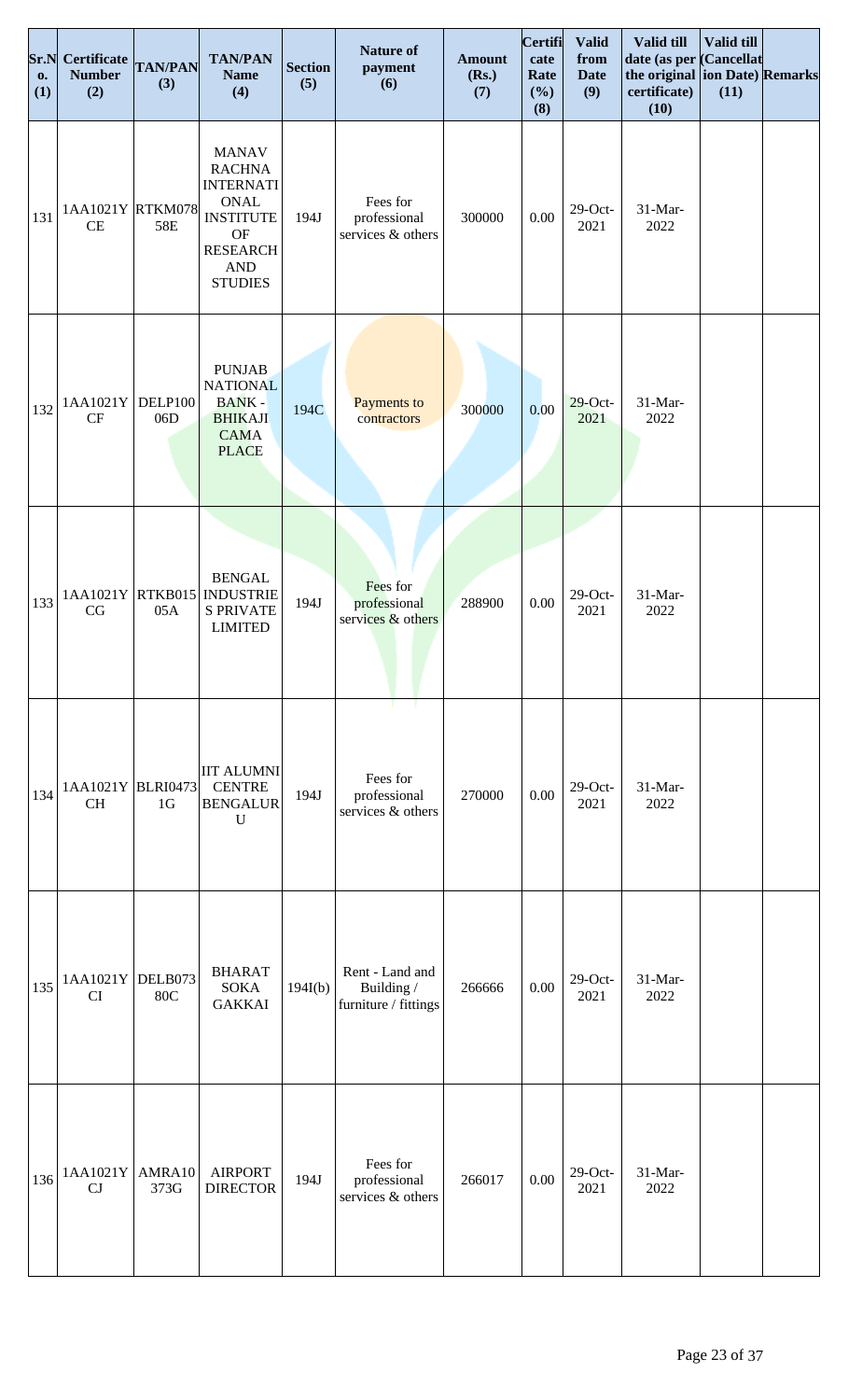| Sr.N<br>$\mathbf{0}$ .<br>(1) | Certificate TAN/PAN<br><b>Number</b><br>(2) | (3)  | <b>TAN/PAN</b><br><b>Name</b><br>(4)                                                                                                 | <b>Section</b><br>(5) | <b>Nature of</b><br>payment<br>(6)            | <b>Amount</b><br>(Rs.)<br>(7) | <b>Certifi</b><br>cate<br>Rate<br>(%)<br>(8) | <b>Valid</b><br>from<br><b>Date</b><br>(9) | Valid till<br>date (as per Cancellat<br>the original ion Date) Remarks<br>certificate)<br>(10) | <b>Valid till</b><br>(11) |  |
|-------------------------------|---------------------------------------------|------|--------------------------------------------------------------------------------------------------------------------------------------|-----------------------|-----------------------------------------------|-------------------------------|----------------------------------------------|--------------------------------------------|------------------------------------------------------------------------------------------------|---------------------------|--|
| 137                           | 1AA1021Y DELD156<br>CK                      | 01F  | <b>DROOM</b><br><b>TECHNOLO</b><br>${\rm GY}$<br><b>PRIVATE</b><br><b>LIMITED</b>                                                    | 194C                  | Payments to<br>contractors                    | 250000                        | $0.00\,$                                     | $29$ -Oct-<br>2021                         | 31-Mar-<br>2022                                                                                |                           |  |
| 138                           | 1AA1021Y MRTN002<br>CL                      | 84E  | <b>NATION</b><br><b>THERMEL</b><br><b>POWER</b><br>CORPN.<br>LTD.                                                                    | 194J                  | Fees for<br>professional<br>services & others | 250000                        | 0.00                                         | $29$ -Oct-<br>2021                         | 31-Mar-<br>2022                                                                                |                           |  |
| 139                           | 1AA1021Y MUMN18<br>${\rm CM}$               | 799E | $\rm NILGAI$<br><b>FOODS</b><br><b>PRIVATE</b><br><b>LIMITED</b>                                                                     | 194J                  | Fees for<br>professional<br>services & others | 250000                        | $0.00\,$                                     | $29$ -Oct-<br>2021                         | 31-Mar-<br>2022                                                                                |                           |  |
| 140                           | 1AA1021Y MUMR29<br><b>CN</b>                | 141A | RI<br><b>MARKETIN</b><br><b>G INDIA</b><br><b>PRIVATE</b><br><b>LIMITED</b>                                                          | 194C                  | - 11<br>т.<br>Payments to<br>contractors      | 250000                        | 0.00                                         | $29$ -Oct-<br>2021                         | $31-Mar-$<br>2022                                                                              |                           |  |
| 141                           | 1AA1021Y DELO000<br>CO                      | 56A  | ONGC                                                                                                                                 | 194J                  | Fees for<br>professional<br>services & others | 236000                        | $0.00\,$                                     | $29$ -Oct-<br>2021                         | $31-Mar-$<br>2022                                                                              |                           |  |
| 142                           | 1AA1021Y MUMP32<br>CP                       | 546D | <b>PRINCIPAL</b><br><b>CONTROLL</b><br>ER OF<br><b>DEFENCE</b><br><b>ACCOUNTS</b><br><b>NAVY</b><br><b>IMPREST</b><br><b>SECTION</b> | 194C                  | Payments to<br>contractors                    | 233766                        | 0.00                                         | $29$ -Oct-<br>2021                         | 31-Mar-<br>2022                                                                                |                           |  |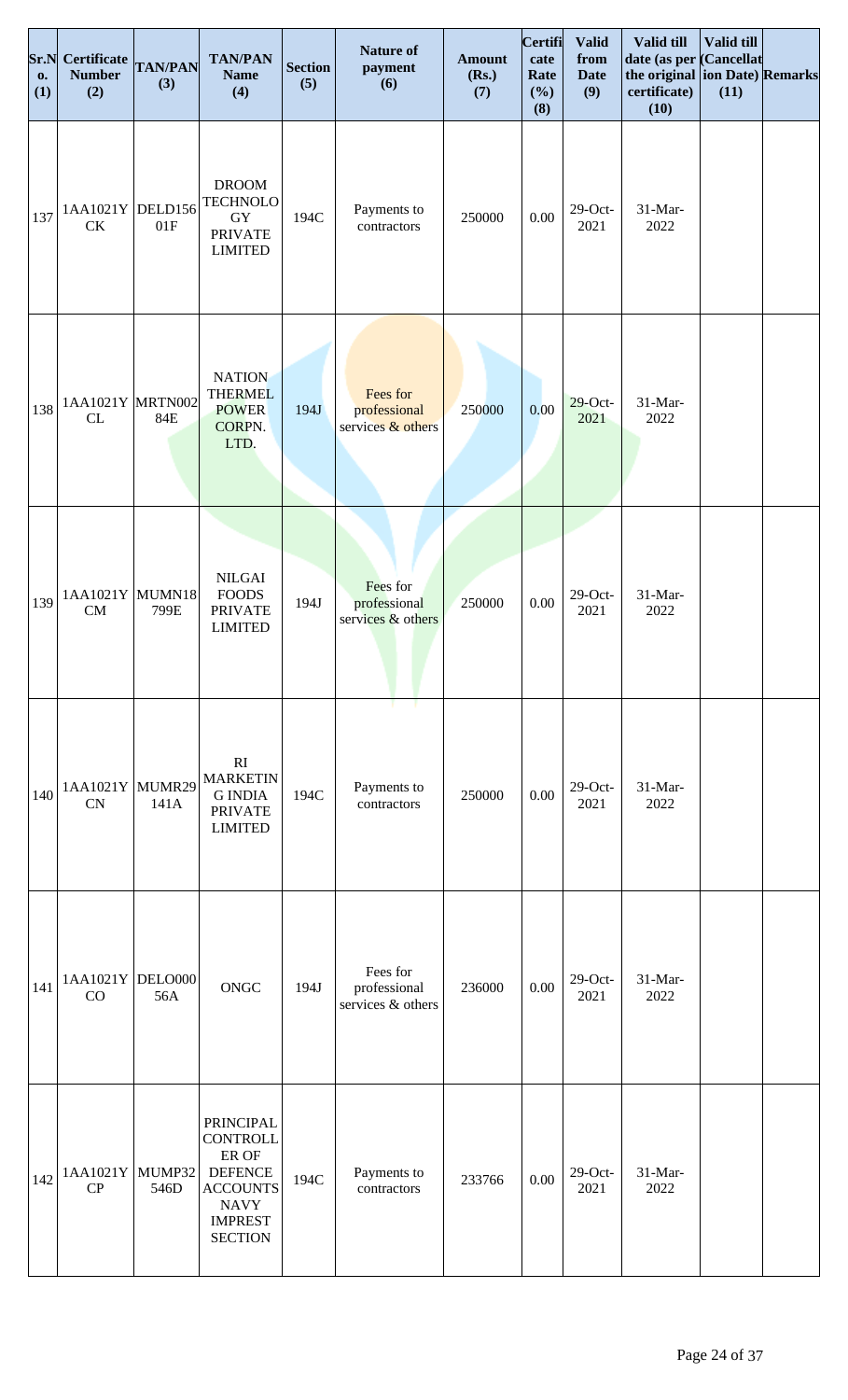| Sr.N<br><b>o.</b><br>(1) | <b>Certificate</b><br><b>Number</b><br>(2) | <b>TAN/PAN</b><br>(3) | <b>TAN/PAN</b><br><b>Name</b><br>(4)                                                                                     | <b>Section</b><br>(5) | <b>Nature of</b><br>payment<br>(6)                 | <b>Amount</b><br>(Rs.)<br>(7) | Certifi<br>cate<br>Rate<br>(%)<br>(8) | <b>Valid</b><br>from<br><b>Date</b><br>(9) | Valid till<br>date (as per Cancellat<br>the original ion Date) Remarks<br>certificate)<br>(10) | Valid till<br>(11) |  |
|--------------------------|--------------------------------------------|-----------------------|--------------------------------------------------------------------------------------------------------------------------|-----------------------|----------------------------------------------------|-------------------------------|---------------------------------------|--------------------------------------------|------------------------------------------------------------------------------------------------|--------------------|--|
| 143                      | 1AA1021Y DELC103<br>CQ                     | 63D                   | CARE<br><b>INDIA</b><br><b>SOLUTIONS</b><br><b>FOR</b><br><b>SUSTAINA</b><br><b>BLE</b><br><b>DEVELOPM</b><br><b>ENT</b> | 194J                  | Fees for<br>professional<br>services & others      | 230000                        | 0.00                                  | $29$ -Oct-<br>2021                         | 31-Mar-<br>2022                                                                                |                    |  |
| 144                      | 1AA1021Y MUMN22<br>CR                      | 071A                  | <b>GAMMON</b><br><b>ENGINEERS</b><br><b>AND</b><br><b>CONTRACT</b><br><b>ORS</b><br><b>PRIVATE</b><br><b>LIMITED</b>     | 194J                  | Fees for<br>professional<br>services & others      | 230000                        | 0.00                                  | $29$ -Oct-<br>2021                         | $31-Mar-$<br>2022                                                                              |                    |  |
| 145                      | 1AA1021Y MUME12<br>CS                      | 138A                  | <b>ERM INDIA</b><br><b>PRIVATE</b><br><b>LIMITED</b>                                                                     | 194J                  | Fees for<br>professional<br>services & others      | 225000                        | 0.00                                  | $29$ -Oct-<br>2021                         | 31-Mar-<br>2022                                                                                |                    |  |
| 146                      | 1AA1021Y<br><b>CT</b>                      | <b>PNEB099</b><br>95G | <b>BAYER</b><br><b>BIOSCIENC</b><br><b>E PRIVATE</b><br><b>LIMITED</b>                                                   | 194J                  | п<br>Fees for<br>professional<br>services & others | 222222                        | 0.00                                  | $29$ -Oct-<br>2021                         | 31-Mar-<br>2022                                                                                |                    |  |
| 147                      | 1AA1021Y DELI0437<br><b>CU</b>             | <b>9E</b>             | <b>INFO EDGE</b><br><b>INDIA</b><br><b>LIMITED</b>                                                                       | 194J                  | Fees for<br>professional<br>services & others      | 203389                        | 0.00                                  | $29$ -Oct-<br>2021                         | 31-Mar-<br>2022                                                                                |                    |  |
| 148                      | 1AA1021Y<br><b>CV</b>                      | DELC096<br>14D        | <b>CDS INFRA</b><br><b>PROJECTS</b><br><b>LIMITED</b>                                                                    | 194J                  | Fees for<br>professional<br>services & others      | 200000                        | 0.00                                  | $29$ -Oct-<br>2021                         | 31-Mar-<br>2022                                                                                |                    |  |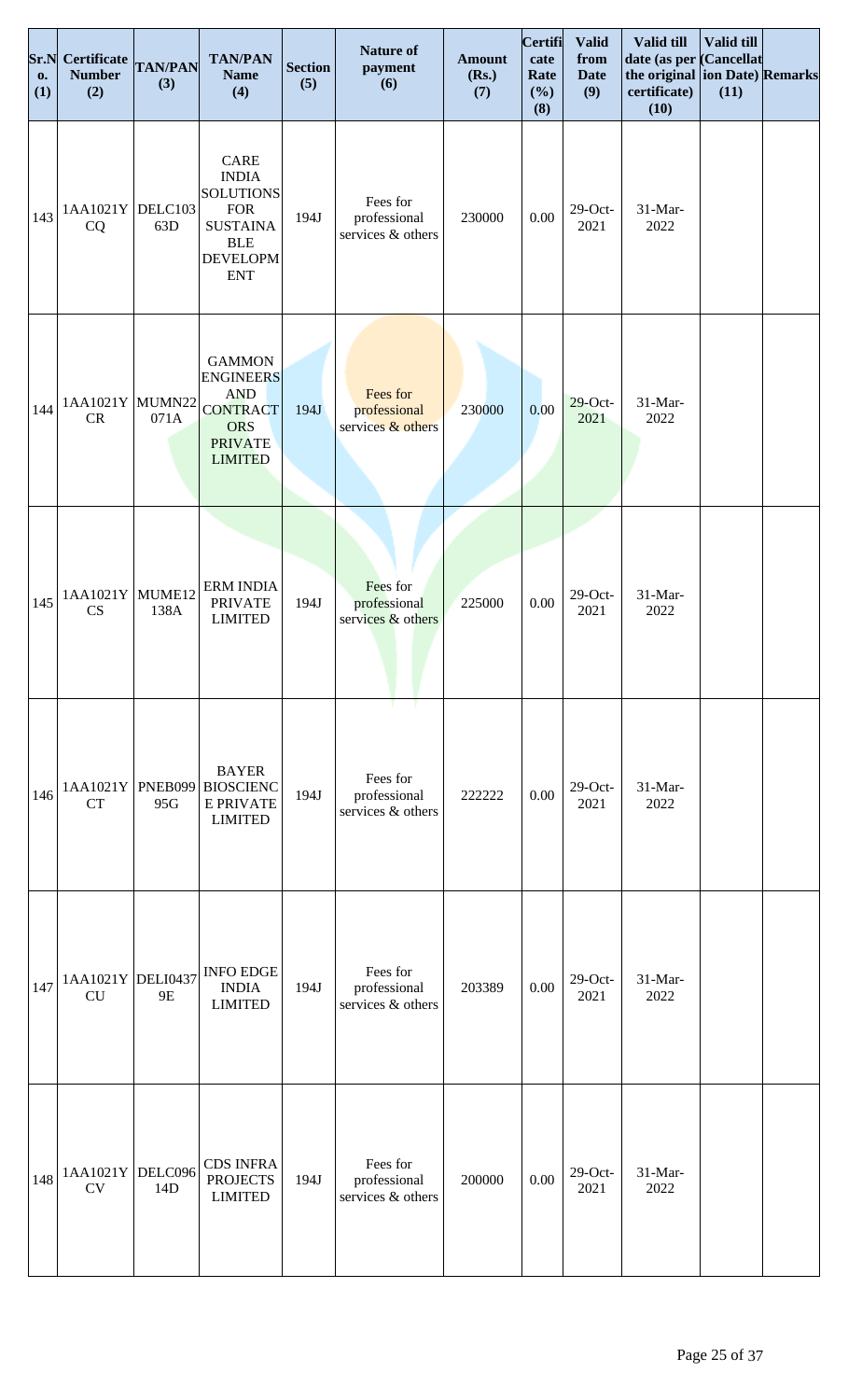| Sr.N<br><b>o.</b><br>(1) | <b>Certificate</b><br><b>Number</b><br>(2) | <b>TAN/PAN</b><br>(3) | <b>TAN/PAN</b><br><b>Name</b><br>(4)                                                                                  | <b>Section</b><br>(5) | <b>Nature of</b><br>payment<br>(6)            | <b>Amount</b><br>(Rs.)<br>(7) | Certifi<br>cate<br>Rate<br>(%)<br>(8) | <b>Valid</b><br>from<br><b>Date</b><br>(9) | Valid till<br>date (as per Cancellat<br>the original ion Date) Remarks<br>certificate)<br>(10) | Valid till<br>(11) |  |
|--------------------------|--------------------------------------------|-----------------------|-----------------------------------------------------------------------------------------------------------------------|-----------------------|-----------------------------------------------|-------------------------------|---------------------------------------|--------------------------------------------|------------------------------------------------------------------------------------------------|--------------------|--|
| 149                      | 1AA1021Y<br><b>CW</b>                      | DELF043<br>14C        | <b>DAIKO</b><br><b>FROM</b><br><b>HERE ON</b><br><b>COMMUNI</b><br><b>CATIONS</b><br><b>PRIVATE</b><br><b>LIMITED</b> | 194C                  | Payments to<br>contractors                    | 200000                        | 0.00                                  | $29$ -Oct-<br>2021                         | 31-Mar-<br>2022                                                                                |                    |  |
| 150                      | 1AA1021Y HYDF002<br>CX                     | 28E                   | <b>FOREVISIO</b><br>${\bf N}$<br><b>INSTRUME</b><br><b>NTS</b><br>(INDIA)<br><b>PVT LTD</b>                           | 194J                  | Fees for<br>professional<br>services & others | 200000                        | 0.00                                  | $29$ -Oct-<br>2021                         | 31-Mar-<br>2022                                                                                |                    |  |
| 151                      | 1AA1021Y<br>CY                             | DELR214<br>96G        | <b>RAKSHA</b><br><b>SUPREME</b><br><b>CAMOUFL</b><br>AGE<br><b>PRIVATE</b><br><b>LIMITED</b>                          | 194J                  | Fees for<br>professional<br>services & others | 200000                        | 0.00                                  | $29$ -Oct-<br>2021                         | 31-Mar-<br>2022                                                                                |                    |  |
| 152                      | 1AA1021Y LKNR009<br>CZ                     | 98E                   | <b>RESEARCH</b><br><b>DESIGN&amp;</b><br><b>STANDARD</b><br>ORGNISATI<br><b>ON</b>                                    | 194C                  | Payments to<br>contractors                    | 195250                        | 0.00                                  | $29$ -Oct-<br>2021                         | 31-Mar-<br>2022                                                                                |                    |  |
| 153                      | 1AA1021Y<br>DA                             | <b>BLRL003</b><br>24C | LG SOFT<br><b>INDIA</b><br><b>PRIVATE</b><br><b>LIMITED</b>                                                           | 194J                  | Fees for<br>professional<br>services & others | 180000                        | 0.00                                  | $29$ -Oct-<br>2021                         | 31-Mar-<br>2022                                                                                |                    |  |
| 154                      | 1AA1021Y RTKN008<br>DB                     | 67G                   | <b>NEEL</b><br><b>METAL</b><br><b>PRODUCTS</b><br><b>LIMITED</b>                                                      | 194J                  | Fees for<br>professional<br>services & others | 169492                        | 0.00                                  | $29$ -Oct-<br>2021                         | 31-Mar-<br>2022                                                                                |                    |  |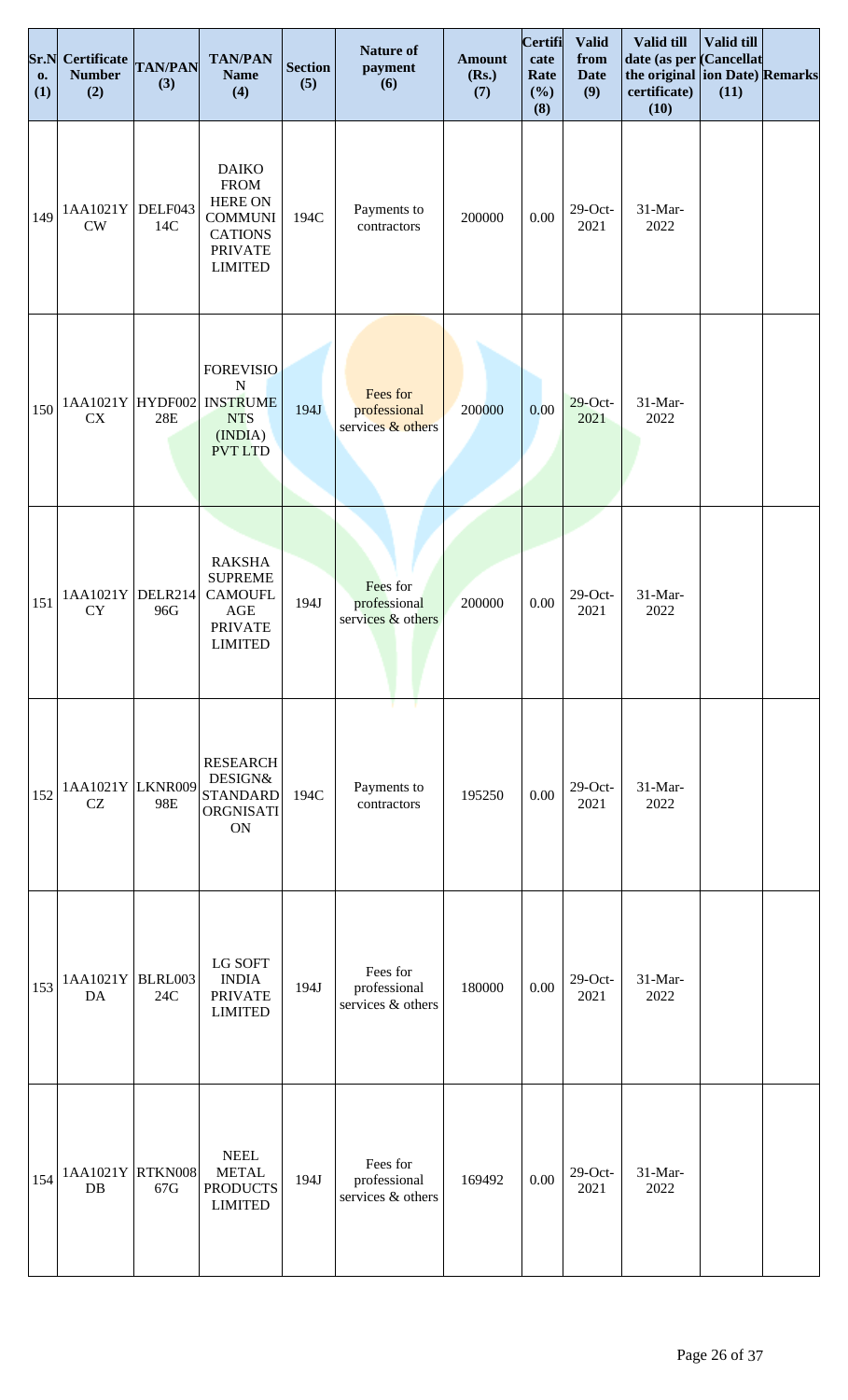| Sr.N<br><b>o.</b><br>(1) | Certificate TAN/PAN<br><b>Number</b><br>(2) | (3)            | <b>TAN/PAN</b><br><b>Name</b><br>(4)                                                                                    | <b>Section</b><br>(5) | <b>Nature of</b><br>payment<br>(6)            | <b>Amount</b><br>(Rs.)<br>(7) | Certifi<br>cate<br>Rate<br>(%)<br>(8) | <b>Valid</b><br>from<br><b>Date</b><br>(9) | Valid till<br>date (as per Cancellat<br>the original ion Date) Remarks<br>certificate)<br>(10) | Valid till<br>(11) |  |
|--------------------------|---------------------------------------------|----------------|-------------------------------------------------------------------------------------------------------------------------|-----------------------|-----------------------------------------------|-------------------------------|---------------------------------------|--------------------------------------------|------------------------------------------------------------------------------------------------|--------------------|--|
| 155                      | 1AA1021Y MRTS078<br>DC                      | 74G            | <b>SHIV</b><br><b>NADAR</b><br><b>UNIVERSIT</b><br>$\mathbf Y$                                                          | 194J                  | Fees for<br>professional<br>services & others | 154580                        | 0.00                                  | $29$ -Oct-<br>2021                         | 31-Mar-<br>2022                                                                                |                    |  |
| 156                      | DD                                          | 47F            | <b>GAUSSIAN</b><br>1AA1021Y CALG063 NETWORKS<br><b>PRIVATE</b><br><b>LIMITED</b>                                        | 194C                  | Payments to<br>contractors                    | 150000                        | 0.00                                  | $29$ -Oct-<br>2021                         | 31-Mar-<br>2022                                                                                |                    |  |
| 157                      | 1AA1021Y DELJ0856<br>DE                     | 6F             | <b>JEOL INDIA</b><br><b>PRIVATE</b><br><b>LIMITED</b>                                                                   | 194C                  | Payments to<br>contractors                    | 150000                        | $0.00\,$                              | $29$ -Oct-<br>2021                         | 31-Mar-<br>2022                                                                                |                    |  |
| 158                      | 1AA1021Y DELA191<br>DF                      | <b>80A</b>     | <b>ALSTRONG</b><br><b>ENTERPRIS</b><br><b>ES INDIA</b><br><b>PRIVATE</b><br><b>LIMITED</b>                              | 194J                  | Fees for<br>professional<br>services & others | 140000                        | 0.00                                  | $29$ -Oct-<br>2021                         | 31-Mar-<br>2022                                                                                |                    |  |
| 159                      | 1AA1021Y<br>DG                              | SHLT012<br>64E | <b>TATTVA</b><br><b>CREATION</b><br><b>S PRIVATE</b><br><b>LIMITED</b>                                                  | 194C                  | Payments to<br>contractors                    | 130000                        | $0.00\,$                              | $29$ -Oct-<br>2021                         | 31-Mar-<br>2022                                                                                |                    |  |
| 160                      | 1AA1021Y MUMA40<br>DH                       | 138A           | <b>ALCHEMIS</b><br>$\mathbf T$<br><b>MARKETIN</b><br><b>GTALENT</b><br><b>SOLUTIONS</b><br><b>PRIVATE</b><br><b>LTD</b> | 194C                  | Payments to<br>contractors                    | 127500                        | 0.00                                  | $29$ -Oct-<br>2021                         | 31-Mar-<br>2022                                                                                |                    |  |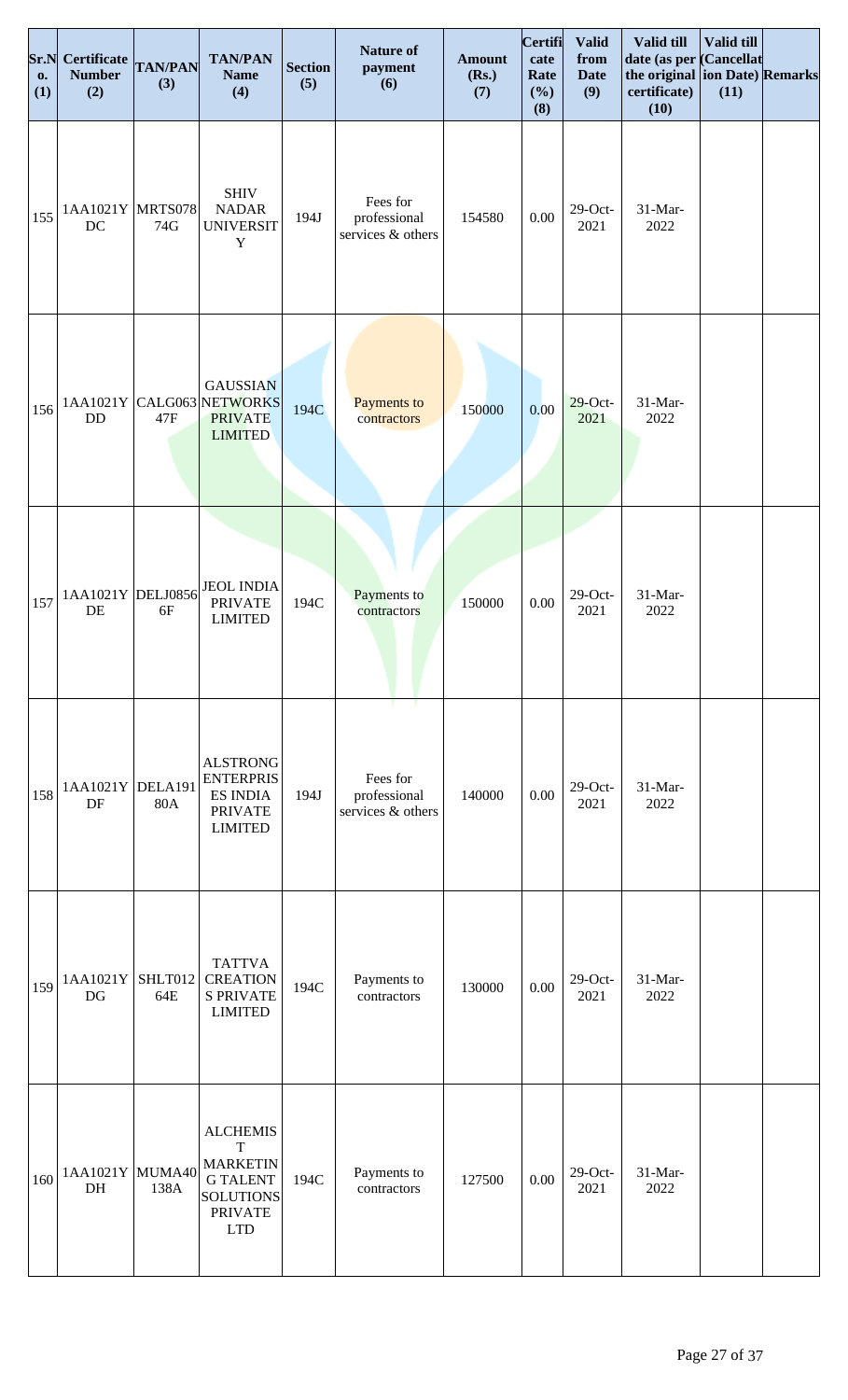| Sr.N<br><b>o.</b><br>(1) | <b>Certificate</b><br><b>Number</b><br>(2) | <b>TAN/PAN</b><br>(3) | <b>TAN/PAN</b><br><b>Name</b><br>(4)                                                                                  | <b>Section</b><br>(5) | <b>Nature of</b><br>payment<br>(6)                    | <b>Amount</b><br>(Rs.)<br>(7) | Certifi<br>cate<br>Rate<br>(%)<br>(8) | <b>Valid</b><br>from<br><b>Date</b><br>(9) | Valid till<br>date (as per Cancellat<br>the original ion Date) Remarks<br>certificate)<br>(10) | <b>Valid till</b><br>(11) |  |
|--------------------------|--------------------------------------------|-----------------------|-----------------------------------------------------------------------------------------------------------------------|-----------------------|-------------------------------------------------------|-------------------------------|---------------------------------------|--------------------------------------------|------------------------------------------------------------------------------------------------|---------------------------|--|
| 161                      | 1AA1021Y<br>DI                             | DELT056<br>71B        | <b>TATA</b><br><b>CONSULTA</b><br>$\ensuremath{\text{NCY}}$<br><b>SERVICES</b><br><b>LIMITED</b>                      | 194I(b)               | Rent - Land and<br>Building /<br>furniture / fittings | 120000                        | $0.00\,$                              | $29$ -Oct-<br>2021                         | 31-Mar-<br>2022                                                                                |                           |  |
| 162                      | 1AA1021Y MRTD031<br>DJ                     | 69F                   | DR<br><b>RAKESH</b><br><b>EDUCATIO</b><br><b>N TRUST</b>                                                              | 194J                  | Fees for<br>professional<br>services & others         | 110400                        | 0.00                                  | $29$ -Oct-<br>2021                         | 31-Mar-<br>2022                                                                                |                           |  |
| 163                      | 1AA1021Y JPRC0245<br>DK                    | <b>7A</b>             | <b>CONSUMER</b><br><b>UNITY &amp;</b><br><b>TRUST</b><br><b>SOCIETY</b>                                               | 194J                  | Fees for<br>professional<br>services & others         | 107200                        | $0.00\,$                              | $29$ -Oct-<br>2021                         | 31-Mar-<br>2022                                                                                |                           |  |
| 164                      | 1AA1021Y<br>DL                             | RTKB038<br>26E        | <b>BHARTI</b><br><b>AIRTEL</b><br><b>LIMITED</b>                                                                      | 194C                  | т.<br>Payments to<br>contractors                      | 100000                        | 0.00                                  | $29$ -Oct-<br>2021                         | 31-Mar-<br>2022                                                                                |                           |  |
| 165                      | 1AA1021Y<br>DM                             | BLRC091<br>03D        | <b>CARL ZEISS</b><br><b>INDIA</b><br>(BANGALO<br>RE)<br><b>PRIVATE</b><br><b>LIMITED</b>                              | 194C                  | Payments to<br>contractors                            | 100000                        | $0.00\,$                              | $29$ -Oct-<br>2021                         | 31-Mar-<br>2022                                                                                |                           |  |
| 166                      | 1AA1021Y<br><b>DN</b>                      | MUMR14<br>462A        | <b>DEPARTME</b><br>NT OF<br><b>INFORMATI</b><br><b>ON</b><br><b>TECHNOLO</b><br>GY<br><b>CENTRAL</b><br><b>OFFICE</b> | 194J                  | Fees for<br>professional<br>services & others         | 100000                        | 0.00                                  | $29$ -Oct-<br>2021                         | 31-Mar-<br>2022                                                                                |                           |  |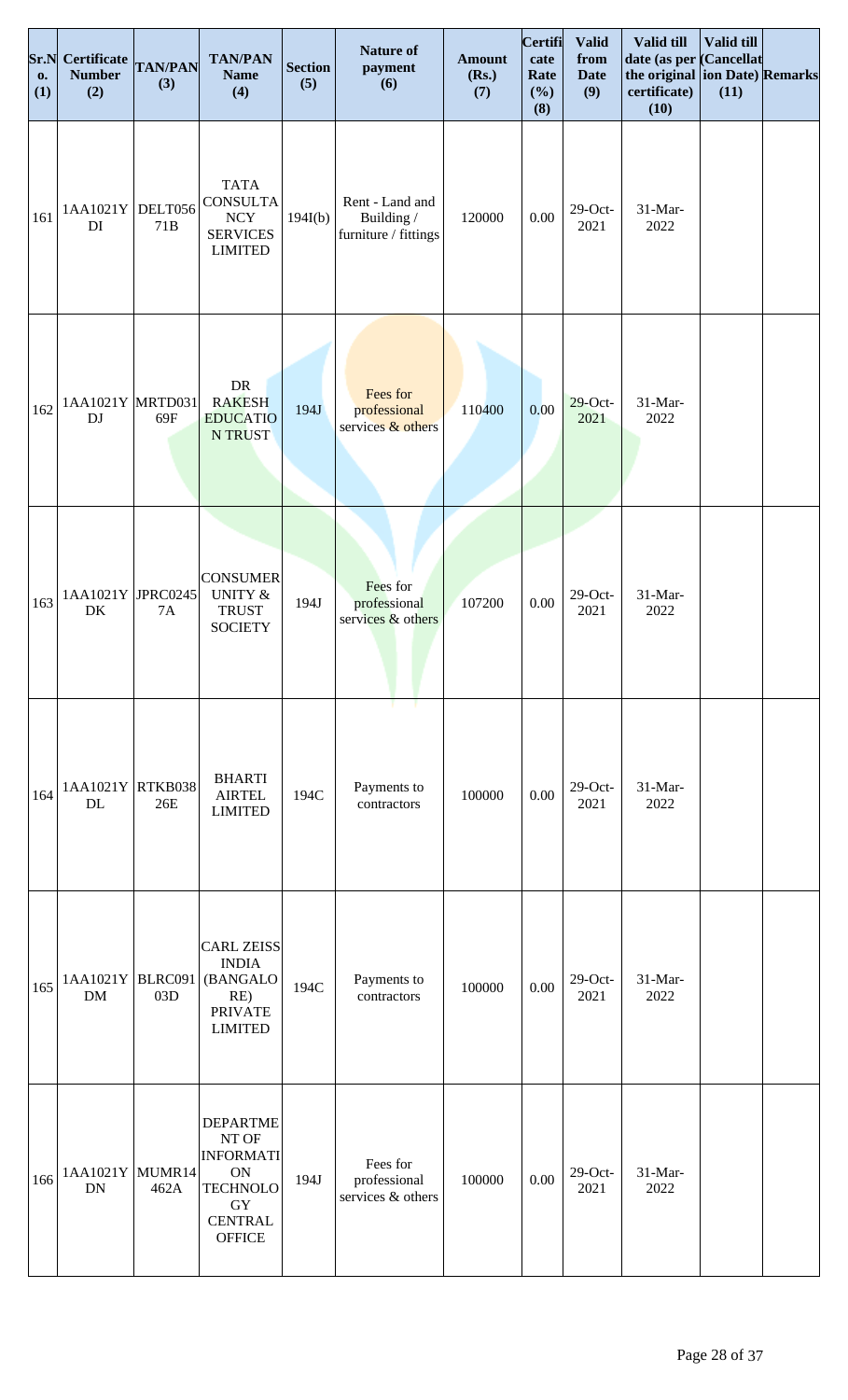| Sr.N<br>0.<br>(1) | <b>Certificate</b><br><b>Number</b><br>(2) | <b>TAN/PAN</b><br>(3) | <b>TAN/PAN</b><br><b>Name</b><br>(4)                                                                           | <b>Section</b><br>(5) | <b>Nature of</b><br>payment<br>(6)              | <b>Amount</b><br>(Rs.)<br>(7) | Certifi<br>cate<br>Rate<br>(%)<br>(8) | <b>Valid</b><br>from<br><b>Date</b><br>(9) | Valid till<br>date (as per Cancellat<br>the original ion Date) Remarks<br>certificate)<br>(10) | Valid till<br>(11) |  |
|-------------------|--------------------------------------------|-----------------------|----------------------------------------------------------------------------------------------------------------|-----------------------|-------------------------------------------------|-------------------------------|---------------------------------------|--------------------------------------------|------------------------------------------------------------------------------------------------|--------------------|--|
| 167               | 1AA1021Y  RTKD074<br>DO                    | 64C                   | <b>DILO INDIA</b><br><b>PRIVATE</b><br><b>LIMITED</b>                                                          | 194J                  | Fees for<br>professional<br>services & others   | 100000                        | 0.00                                  | $29$ -Oct-<br>2021                         | 31-Mar-<br>2022                                                                                |                    |  |
| 168               | 1AA1021Y<br>DP                             | DELE059<br>96E        | <b>EGIS INDIA</b><br><b>CONSULTI</b><br><b>NG</b><br><b>ENGINEERS</b><br><b>PRIVATE</b><br><b>LIMITED</b>      | 194J                  | Fees for<br>professional<br>services $&$ others | 100000                        | 0.00                                  | $29$ -Oct-<br>2021                         | $31-Mar-$<br>2022                                                                              |                    |  |
| 169               | 1AA1021Y MRTE002<br><b>DQ</b>              | <b>80A</b>            | <b>EXECUTIV</b><br>${\bf E}$<br><b>ENGINEER</b><br>CONSTRUC<br><b>TION</b><br><b>DIVISION</b><br><b>ALMORA</b> | 194C                  | Payments to<br>contractors                      | 100000                        | $0.00\,$                              | $29$ -Oct-<br>2021                         | 31-Mar-<br>2022                                                                                |                    |  |
| 170               | 1AA1021Y DELJ0526<br>DR                    | 7D                    | <b>JCB INDIA</b><br><b>LIMITED</b>                                                                             | 194C                  | Payments to<br>contractors                      | 100000                        | 0.00                                  | $29$ -Oct-<br>2021                         | $31-Mar-$<br>2022                                                                              |                    |  |
| 171               | 1AA1021Y DELK073<br>DS                     | 87C                   | KOTHARI &<br><b>ASSOCIATE</b><br>S                                                                             | 194J                  | Fees for<br>professional<br>services & others   | 100000                        | 0.00                                  | $29$ -Oct-<br>2021                         | 31-Mar-<br>2022                                                                                |                    |  |
| 172               | 1AA1021Y DELL051<br>DT                     | 15F                   | <b>LICOF</b><br><b>INDIA</b>                                                                                   | 194C                  | Payments to<br>contractors                      | 100000                        | $0.00\,$                              | $29$ -Oct-<br>2021                         | 31-Mar-<br>2022                                                                                |                    |  |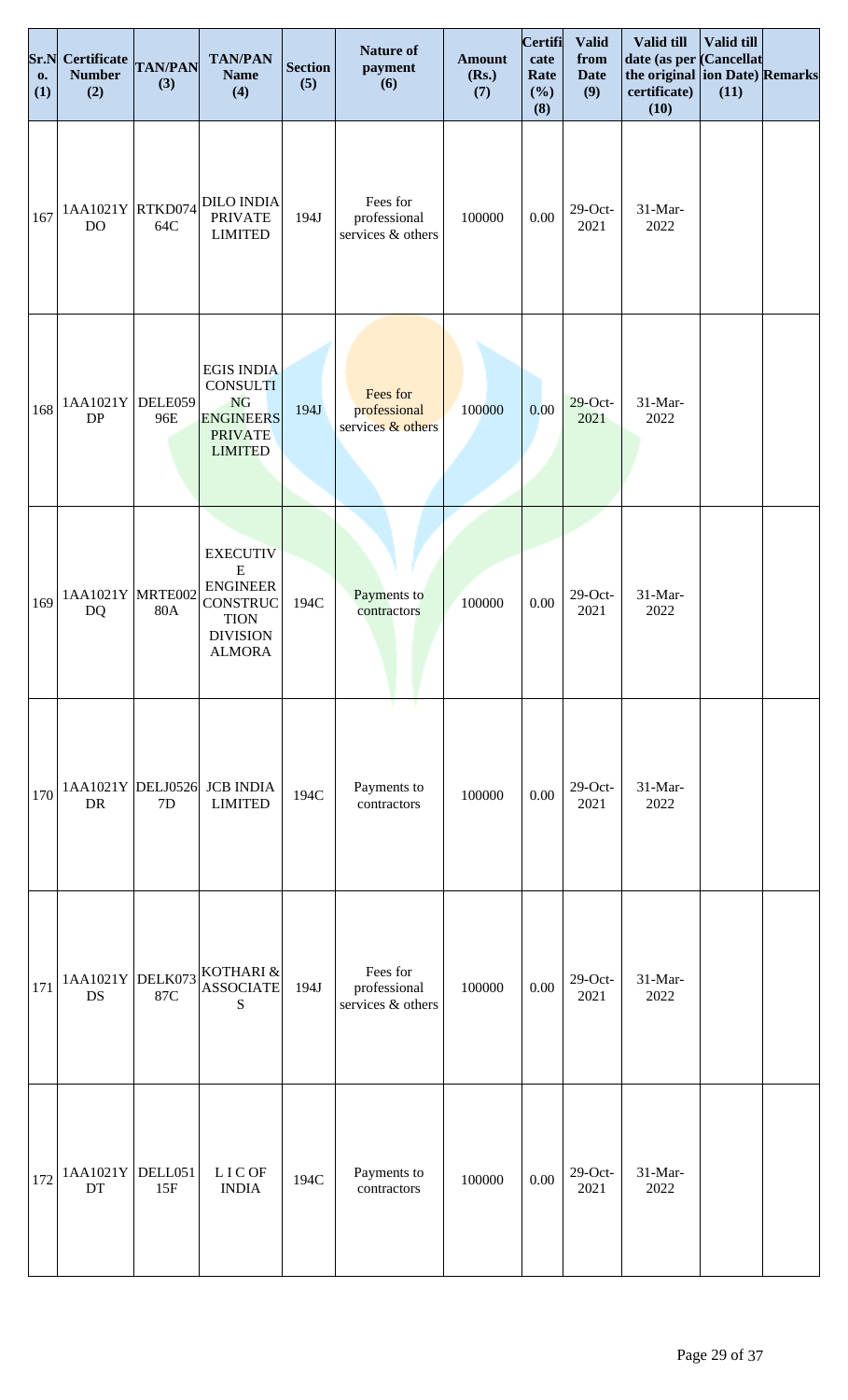| Sr.N<br><b>o.</b><br>(1) | Certificate<br><b>Number</b><br>(2) | <b>TAN/PAN</b><br>(3)     | <b>TAN/PAN</b><br><b>Name</b><br>(4)                                  | <b>Section</b><br>(5) | <b>Nature of</b><br>payment<br>(6)            | <b>Amount</b><br>(Rs.)<br>(7) | Certifi<br>cate<br>Rate<br>(%)<br>(8) | <b>Valid</b><br>from<br><b>Date</b><br>(9) | Valid till<br>date (as per Cancellat<br>the original ion Date) Remarks<br>certificate)<br>(10) | Valid till<br>(11) |  |
|--------------------------|-------------------------------------|---------------------------|-----------------------------------------------------------------------|-----------------------|-----------------------------------------------|-------------------------------|---------------------------------------|--------------------------------------------|------------------------------------------------------------------------------------------------|--------------------|--|
| 173                      | 1AA1021Y<br><b>DU</b>               | DELL021<br>$32E$          | <b>LUXOR</b><br><b>WRITING</b><br><b>INSTRUME</b><br>NTS PVT.<br>LTD. | 194C                  | Payments to<br>contractors                    | 100000                        | $0.00\,$                              | $29$ -Oct-<br>2021                         | 31-Mar-<br>2022                                                                                |                    |  |
| 174                      | 1AA1021Y<br><b>DV</b>               | MRTM00<br>$008\mathrm{B}$ | <b>MANKIND</b><br><b>PHARMA</b><br><b>LIMITED</b>                     | 194C                  | Payments to<br>contractors                    | 100000                        | 0.00                                  | $29$ -Oct-<br>2021                         | 31-Mar-<br>2022                                                                                |                    |  |
| 175                      | 1AA1021Y DELO013<br><b>DW</b>       | 95C                       | ONE97<br><b>COMMUNI</b><br><b>CATIONS</b><br><b>LIMITED</b>           | 194C                  | Payments to<br>contractors                    | 100000                        | $0.00\,$                              | $29$ -Oct-<br>2021                         | 31-Mar-<br>2022                                                                                |                    |  |
| 176                      | 1AA1021Y<br><b>DX</b>               | DELO036<br>43D            | ONGC<br><b>ENERGY</b><br><b>CENTRE</b><br><b>TRUST</b>                | 194C                  | - 1<br>т.<br>Payments to<br>contractors       | 100000                        | 0.00                                  | $29$ -Oct-<br>2021                         | 31-Mar-<br>2022                                                                                |                    |  |
| 177                      | 1AA1021Y DELR052<br>DY              | 22A                       | <b>RAILTEL</b><br><b>CORPORAT</b><br>ION OF<br><b>INDIA LTD.</b>      | 194J                  | Fees for<br>professional<br>services & others | 100000                        | $0.00\,$                              | $29$ -Oct-<br>2021                         | 31-Mar-<br>2022                                                                                |                    |  |
| 178                      | 1AA1021Y<br>DZ                      | DELA128<br><b>88B</b>     | <b>AEROBE</b><br><b>MEDICARE</b><br><b>PRIVATE</b><br><b>LIMITED</b>  | 194C                  | Payments to<br>contractors                    | 92370                         | 0.00                                  | $29$ -Oct-<br>2021                         | 31-Mar-<br>2022                                                                                |                    |  |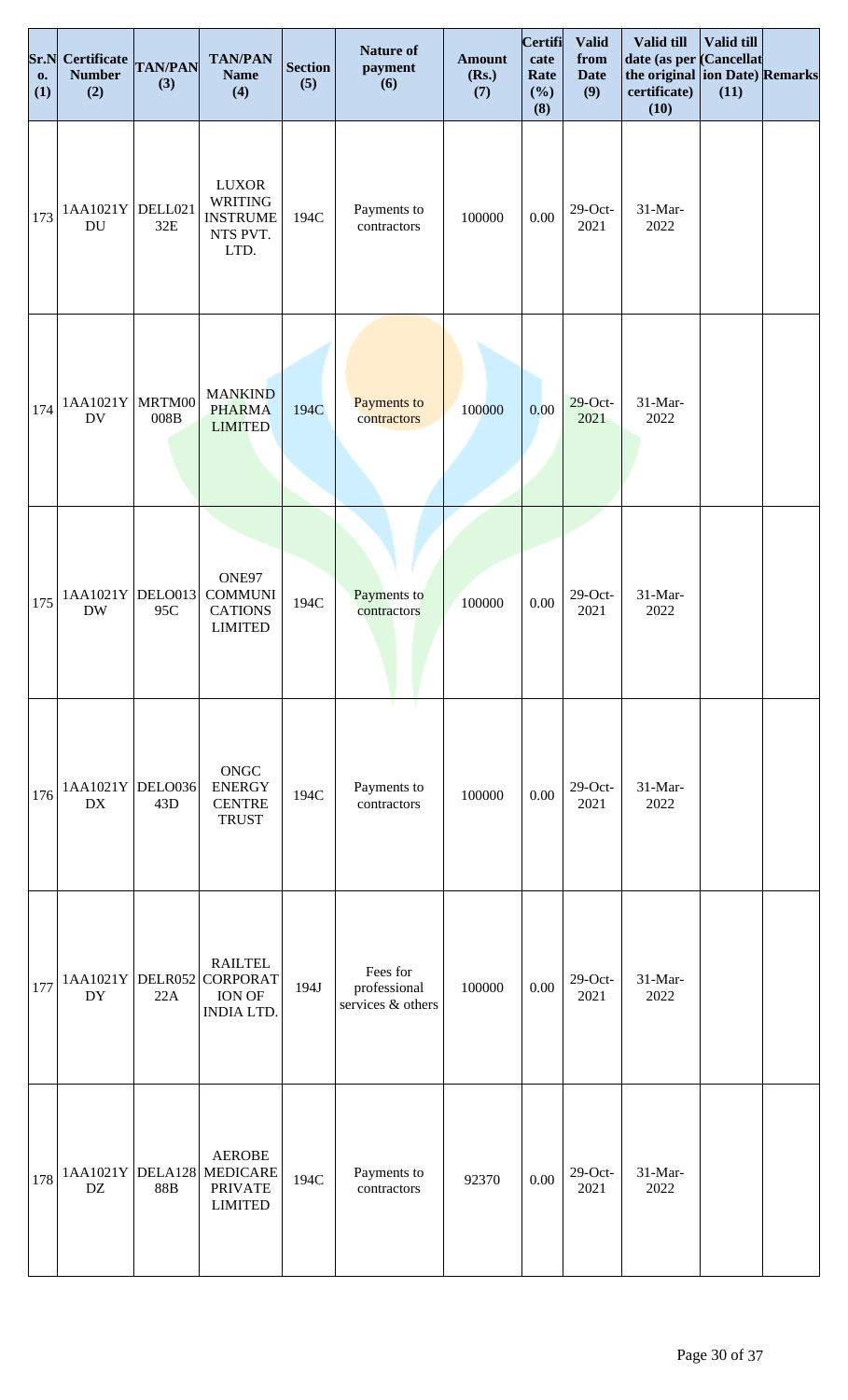| Sr.N<br>0.<br>(1) | Certificate TAN/PAN<br><b>Number</b><br>(2) | (3)                        | <b>TAN/PAN</b><br><b>Name</b><br>(4)                                                                                         | <b>Section</b><br>(5) | <b>Nature of</b><br>payment<br>(6)            | <b>Amount</b><br>(Rs.)<br>(7) | <b>Certifi</b><br>cate<br>Rate<br>(%)<br>(8) | <b>Valid</b><br>from<br><b>Date</b><br>(9) | Valid till<br>date (as per Cancellat<br>the original ion Date) Remarks<br>certificate)<br>(10) | <b>Valid till</b><br>(11) |  |
|-------------------|---------------------------------------------|----------------------------|------------------------------------------------------------------------------------------------------------------------------|-----------------------|-----------------------------------------------|-------------------------------|----------------------------------------------|--------------------------------------------|------------------------------------------------------------------------------------------------|---------------------------|--|
| 179               | 1AA1021Y PNEN091<br>EA                      | 46E                        | <b>NATIONAL</b><br>YUVA CO<br>OPERATIVE<br><b>SOCIETY</b><br><b>LIMITED</b>                                                  | 194C                  | Payments to<br>contractors                    | 75060                         | $0.00\,$                                     | $29$ -Oct-<br>2021                         | 31-Mar-<br>2022                                                                                |                           |  |
| 180               | 1AA1021Y<br>EB                              | JDHC009<br>90 <sub>D</sub> | <b>CHETAK</b><br><b>ENTERPRIS</b><br><b>ES LIMITED</b>                                                                       | 194J                  | Fees for<br>professional<br>services & others | 75000                         | 0.00                                         | $29$ -Oct-<br>2021                         | 31-Mar-<br>2022                                                                                |                           |  |
| 181               | 1AA1021Y<br>EC                              | DELS131<br>96B             | <b>SBI CARDS</b><br><b>AND</b><br><b>PAYMENT</b><br><b>SERVICES</b><br><b>LIMITED</b>                                        | 194H                  | Commission /<br><b>Brokerage</b>              | 74328                         | $0.00\,$                                     | $29$ -Oct-<br>2021                         | 31-Mar-<br>2022                                                                                |                           |  |
| 182               | 1AA1021Y BLRA232<br><b>ED</b>               | 78D                        | <b>AMD INDIA</b><br><b>PRIVATE</b><br><b>LIMITED</b>                                                                         | 194C                  | - 11<br>т.<br>Payments to<br>contractors      | 72715                         | 0.00                                         | $29$ -Oct-<br>2021                         | 31-Mar-<br>2022                                                                                |                           |  |
| 183               | 1AA1021Y PNED124<br>EE                      | 69C                        | ${\rm DR}$<br><b>VISHWANA</b><br>TH KARAD<br><b>MIT</b><br><b>WORLD</b><br><b>PEACE</b><br><b>UNIVERSIT</b><br><b>Y PUNE</b> | 194C                  | Payments to<br>contractors                    | 72000                         | $0.00\,$                                     | $29$ -Oct-<br>2021                         | 31-Mar-<br>2022                                                                                |                           |  |
| 184               | 1AA1021Y<br>EF                              | MUMW0<br>3919G             | <b>WELSPUN</b><br><b>INDIA</b><br><b>LIMITED</b>                                                                             | 194J                  | Fees for<br>professional<br>services & others | 66000                         | 0.00                                         | $29$ -Oct-<br>2021                         | 31-Mar-<br>2022                                                                                |                           |  |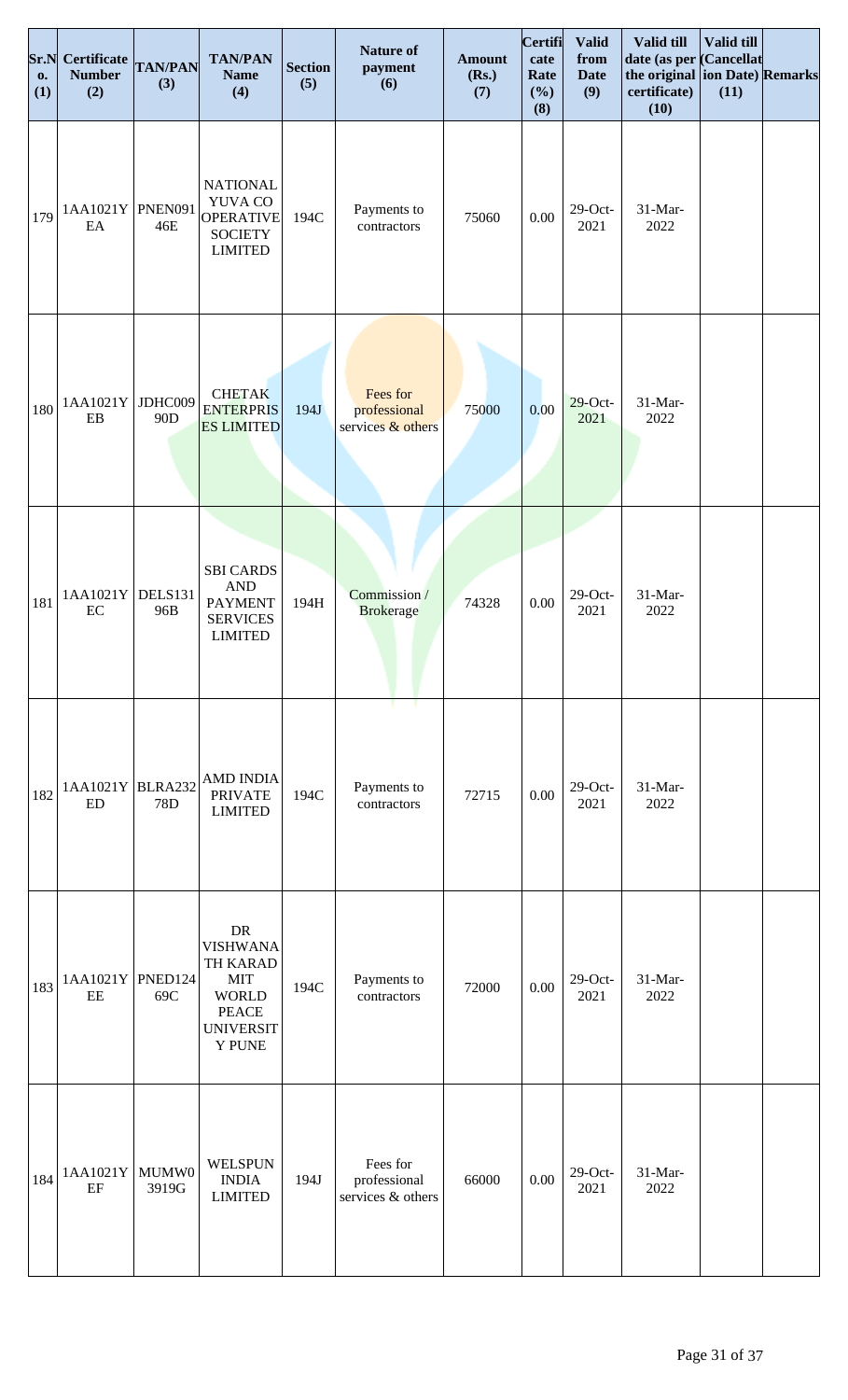| Sr.N<br><b>o.</b><br>(1) | Certificate<br><b>Number</b><br>(2) | <b>TAN/PAN</b><br>(3) | <b>TAN/PAN</b><br><b>Name</b><br>(4)                                                 | <b>Section</b><br>(5) | <b>Nature of</b><br>payment<br>(6)                    | <b>Amount</b><br>(Rs.)<br>(7) | Certifi<br>cate<br>Rate<br>(%)<br>(8) | <b>Valid</b><br>from<br><b>Date</b><br>(9) | Valid till<br>date (as per Cancellat<br>the original ion Date) Remarks<br>certificate)<br>(10) | Valid till<br>(11) |  |
|--------------------------|-------------------------------------|-----------------------|--------------------------------------------------------------------------------------|-----------------------|-------------------------------------------------------|-------------------------------|---------------------------------------|--------------------------------------------|------------------------------------------------------------------------------------------------|--------------------|--|
| 185                      | 1AA1021Y AHMJ005<br>EG              | 18A                   | $\rm JMC$<br><b>PROJECTS</b><br>(INDIA)<br><b>LIMITED</b>                            | 194J                  | Fees for<br>professional<br>services & others         | 62100                         | 0.00                                  | $29$ -Oct-<br>2021                         | 31-Mar-<br>2022                                                                                |                    |  |
| 186                      | 1AA1021Y<br>EH                      | CALN085<br>63C        | <b>NINESTAC</b><br><b>KS</b><br><b>GAMING</b><br><b>LLP</b>                          | 194C                  | Payments to<br>contractors                            | 61224                         | 0.00                                  | $29$ -Oct-<br>2021                         | 31-Mar-<br>2022                                                                                |                    |  |
| 187                      | $E$ I                               | 269E                  | <b>GODREJ</b><br>1AA1021Y MUMG06 CONSUMER<br><b>PRODUCTS</b><br><b>LTD</b>           | 194C                  | Payments to<br>contractors                            | 60000                         | $0.00\,$                              | $29$ -Oct-<br>2021                         | 31-Mar-<br>2022                                                                                |                    |  |
| 188                      | EJ                                  | 31C                   | <b>NATIONAL</b><br>1AA1021Y DELN066 HIGHWAYS<br><b>AUTHORIT</b><br><b>Y OF INDIA</b> | 194J                  | Fees for<br>professional<br>services & others         | 60000                         | 0.00                                  | $29$ -Oct-<br>2021                         | 31-Mar-<br>2022                                                                                |                    |  |
| 189                      | 1AA1021Y DELA144<br>EK              | 74F                   | <b>ALOK</b><br><b>MASTER</b><br><b>BATCHES</b><br><b>PRIVATE</b><br><b>LIMITED</b>   | 194I(b)               | Rent - Land and<br>Building /<br>furniture / fittings | 59000                         | 0.00                                  | $29$ -Oct-<br>2021                         | 31-Mar-<br>2022                                                                                |                    |  |
| 190                      | 1AA1021Y MRTR027<br>EL              | 79A                   | <b>RAVI</b><br><b>SARIN</b>                                                          | 194I(b)               | Rent - Land and<br>Building /<br>furniture / fittings | 51000                         | 0.00                                  | $29$ -Oct-<br>2021                         | 31-Mar-<br>2022                                                                                |                    |  |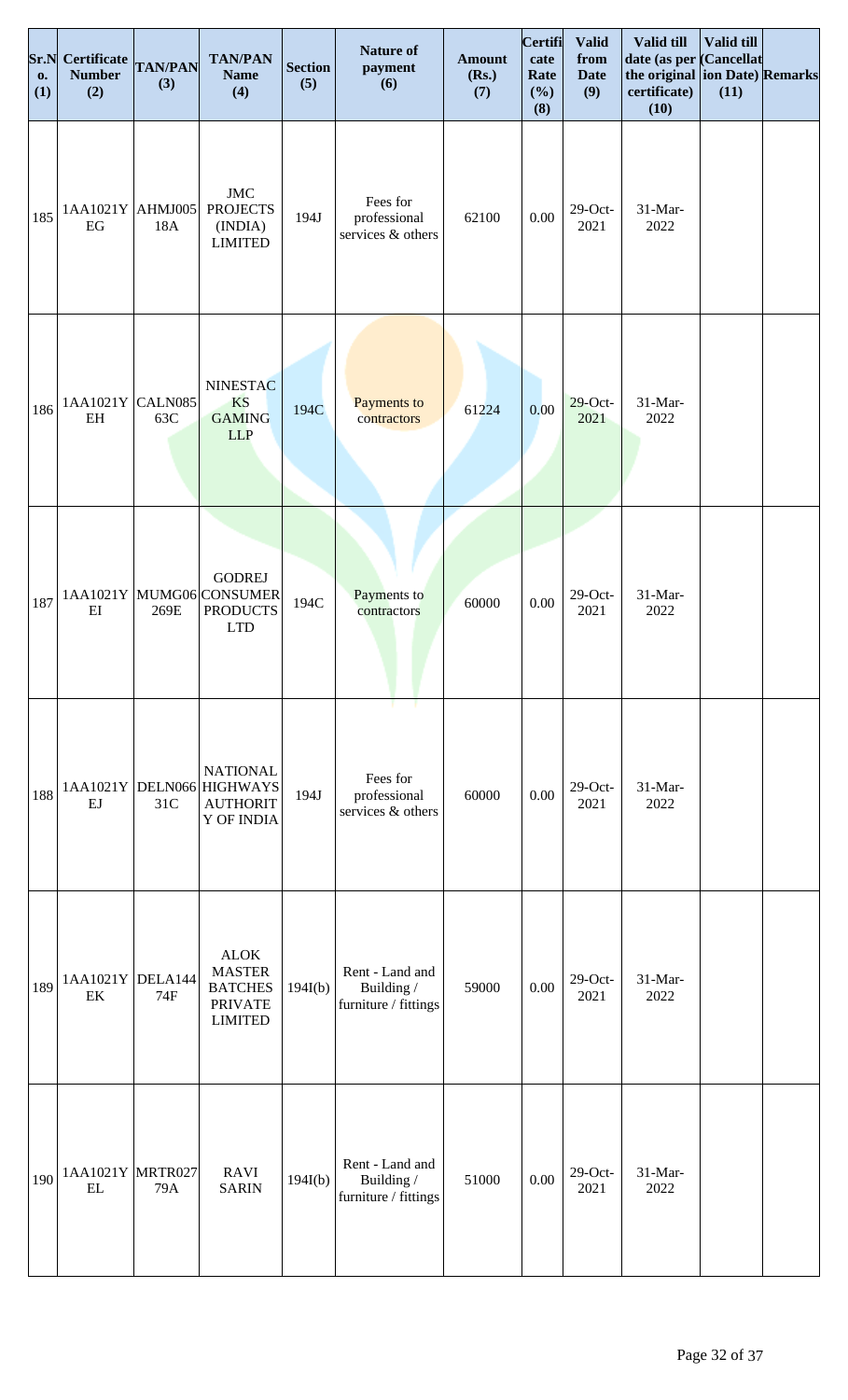| Sr.N<br><b>o.</b><br>(1) | Certificate<br><b>Number</b><br>(2) | <b>TAN/PAN</b><br>(3) | <b>TAN/PAN</b><br><b>Name</b><br>(4)                                                            | <b>Section</b><br>(5) | <b>Nature of</b><br>payment<br>(6)            | <b>Amount</b><br>(Rs.)<br>(7) | Certifi<br>cate<br>Rate<br>(%)<br>(8) | <b>Valid</b><br>from<br><b>Date</b><br>(9) | Valid till<br>date (as per Cancellat<br>the original ion Date) Remarks<br>certificate)<br>(10) | Valid till<br>(11) |  |
|--------------------------|-------------------------------------|-----------------------|-------------------------------------------------------------------------------------------------|-----------------------|-----------------------------------------------|-------------------------------|---------------------------------------|--------------------------------------------|------------------------------------------------------------------------------------------------|--------------------|--|
| 191                      | 1AA1021Y<br>EM                      | 69B                   | CANARA<br><b>BANK</b><br>DELC162 MARKETIN<br><b>G SECTION</b><br><b>CIRCLE</b><br><b>OFFICE</b> | 194C                  | Payments to<br>contractors                    | 50000                         | $0.00\,$                              | $29$ -Oct-<br>2021                         | $31-Mar-$<br>2022                                                                              |                    |  |
| 192                      | 1AA1021Y<br>${\rm EN}$              | CALD021<br>28A        | <b>DREAM</b><br><b>BAKE</b><br><b>PRIVATE</b><br><b>LIMITED</b>                                 | 194C                  | Payments to<br>contractors                    | 50000                         | 0.00                                  | $29$ -Oct-<br>2021                         | 31-Mar-<br>2022                                                                                |                    |  |
| 193                      | 1AA1021Y CALM032<br>${\rm EO}$      | 69A                   | <b>MCNROE</b><br><b>CONSUMER</b><br><b>PRODUCTS</b><br><b>PRIVATE</b><br><b>LIMITED</b>         | 194C                  | Payments to<br>contractors                    | 40000                         | $0.00\,$                              | $29$ -Oct-<br>2021                         | 31-Mar-<br>2022                                                                                |                    |  |
| 194                      | 1AA1021Y<br>EP                      | DELS470<br>96A        | <b>SAMKAN</b><br><b>PRODUCTS</b><br><b>PRIVATE</b><br><b>LIMITED</b>                            | 194C                  | т.<br>Payments to<br>contractors              | 40000                         | 0.00                                  | $29$ -Oct-<br>2021                         | 31-Mar-<br>2022                                                                                |                    |  |
| 195                      | 1AA1021Y<br>EQ                      | DELU041<br>20E        | U2OPIA<br><b>MOBILE</b><br><b>PRIVATE</b><br><b>LIMITED</b>                                     | 194J                  | Fees for<br>professional<br>services & others | 40000                         | $0.00\,$                              | $29$ -Oct-<br>2021                         | 31-Mar-<br>2022                                                                                |                    |  |
| 196                      | 1AA1021Y RTKA048<br>ER              | 56F                   | <b>ARAVALI</b><br><b>POWER</b><br><b>COMPANY</b><br><b>PRIVATE</b><br><b>LIMITED</b>            | 194J                  | Fees for<br>professional<br>services & others | 35000                         | 0.00                                  | $29$ -Oct-<br>2021                         | 31-Mar-<br>2022                                                                                |                    |  |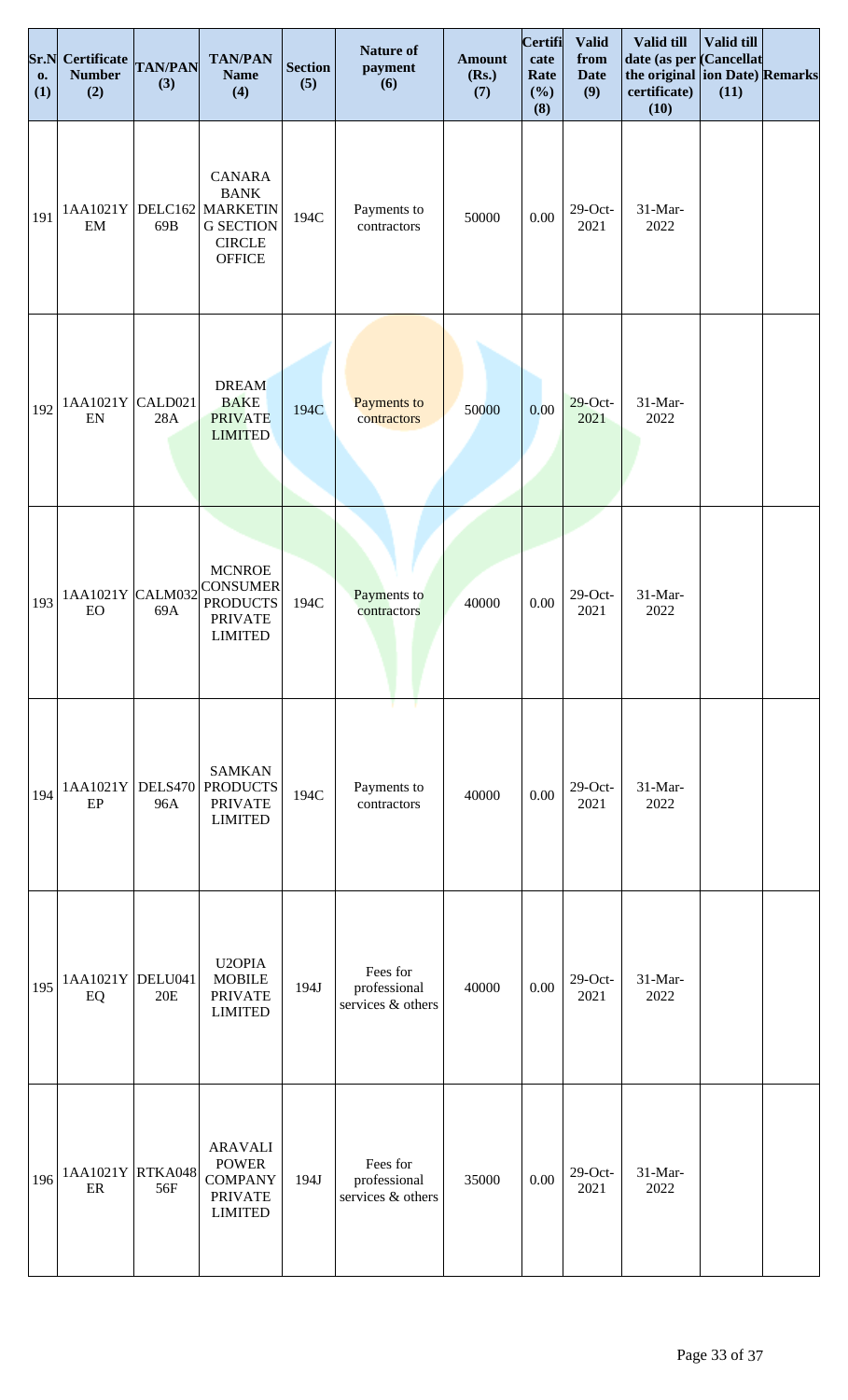| Sr.N<br><b>O.</b><br>(1) | <b>Certificate</b><br><b>Number</b><br>(2)  | <b>TAN/PAN</b><br>(3) | <b>TAN/PAN</b><br><b>Name</b><br>(4)                                                                   | <b>Section</b><br>(5) | <b>Nature of</b><br>payment<br>(6)                          | <b>Amount</b><br>(Rs.)<br>(7) | <b>Certifi</b><br>cate<br>Rate<br>(%)<br>(8) | <b>Valid</b><br>from<br><b>Date</b><br>(9) | Valid till<br>date (as per<br>the original ion Date) Remarks<br>certificate)<br>(10) | Valid till<br><b>Cancellat</b><br>(11) |  |
|--------------------------|---------------------------------------------|-----------------------|--------------------------------------------------------------------------------------------------------|-----------------------|-------------------------------------------------------------|-------------------------------|----------------------------------------------|--------------------------------------------|--------------------------------------------------------------------------------------|----------------------------------------|--|
| 197                      | 1AA1021Y<br>ES                              | DELS580<br><b>80B</b> | <b>SUPER</b><br><b>MILK</b><br><b>PRODUCTS</b><br><b>PRIVATE</b><br><b>LIMITED</b>                     | 194I(b)               | Rent - Land and<br>Building /<br>furniture / fittings       | 35000                         | $0.00\,$                                     | $29$ -Oct-<br>2021                         | 31-Mar-<br>2022                                                                      |                                        |  |
| 198                      | 1AA1021Y DELB129<br>ET                      | 21G                   | <b>BIOTECHN</b><br><b>OLOGY</b><br><b>INDUSTRY</b><br><b>RESEARCH</b><br><b>ASSISTANC</b><br>E COUNCIL | 194I(b)               | Rent - Land and<br>Building /<br>furniture / fittings       | 30899                         | 0.00                                         | $29$ -Oct-<br>2021                         | 31-Mar-<br>2022                                                                      |                                        |  |
| 199                      | 1AA1021Y<br>EU                              | <b>DELS108</b><br>50A | <b>SMEC</b><br>(INDIA)<br><b>PVT LTD</b>                                                               | 194J                  | Fees for<br>professional<br>services & others               | 30000                         | $0.00\,$                                     | $29$ -Oct-<br>2021                         | 31-Mar-<br>2022                                                                      |                                        |  |
| 200                      | 1AA1021Y BLRG157<br>EV                      | 51 <sub>B</sub>       | <b>GLOBAL</b><br><b>IEEE</b><br><b>INSTITUTE</b><br><b>FOR</b><br><b>ENGINEERS</b>                     | 194I(b)               | - 1<br>Rent - Land and<br>Building/<br>furniture / fittings | 25000                         | 0.00                                         | $29$ -Oct-<br>2021                         | 31-Mar-<br>2022                                                                      |                                        |  |
| 201                      | 1AA1021Y MUMN14<br>$\ensuremath{\text{EW}}$ | 016C                  | $\operatorname{\mathbf{NSE}}$<br><b>INFOTECH</b><br><b>SERVICES</b><br><b>LIMITED</b>                  | 194J                  | Fees for<br>professional<br>services & others               | 25000                         | $0.00\,$                                     | $29$ -Oct-<br>2021                         | 31-Mar-<br>2022                                                                      |                                        |  |
| 202                      | 1AA1021Y BLRR117<br>EX                      | 50E                   | <b>ROYAL</b><br><b>CHEMISTR</b><br>Y INDIA<br><b>PRIVATE</b><br><b>LIMITED</b>                         | 194C                  | Payments to<br>contractors                                  | 25000                         | 0.00                                         | $29$ -Oct-<br>2021                         | 31-Mar-<br>2022                                                                      |                                        |  |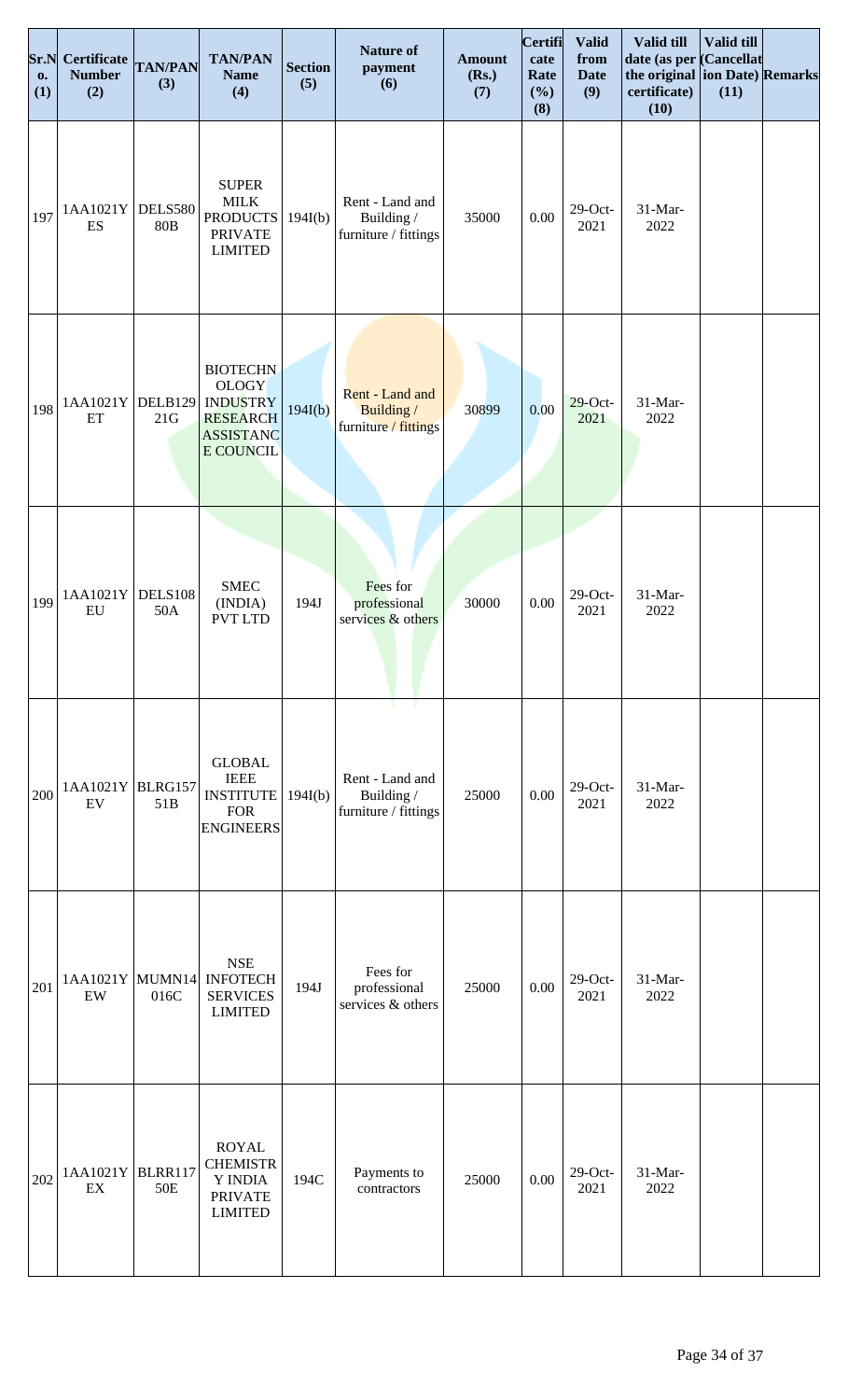| Sr.N<br><b>o.</b><br>(1) | Certificate<br><b>Number</b><br>(2) | <b>TAN/PAN</b><br>(3) | <b>TAN/PAN</b><br><b>Name</b><br>(4)                                                                   | <b>Section</b><br>(5) | <b>Nature of</b><br>payment<br>(6)                          | <b>Amount</b><br>(Rs.)<br>(7) | <b>Certifi</b><br>cate<br>Rate<br>(%)<br>(8) | <b>Valid</b><br>from<br><b>Date</b><br>(9) | Valid till<br>date (as per Cancellat<br>the original ion Date) Remarks<br>certificate)<br>(10) | Valid till<br>(11) |  |
|--------------------------|-------------------------------------|-----------------------|--------------------------------------------------------------------------------------------------------|-----------------------|-------------------------------------------------------------|-------------------------------|----------------------------------------------|--------------------------------------------|------------------------------------------------------------------------------------------------|--------------------|--|
| 203                      | 1AA1021Y<br>${\rm EY}$              | PNEB067<br>42B        | <b>BIOLOGIC</b><br><b>SCIENCE</b><br><b>INSTRUME</b><br><b>NTS</b><br><b>PRIVATE</b><br><b>LIMITED</b> | 194C                  | Payments to<br>contractors                                  | 15000                         | 0.00                                         | $29$ -Oct-<br>2021                         | 31-Mar-<br>2022                                                                                |                    |  |
| 204                      | 1AA1021Y<br>$\mathop{\rm EZ}$       | DELB139<br>04C        | <b>BODHI</b><br><b>HEALTH</b><br><b>EDUCATIO</b><br><b>N PRIVATE</b><br><b>LIMITED</b>                 | 194J                  | Fees for<br>professional<br>services $&$ others             | 15000                         | 0.00                                         | $29$ -Oct-<br>2021                         | 31-Mar-<br>2022                                                                                |                    |  |
| 205                      | 1AA1021Y<br>${\rm FA}$              | DELN078<br>34B        | <b>NATIONAL</b><br><b>THERMAL</b><br><b>POWER</b><br><b>CORPORAT</b><br><b>ION</b><br><b>LIMITED</b>   | 194J                  | Fees for<br>professional<br>services & others               | 15000                         | $0.00\,$                                     | $29$ -Oct-<br>2021                         | 31-Mar-<br>2022                                                                                |                    |  |
| 206                      | 1AA1021Y<br><b>FB</b>               | PTLI1150<br>5E        | <b>INDIAN</b><br><b>INSTITUTE</b><br>$\mathrm{OF}$<br><b>TECHNOLO</b><br><b>GY MANDI</b>               | 194I(b)               | T.<br>Rent - Land and<br>Building /<br>furniture / fittings | 12091                         | 0.00                                         | $29$ -Oct-<br>2021                         | 31-Mar-<br>2022                                                                                |                    |  |
| 207                      | 1AA1021Y DELN054<br>FC              | 61B                   | <b>NATIONAL</b><br><b>RESEARCH</b><br><b>DEVELOPM</b><br><b>ENT CORPN</b>                              | 194C                  | Payments to<br>contractors                                  | 11996                         | $0.00\,$                                     | $29$ -Oct-<br>2021                         | 31-Mar-<br>2022                                                                                |                    |  |
| 208                      | 1AA1021Y DELI0301<br><b>FD</b>      | <b>7A</b>             | <b>INDIAN</b><br><b>INSTITUTE</b><br><b>OF</b><br><b>TECHNOLO</b><br>GY                                | 194C                  | Payments to<br>contractors                                  | 11115                         | 0.00                                         | $29$ -Oct-<br>2021                         | 31-Mar-<br>2022                                                                                |                    |  |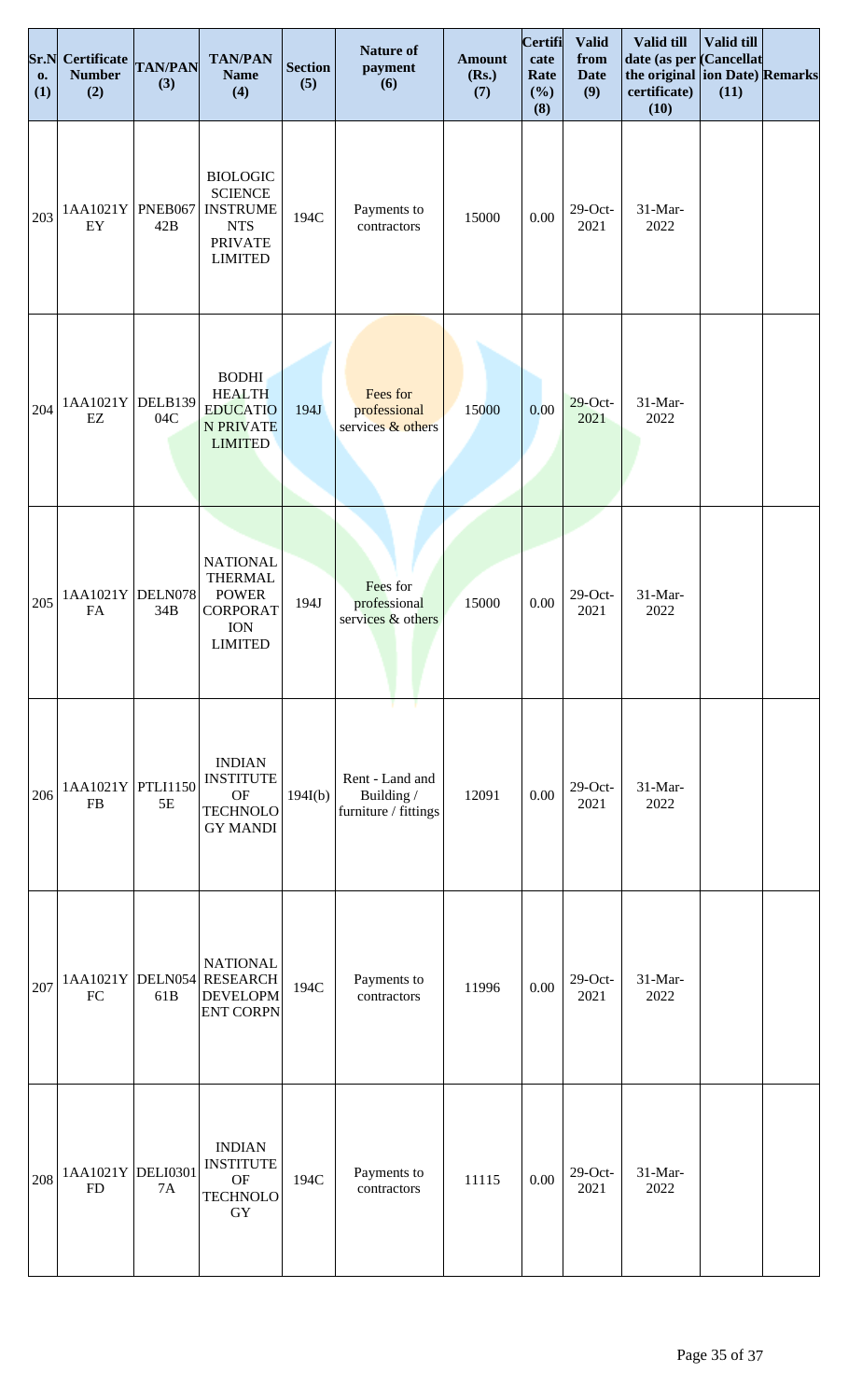| 0.<br>(1) | <b>Sr.N</b> Certificate<br><b>Number</b><br>(2) | <b>TAN/PAN</b><br>(3) | <b>TAN/PAN</b><br><b>Name</b><br>(4)                                                              | <b>Section</b><br>(5) | <b>Nature of</b><br>payment<br>(6)                    | <b>Amount</b><br>(Rs.)<br>(7) | <b>Certifi</b><br>cate<br>Rate<br>(%)<br>(8) | <b>Valid</b><br>from<br><b>Date</b><br>(9) | Valid till<br>date (as per Cancellat<br>the original ion Date) Remarks<br>certificate)<br>(10) | Valid till<br>(11) |  |
|-----------|-------------------------------------------------|-----------------------|---------------------------------------------------------------------------------------------------|-----------------------|-------------------------------------------------------|-------------------------------|----------------------------------------------|--------------------------------------------|------------------------------------------------------------------------------------------------|--------------------|--|
| 209       | 1AA1021Y<br><b>FE</b>                           | DELC065<br>44G        | <b>CORPORAT</b><br><b>ION BANK</b>                                                                | 194A                  | Interest other than<br>Interest on<br>securities      | 9123                          | 0.00                                         | $29$ -Oct-<br>2021                         | $31-Mar-$<br>2022                                                                              |                    |  |
| 210       | 1AA1021Y MUMT00<br>FF                           | 053E                  | <b>TATA</b><br><b>CHEMICAL</b><br><b>S LIMITED</b>                                                | 194J                  | Fees for<br>professional<br>services & others         | 8475                          | 0.00                                         | $29$ -Oct-<br>2021                         | 31-Mar-<br>2022                                                                                |                    |  |
| 211       | 1AA1021Y MRTF000<br>FG                          | 50 <sub>B</sub>       | <b>UFLEX</b><br><b>LIMITED</b>                                                                    | 194J                  | Fees for<br>professional<br>services & others         | 6000                          | 0.00                                         | $29$ -Oct-<br>2021                         | 31-Mar-<br>2022                                                                                |                    |  |
| 212       | 1AA1021Y DELM060<br>FH                          | 25F                   | <b>MOTHER</b><br><b>DAIRY</b><br>FRUIT &<br><b>VEGETABL</b><br><b>E PRIVATE</b><br><b>LIMITED</b> | 194J                  | Fees for<br>professional<br>services & others         | 1772                          | 0.00                                         | $29$ -Oct-<br>2021                         | 31-Mar-<br>2022                                                                                |                    |  |
| 213       | FI                                              | 79 <sub>D</sub>       | <b>MAGNETO</b><br>1AA1021Y DELM312 CLEANTEC<br><b>H PRIVATE</b><br><b>LIMITED</b>                 | 194I(b)               | Rent - Land and<br>Building /<br>furniture / fittings | 1530                          | 0.00                                         | $29$ -Oct-<br>2021                         | 31-Mar-<br>2022                                                                                |                    |  |

Certificate(s) is/are non-transferable and valid for applicant PAN -AAATI0393L for sums which are to be received or receivable, whichever is earlier between the period as per column **9** and **10**, unless it is cancelled by the undersigned under intimation to respective TAN(s)/ PAN(s) before that date.

# CHAJAT LOWANG

TDS CIRCLE 74(1), DELHI

\*\*\*\*\*\*\*This is an electronically generated certificate, therefore does not require any signature\*\*\*\*\*\*\*